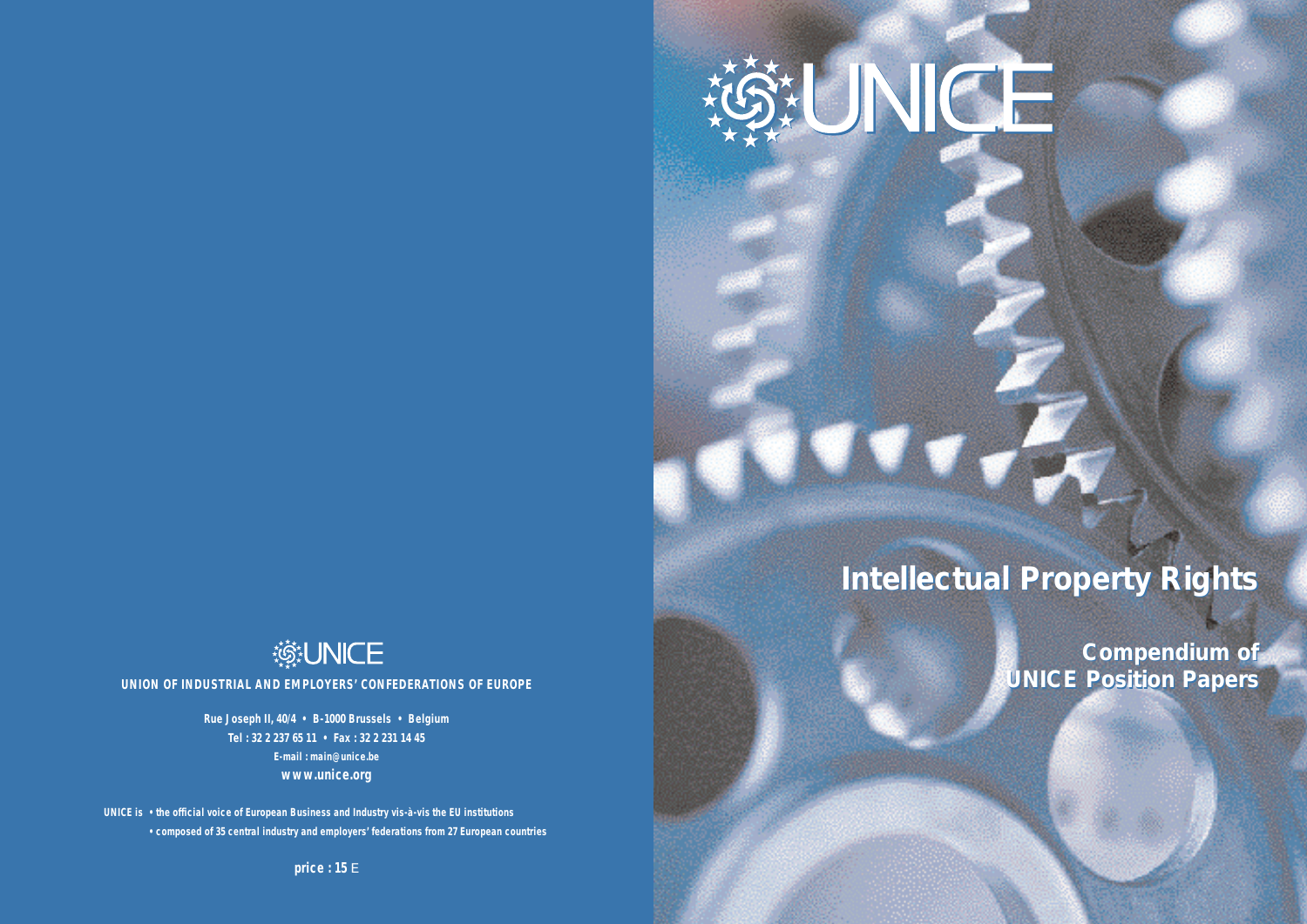## **TABLE OF CONTENTS**

m.

| <b>Foreword</b>                                                                                                                                                                  | iii            |
|----------------------------------------------------------------------------------------------------------------------------------------------------------------------------------|----------------|
| <b>Strategic Importance of Intellectual Property Rights</b>                                                                                                                      | 1              |
| <b>UNICE's views on selected topics</b>                                                                                                                                          |                |
| <b>Intellectual Property Policy</b>                                                                                                                                              |                |
| UNICE memorandum on Community intellectual property policy                                                                                                                       | 3              |
| <b>Patents</b>                                                                                                                                                                   |                |
| ■ UNICE position paper on the green paper on the Community patent and the patent system in Europe<br>[COM(97) 314 Final]                                                         | $\overline{7}$ |
| ■ UNICE position paper on the proposed introduction of a grace period in national patent laws                                                                                    | 13             |
| <b>Utility Models</b>                                                                                                                                                            |                |
| ■ UNICE position paper on the proposal for a directive approximating the legal arrangements for the protection of<br>inventions by utility models [COM(97) 691 Final]            | -17            |
| Copyright                                                                                                                                                                        |                |
| ■ UNICE position paper on the proposal for a directive on the harmonisation of certain aspects of copyright and<br>related rights in the information society [COM(97) 628 Final] | 23             |
| <b>Trademarks</b>                                                                                                                                                                |                |
| ■ UNICE comments on the effect of enlargement on the Community trademark system                                                                                                  | 27             |
| Trade-Related Aspects of Intellectual Property Rights (TRIPs)                                                                                                                    |                |
| ■ UNICE position paper on TRIPs implementation in the context of a possible millennium round                                                                                     | 29             |
| UNICE comments on TRIPs in the context of the millennium round                                                                                                                   | 33             |
| UNICE position paper on TRIPs and the environment                                                                                                                                | 35             |
| Counterfeiting                                                                                                                                                                   |                |
| UNICE position paper on the green paper on combating counterfeiting and piracy in the single market<br>[COM(1998) 569 Final)]                                                    | 41             |
| <b>Exhaustion of Intellectual Property Rights</b>                                                                                                                                |                |
| ■ UNICE comments on exhaustion of trademarks and other intellectual property rights                                                                                              | 47             |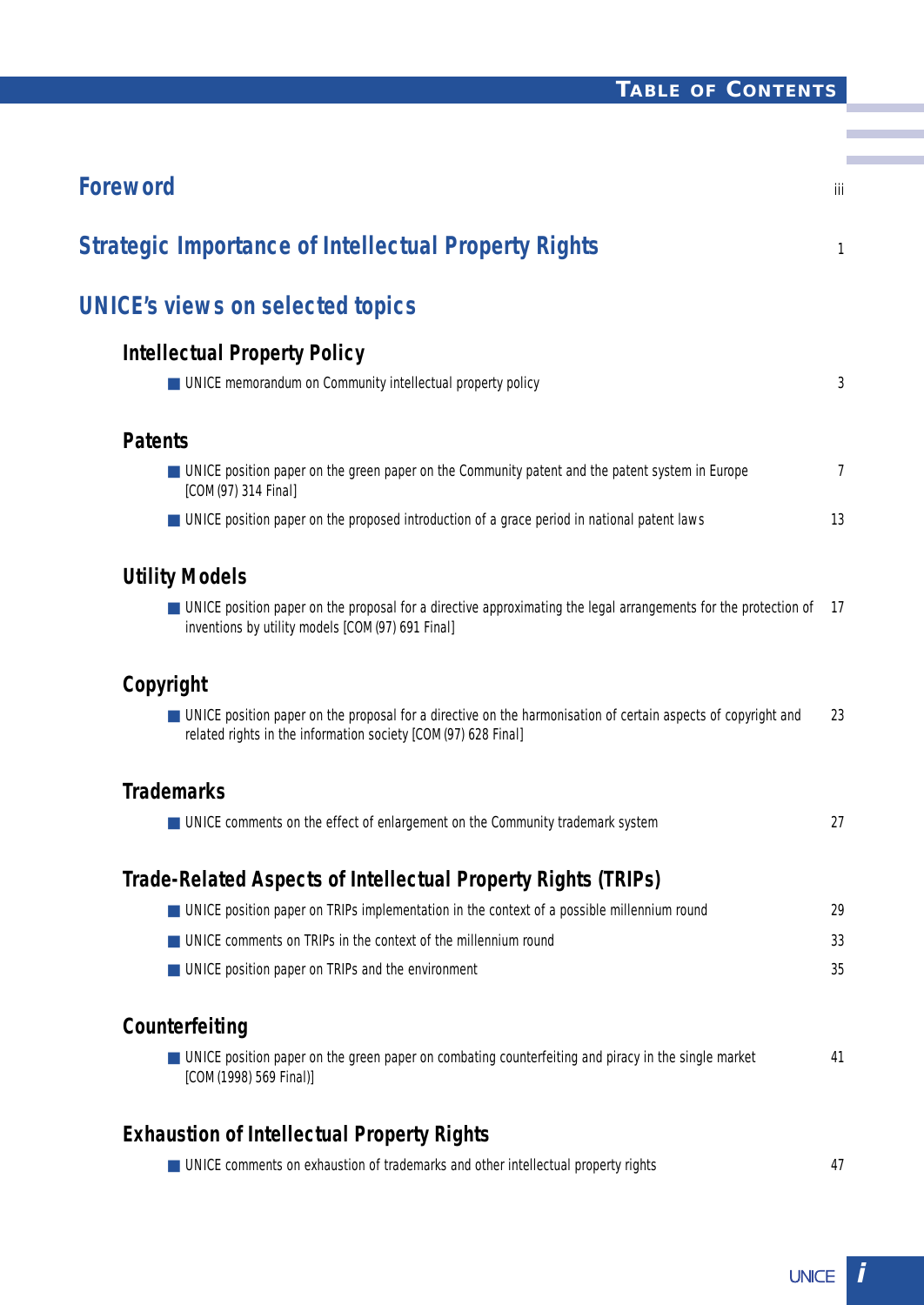## Foreword

A moment's thought makes it clear that strong intellectual property protection produces long-term economic benefits. In the context of globalised trade, competitiveness is essential. A vital element of competitiveness is innovation, which is supported by intellectual property.

The economic purpose of intellectual property is to encourage creative activity, notably by fostering an adequate payback on the investments necessary for innovation. It is only by providing strong and comprehensive protection to creations of the human mind, together with competition laws which do not inhibit research and technology transfer, that European industry will have the confidence to invest in the research activities essential to the development of new products and the maintenance of technical leadership.

Without that essential combination of R&D and intellectual property, many European businesses will fail in the face of low-cost foreign competitors, with serious consequences for employment and economies generally in the European Union.

In Europe, the concept of "intellectual property" is still approached with diffidence, mistrust even. Broadly speaking, the handling of intellectual property, which is still perceived by decision-makers to be a technical subject, is therefore left, not to say abandoned, to specialists. However, its integration into business strategy and economic policy is the responsibility of top management and governments, and should be of general concern due to its impact on the competitiveness of companies.

Companies represented by UNICE are worried about a progressive erosion in the level of protection of intellectual property rights, a situation which it has brought to light and deplores, calling once again on the European Union to adopt a more coherent intellectual property policy as a matter of urgency. Intellectual property must be given the political support it enjoys in Japan and in the USA, urgently. UNICE would also urge EU institutions to assess SMEs' needs in this field more carefully.

In order to help EU institutions in this task, we are pleased to convey, with this compendium, UNICE's views on a number of specific instruments or debates launched at both Community and international level in the field of intellectual property, as well as on the strategic importance of intellectual property rights.

We hope that this document will help Europe build up a framework for protection afforded by intellectual property rights that meets users' expectations and needs.

Duch deris

Brussels, January 2000

Dirk F. Hudig Secretary General of UNICE

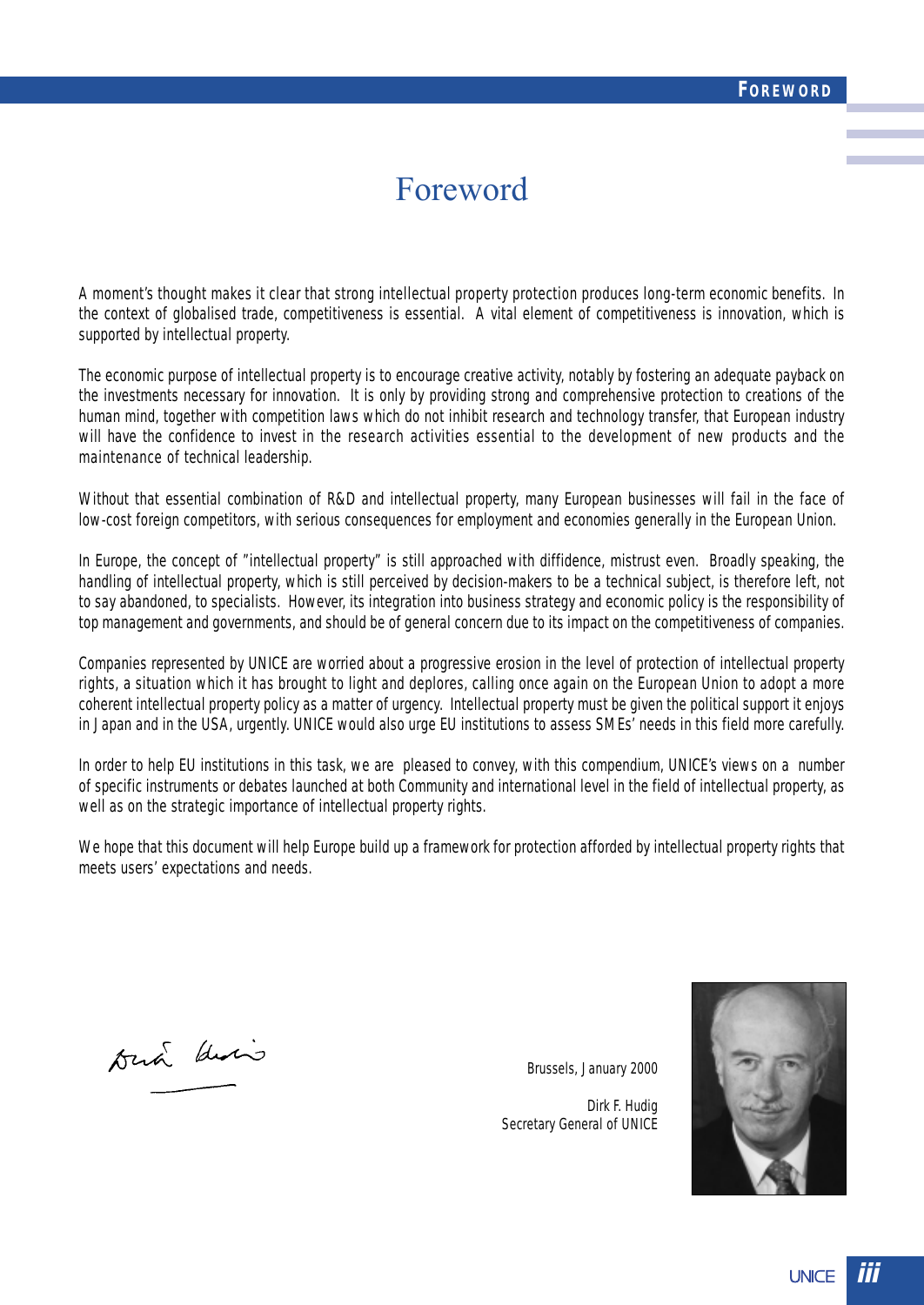## Strategic Importance of Intellectual Property Rights

In the present economic situation, when the attention of policymakers is focused essentially on employment and corporate competitiveness, it is useful to recall the role played in these aspects by protection of intangible investments, among which intellectual property rights occupy a special place. They are economic assets whose value to companies, and to European economy as a whole, is of strategic importance.

## **I. JUSTIFICATION FOR INTELLECTUAL PROPERTY PROTECTION**

Regimes for protection of intellectual property allow companies to avail themselves of a range of rights which enable their holders temporarily to prevent third parties from manufacturing, selling or exploiting their creations without authorisation within a given territory. This confers a considerable competitive edge which is given concrete form through:

- ♦ patents and models which protect technical inventions (products or processes);
- ♦ trademarks which protect brand names, logos and other distinctive features associated with products or services, as well as company names and trade names;
- $\triangle$  designs which protect the external appearance of products;
- ♦ copyright which protects literary and artistic works as well as computer programs.

The economic justification for intellectual property rights is to encourage creative activity, notably by fostering adequate return on investment in research, innovation and marketing.

The existence of intellectual property rights is one of the prerequisites for innovation: it encourages creative activity by making it possible to exploit the published results of earlier creations and research. It fuels the process of innovation which generates new creations and makes it possible to transfer these creations.

## **II. DECISIVE ECONOMIC ASSETS FOR COMPANIES**

Provided that they are adequately integrated in business strategy, intellectual property rights can be the source of a large number of decisive economic advantages for companies:

♦ They make it possible to earn a return on investment in research, development and marketing. Such investments can be considerable and allow the results of these activities to be transformed into commercial success.

- ♦ They help to foster and underpin competitiveness in both the short and the longer term:
	- through a gain in competitive advantage for innovative firms, by protecting their technological lead and allowing them to build on previous work with improved products and services;
	- they make it possible to conquer new markets and benefit from exclusive slots from which competitors may be temporarily excluded.
- ♦ They protect research results and creations of the mind against misappropriation or unauthorised copying.
- ♦ They promote quality and continuous improvement in product quality.
- ♦ They provide security for technology transfer by clearly defining the protected techniques to be transferred and by specifying the content and extent of the know-how that cannot be protected by a legal title.
- $\triangle$  By clarifying the legal situation of rights in force, they reduce the number and scale of conflicts with third parties.
- ♦ Obligatory publication of protected inventions fosters dissemination of knowledge and makes it possible to avoid unnecessary and expensive research activity ('re-inventing the wheel').
- ♦ They create and reinforce the brand image of companies vis-àvis the public by distinguishing their products and services from those of their competitors.
- $\triangle$  By appearing as the vectors of the reputation of the company, its products and its key services, they are truly a considerable capital at the service of marketing policy

## **III. IGNORING INTELLECTUAL PROPERTY RIGHTS CAN PROVE EXPENSIVE**

Ignoring intellectual property rights is tantamount to leaving a door open for a firm's inventions, trademarks and other intellectual assets to be copied. This harmful situation can rapidly lead to :

- a loss of profit sources which have often been acquired and developed at great cost;
- a massive waste of research investment;
- a slowdown in the company's activities and development in the face of competitors' conflicting rights.

This negligence :

♦ in most cases hinders the firm's activities and its development in the face of the valid rights of more astute competitors;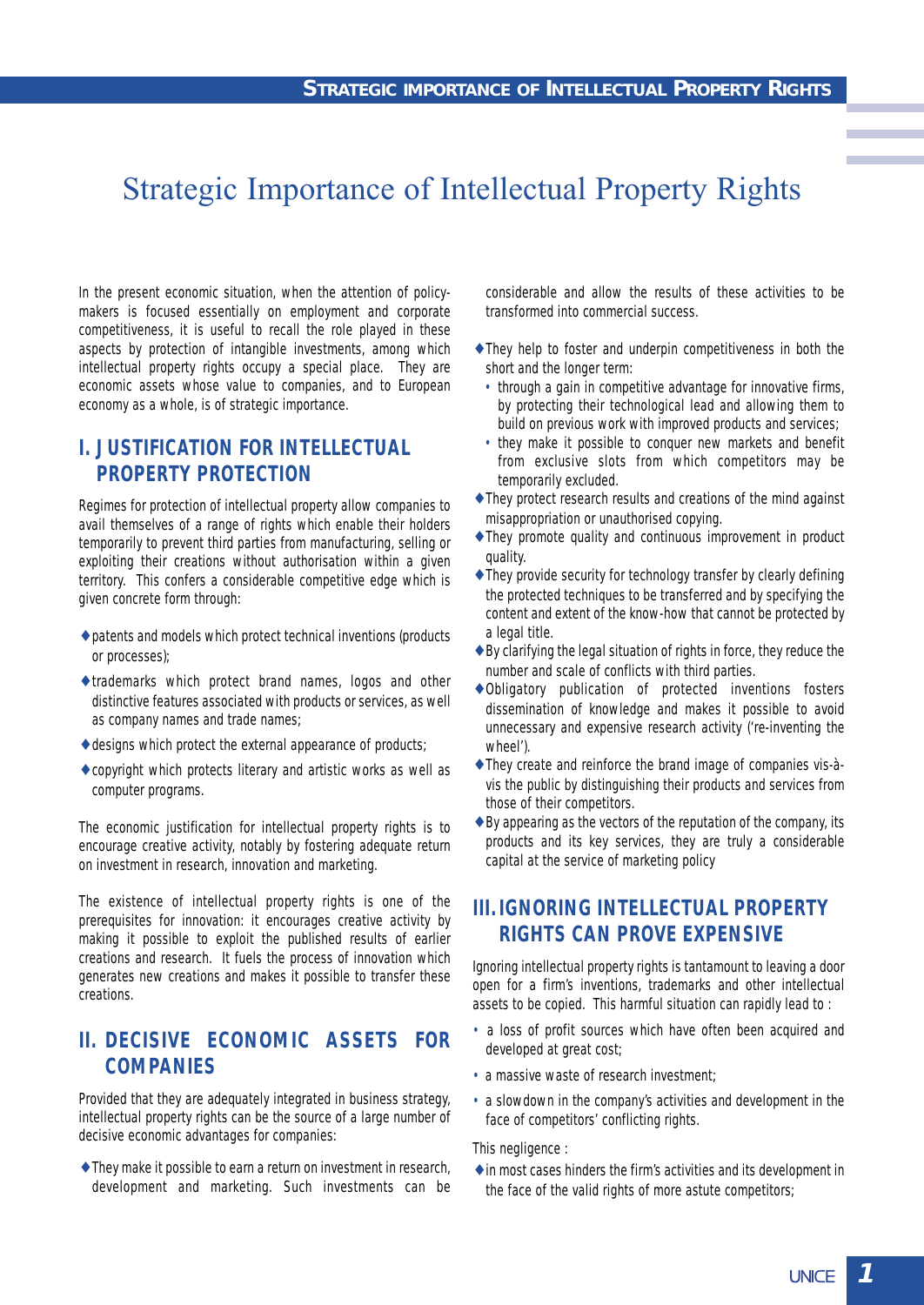$\triangle$  involves conflicts with third parties and generally results in a considerable loss of competitiveness for the company in question.

## **IV. IMPACT ON COMPETITIVENESS AND ECONOMIC GROWTH**

Intellectual property rights have been an important vector in the economic growth of industrialised countries, in expansion of their foreign trade, and in dissemination of their technologies, arts and culture. In the context of globalised markets, it is clear that the future of the European economy depends on its companies being competitive.

One of the crucial elements of competitiveness is continuous pressure for change and refinement. This pressure is a major incentive for innovation which in turn is supported by intellectual property rights. Innovation and new technology must be seen in the Member States of the European Union as a resource to be fostered, conserved and protected as is the case in the USA and Japan.

- Only legislation which protects creations of the mind effectively, combined with competition rules that do not inhibit research and technology transfer, will give European industry the renewed confidence to invest in the research activities essential for the development of new products and the maintenance of technical leadership.
- Solid protection of inventions and creations of the mind will have direct beneficial consequences on employment and the resulting income, and on the economic situation in general.

## **V. WITHOUT FULL EXPLOITATION OF CREATIVITY, R&D AND MARKETING THROUGH INTELLECTUAL PROPERTY RIGHTS :**

- $\triangle$  many European firms will reduce their investments in this area;
- ♦ technical research and development of new products will be carried out outside the European Union in countries which provide adequate protection of intellectual property and thereby guarantee a satisfactory return on investment; these countries will be the home of the most modern technologies, products and services and will benefit from the associated economic fall-out while maintaining a high level of competitiveness;
- ♦ the economy and social well-being in the European Union will be affected.

At the dawn of what has been dubbed the "age of knowledge", protection of creations of the mind assumes a higher profile. If the European Union wants to restore its competitiveness vis-à-vis its foreign competitors it is crucial for intellectual property to be integrated urgently in European economic and political strategies.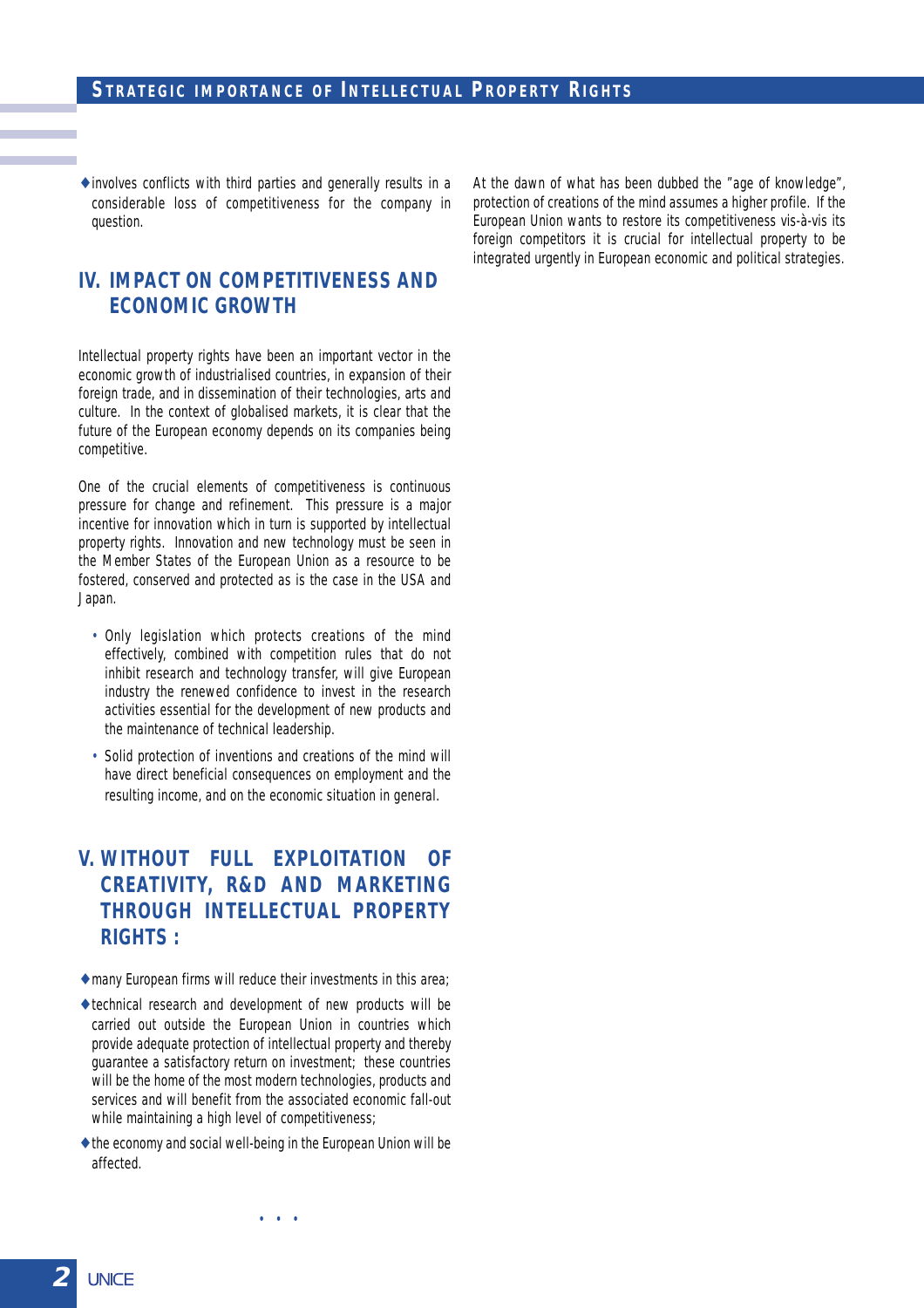## UNICE Memorandum on Community Intellectual Property Policy

In its capacity as spokesperson for the European business community, UNICE represents virtually all the holders of intellectual and industrial property rights in Europe and all those who use these rights in their industrial and commercial activities. For this reason, UNICE has for many years monitored closely the Community's legislative activities in this area and worked actively with the Union.

In recent years UNICE has noted an increase in the difficulties surrounding adoption of Community instruments in this field and it notes that this development has progressively brought about a deterioration in the level of intellectual property protection in the European Union.

Bearing in mind the economic importance of innovations for corporate competitiveness, UNICE believes it essential for the European Institutions to be aware of the dangerous drift in this area and to adopt the policy measures needed to rectify this situation urgently.

## **I. THE CONTEXT**

The issue raised here is one of the facets of the general debate on the competitiveness of European companies and requires the European Institutions' urgent attention.

**1.** The economic purpose of intellectual property is to encourage creative activity, whether in the arts or in the fields of trade and industry.

In the world of trade and industry, intellectual property underpins competitiveness. The latter requires not only a high level of efficiency but also the industrial strength to make necessary investments in innovation as well as an environment conducive to an adequate payback on such investments. This is the message underlying the TRIPS agreement in the Uruguay Round.

- **2.** Moreover, in a rapidly changing world marked by unprecedented technological change, the need to protect intellectual property is becoming obvious, while the globalisation of trade is bringing about increased competition which calls for the adoption of a level of protection equivalent to that enjoyed by American and Japanese companies on their respective markets, and at comparable cost.
- **3.** Against the background of the debate on the competitiveness of European industry, UNICE concludes that the time has come to strengthen the protection of European companies in this area.

In this regard, UNICE is very pleased to note that, with the

adoption of its communication on "An industrial competitiveness policy for the European Union" [COM(94) 319 final of 14 September 1994], the European Commission addresses the concerns of rightsholders by listing as a priority the promotion of intangible investment and, more specifically, development of an integrated approach for better protection of intellectual property rights in all areas.

## **II. ANALYSIS OF THE DRIFT OBSERVED BY UNICE**

**1.** When evaluating legislation protecting their inventions, rightsholders look essentially to two types of provision which have a direct impact on the profitability of investments, i.e. those which touch on the scope and the exercise of their rights and those which lay down measures influencing the cost of the protection systems put in place.

UNICE notes that, in these two respects, European companies have suffered a progressive erosion of their rights and that the level of protection presently available to them is below that enjoyed by their direct competitors in the United States and Japan on their own markets.

**2.** When examining successive examples of this drift in intellectual property protection, UNICE has noted that the difficulties arise in the different stages of the legislative process and can emanate from any of the Union's three main institutions which have a decisive influence on this process, i.e. the Commission, European Parliament and Council.

UNICE sets out here, without distinction, all the examples of "erosion" that it has noted. However, it is keen to point out that it is aware of the efforts deployed by the Commission in many cases to defend respect for intellectual property rights and it is not unaware that some elements are completely beyond its control.

It is important to stress that UNICE's aim here is not to apportion blame but to analyse a disquieting situation so that remedies can be applied.

**3.** Taken individually, examples seem of minor importance. Seen as a whole, they take on a totally different complexion: their effect is that European companies do not have a level of protection equivalent to that enjoyed by their American and Japanese competitors on their own market, and UNICE believes the time has come to correct this situation, which has developed despite the protests of industry.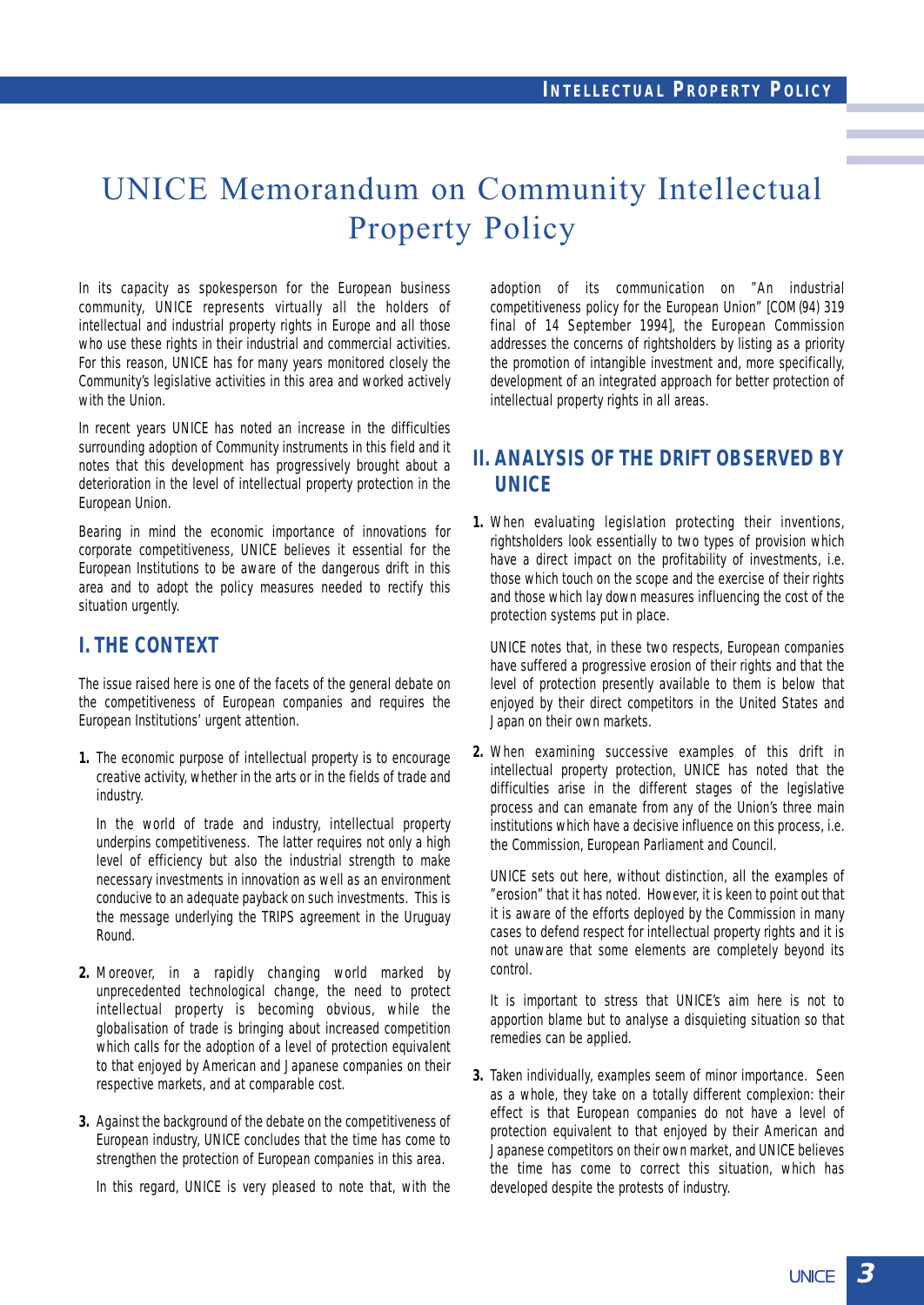## **III. CAUSES OF EROSION**

Analysing the causes of this situation, UNICE sets out here the most important, which can be summarised as follows :

**1.** Competition rules and the rules governing intellectual property rights have by their very nature opposing objectives though they are not irreconcilable and their co-existence is based on mutual respect and the right balance between them.

However, UNICE believes that this balance has shifted to the detriment of holders of intellectual property rights. The Commission's proposals regarding block exemptions for some categories of technology transfer agreements are a striking example of the present imbalance, and of the damaging consequences that adoption of the proposed rules would have for companies' capacity to innovate and hence their competitiveness.

- **2.** Standardisation can also come into conflict with the rules protecting intellectual property though standardisation bodies have generally adopted a respectful approach to intellectual property, a line of conduct that must be maintained in all sectors.
- **3.** Consumer law is becoming increasingly important in western societies, a happy development which is to be welcomed. However, here too, concern to protect the consumer must not be a roundabout way of allowing competition rules to prevail over the legitimate interests of rightsholders.
- **4.** Similarly, environmental concern and the willingness to come to the aid of less favoured countries must not lose sight of the fact that the existence of intellectual property rights underpins a significant portion of the wealth of industrialised countries and, consequently, of the jobs which flow from this wealth. Technology transfers to third countries must therefore not be imposed by national or Community rules but with the freely given consent of the rightsholders and under conditions which they themselves determine.
- **5.** All too often, unconnected political considerations take precedence over the interests of rightsholders. This is the case, inter alia, with the unfortunate compromise solutions imposed on companies with respect to the language regimes chosen for Community Offices.
- **6.** The urgency often invoked for adoption of a proposal can also entail harmful consequences for companies. For instance, the proposal may be the subject of insufficient consultation, based on studies it has perhaps not been possible to flesh out in detail, leading to texts whose wording leaves much to be desired.

In many cases, however, companies would prefer, for obvious reasons of legal certainty, to wait longer for adoption of an instrument, provided that this will ensure the level of protection and quality they need.

**7.** UNICE notes that the Commission has adopted a fragmented approach to intellectual property. This approach is particularly inadequate in this area, where legislation takes the form of systems which must remain coherent in order to survive and where departure in one area from the fundamental principles governing that area are bound to have repercussions in all related areas.

In addition, this fragmented approach, by limiting the scope of legislation, encourages political pressure for limited special interests, which pushes into the background the general interest of society and the importance of respect for fundamental principles of law.

**8.** Lastly, UNICE believes that the main reason for the drift described above lies in the absence of a true Community intellectual property policy.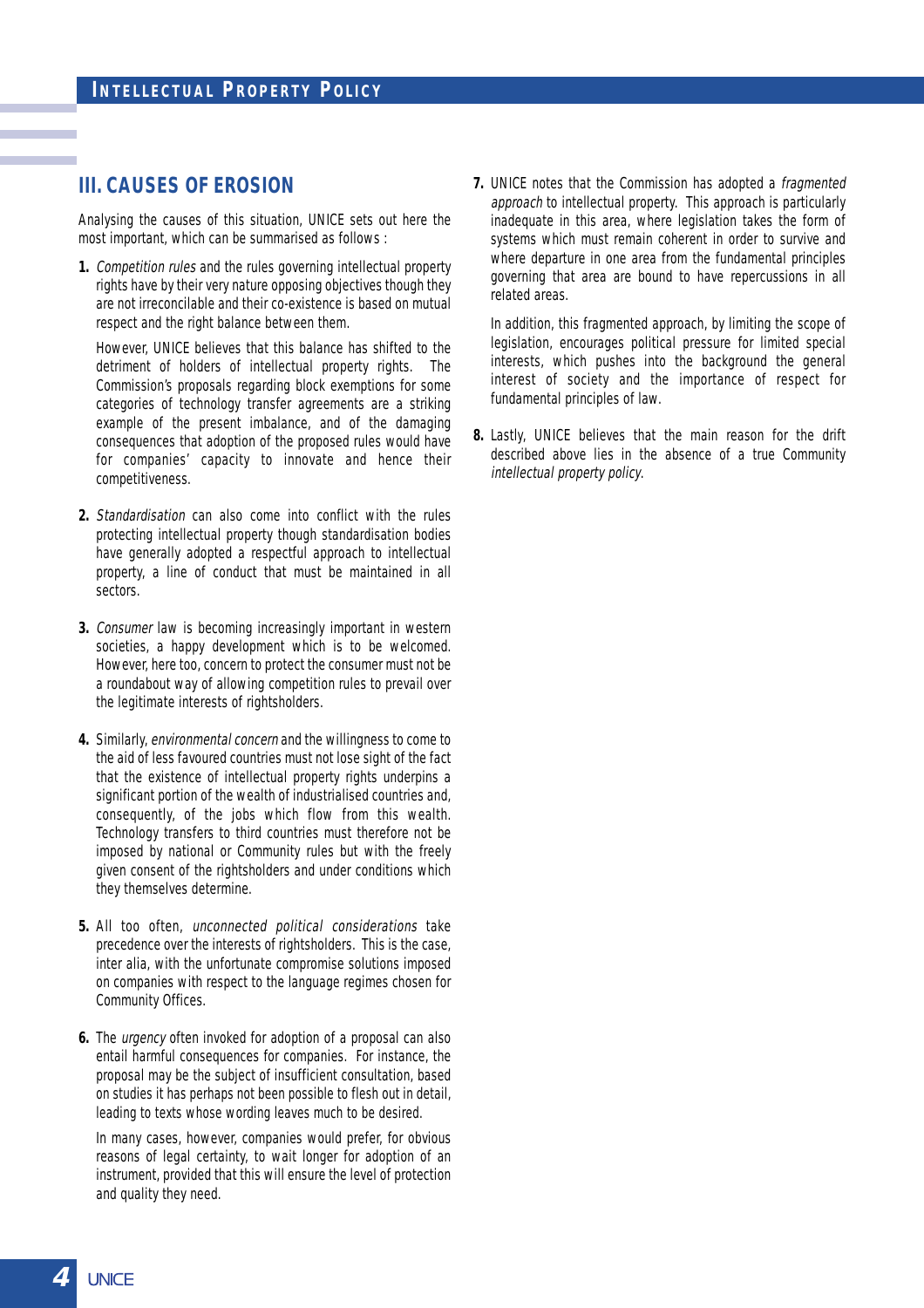## **IV. REMEDIES RECOMMENDED BY UNICE**

Having looked at the causes of the situation it has described, UNICE recommends the following remedies:

**1.** UNICE believes that the European Institutions' top priority in the field of intellectual property should be to adopt a policy capable of ensuring respect for the most fundamental and most elementary principles in this area.

In this context, UNICE regards it as indispensable that the European Institutions jettison their fragmented approach and identify an overall and coherent policy.

- **2.** This policy must achieve a new balance between the forces involved when the Commission tackles questions at the interface between protection of intellectual property and competition policy. It should have the same balancing effect in cases where intellectual property is in opposition to other considerations such as standardisation, consumerism or environmentalism.
- **3.** UNICE very much hopes that adoption by the European Commission of a policy in this area will exert a positive influence on the approach of the other Community institutions to these often highly technical questions. This could in time extricate this area of law from unconnected political considerations and which undermine holders' rights.
- **4.** UNICE believes it essential for this policy to be worked out in a framework of very close cooperation with business, which must be involved in the work from the initial stage of conceptualisation.
- **5.** At practical level, UNICE believes that intellectual and industrial property should be entrusted, within its Directorate-General, to its own powerful Directorate with the autonomy needed to guarantee neutrality and the spirit of universality which must preside over the drafting of legislation in this area.
- **6.** This Directorate should also be given the resources to exercise effective control over all the instruments prepared outside this domain but which could directly or indirectly affect systems to protect intellectual property.
- **7.**Lastly, noting that rules in this area are moving very naturally towards a global approach, UNICE considers it essential to stimulate close cooperation within the Triad.

In this context, it is quite instructive to point out that it is the shared needs of the Triad's business communities that made it possible to strengthen intellectual property rights during the Uruguay Round of multilateral trade negotiations.

5 December 1994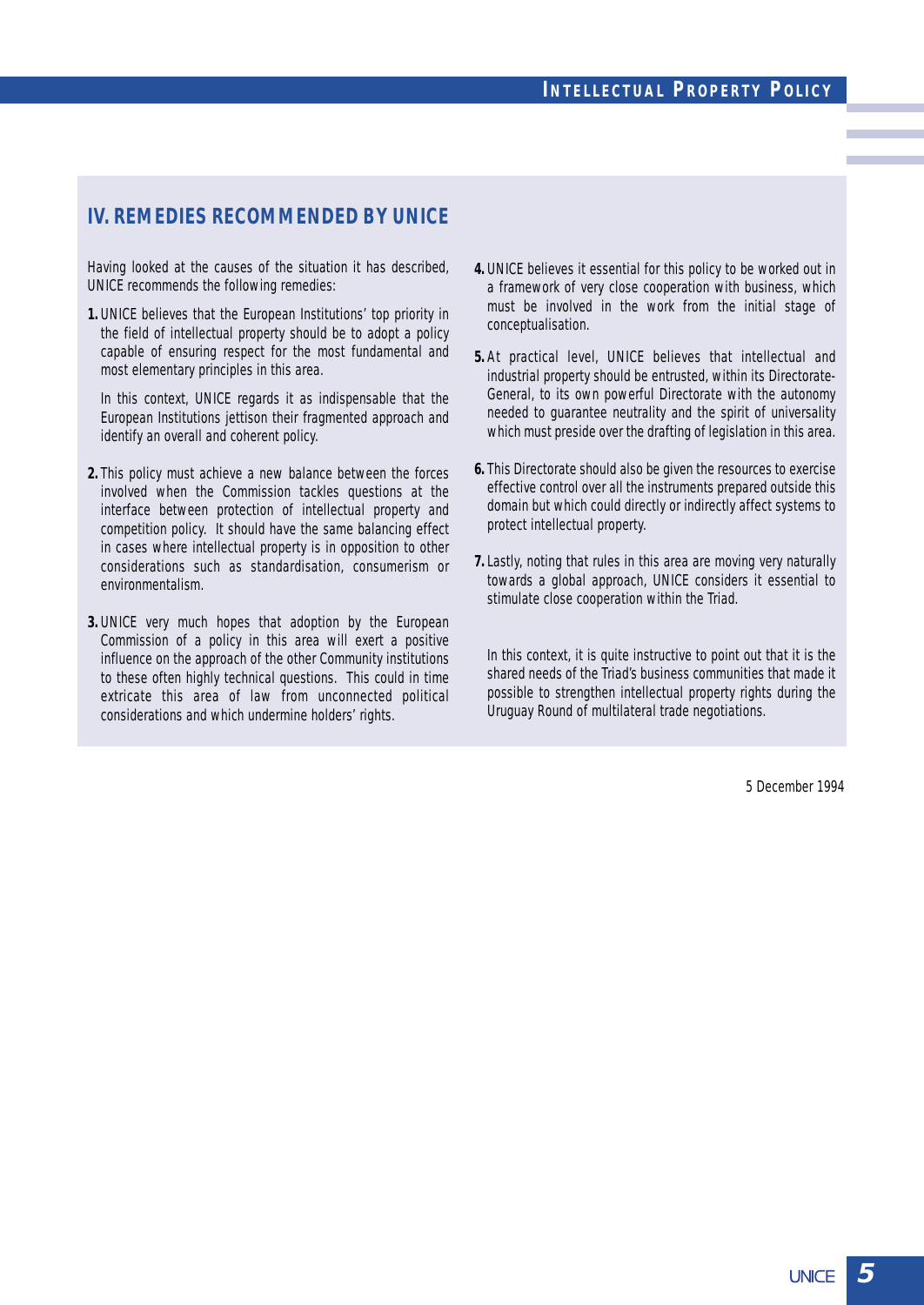## UNICE Position Paper on the Green Paper on the Community Patent and the Patent System in Europe

31 October 1997

#### **EXECUTIVE SUMMARY**

UNICE welcomes the Commission's green paper on the Community patent and the patent system in Europe [COM (97) 314 final], as a step further in promoting innovation in the European Union. UNICE has long stressed that making the legal framework more favourable to innovation is a prerequisite for any integrated policy in favour of innovation. UNICE is therefore pleased to take the offered opportunity to express its views on this subject.

In order to break the deadlock existing under the Luxembourg Convention amended by the 1989 CPC and Protocol on Litigation, UNICE would welcome the establishment of a new unitary system which would facilitate the management of rights, reduce patenting costs, and offer an effective court system for enforcement and greater legal certainty.

UNICE proposes that the new unitary Community patent system, replacing the existing proposals for the Community patent, should meet the following main requirements :

- $\triangle$  one patent covering the whole territory of the Community;
- $\triangle$  the patent application could be filed in any Community language provided that an English translation is made available within a specified and reasonable period of time;
- prosecution of the application and any other proceedings in English;
- ♦ no translation of the granted patent specification, or the claims;
- ♦ one single system of European courts, procedural rules and means of enforcement.

In addition, UNICE clearly wants the European patent to be maintained and improved regarding costs and opposition practice. Stronger links should be established between the EPO and the Community institutions with regard to the running of the new Community patent. The EPO should pursue its task of managing the European patent, but should also run the newly created Community patent. The existing national patents and national patent offices must be maintained and the allocation of fees between the European Patent Office and national offices must be modified in favour of the EPO.

UNICE would reject the following :

- $\triangle$  ending the option to obtain national patents ;
- ♦ running down or placing barriers in the way of the present EPC system ;
- $\triangle$  translations of the whole text or even the claims ;
- ♦ revocation by the EPO or courts with insufficient expertise in patent matters ;
- $\triangle$  Community exhaustion of national patents by implied consent.

## **I. INTRODUCTION**

UNICE welcomes the Commission's green paper on the Community patent and the patent system in Europe [COM (97) 314 final], as a step further in promoting innovation in the European Union. In its comments on the green paper on innovation [COM (95) 688 final], UNICE has stressed that making the legal framework more favourable to innovation is a prerequisite for any integrated policy in favour of innovation. A strengthening of regimes to protect industrial property rights at Community level is one of the important contributory factors to improve the innovative activity of European companies and thereby helps to increase their competitiveness.

The Commission is quite correct to point out the need to heed the growing globalisation of trade. European business is less successful at converting its skills and the results of its scientific research into marketable products than other regions of the world precisely because it is more fragmented and because its intellectual property protection system is still not fully in place. In a Memorandum on "Community Intellectual Property Policy" (5 December 1994) UNICE stressed that the level of protection presently available to European companies was below that enjoyed by their direct competitors in the United States and Japan on their own market, and called for urgent action.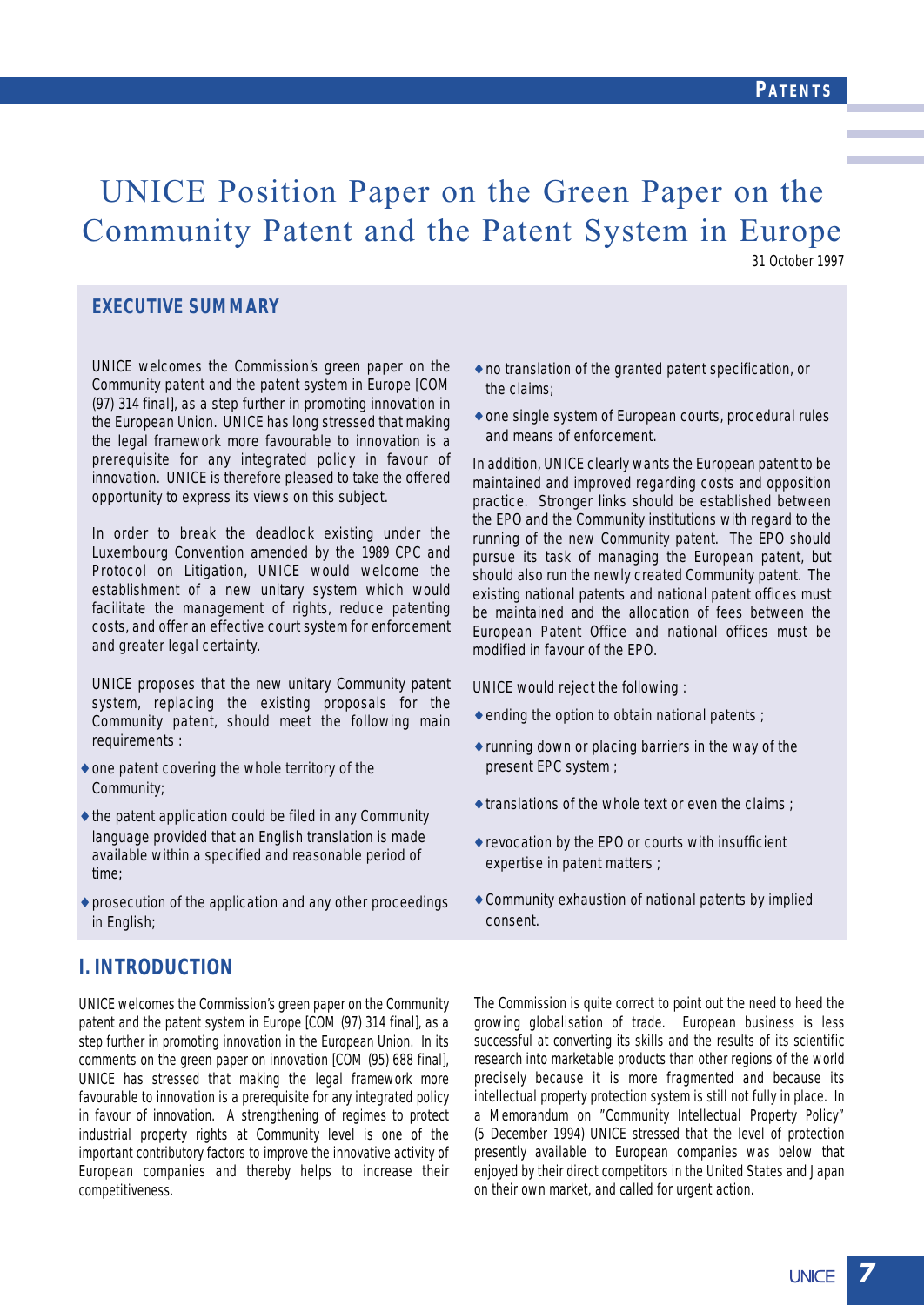Patents play a key role for corporate Europe and its competitiveness. They promote innovative activities by companies in the European Union and allow rapid dissemination of the state of technological progress via the publication of protected inventions. This increases companies' competitiveness and fosters the free movement of goods. Research investment has to be protected by property rights like any other investment and the fruits of this investment are to be attributed to the businesses that generated them.

For this reason, UNICE notes with interest this new Commission initiative, given concrete form in this green paper, whose aim is to try to help in the quest for solutions to improve the patent system in Europe. UNICE welcomes this laudable initiative, and is pleased to take the offered opportunity to express its views on this subject. UNICE will not give a systematic response to the questionnaire contained in the green paper but is ready to develop its position on any specific aspect if needed.

## **II. THE PATENT SYSTEM AND THE SINGLE MARKET**

The 1975 Luxembourg Convention was a brave attempt to provide a single and unitary protection right valid throughout the EC. The aims of the CPC, to provide a cost-effective Community right and to achieve the aims of the single market with special reference to fair competition and free movement of goods, were indeed praiseworthy. Nevertheless, the system proposed by the CPC has never become operative and UNICE believes it is high time to relaunch thinking about its adequacy to meet the needs of today's users.

The debate launched by the Commission's green paper confirmed UNICE's view that industry is not interested in the system devised by the Luxembourg Convention. The 1989 CPC and its Protocol on litigation are much too risky, the system for filing translations is too expensive, the risk of revocation by a national court is too great and the jurisdiction system is faulty because of possible stays and uncertainties. In addition, patentees are forced to litigate countryby-country. Most patentees simply cannot afford the cost of a 15-country Community patent requiring 10 translations. This problem will get worse as the Community expands to more members, requiring additional translations.

UNICE fully agrees with the green paper (executive summary, 4th paragraph) when it states that the main issue to be examined is how the 1975 Luxembourg Convention needs to be adjusted in order to offer to its users a system that is accessible, legally certain and at a reasonable price.

In order to find new solutions, UNICE would welcome a new Community patent system replacing the existing proposals enabling companies to use a unitary title covering the whole

territory of the European Union, provided that it meets the requirements which are developed in the following sections.

## **III. THE COMMUNITY PATENT**

#### **1. The need for a unitary patent system**

There is clearly a need for a new unitary Community patent in terms of costs, legal certainty, translation requirements. A new unitary title which would cover the whole territory of the Community and which would be enforceable by a unitary judicial system would solve existing problems of geographical coverage, distortion of competition, and would ease monitoring of infringements.

#### **2. The weaknesses of the Luxembourg Convention**

As noted above, in UNICE's view the main weaknesses of the present CPC are :

- ♦ the high cost of Community patents due to translations which will get worse as the EU expands to more member states ;
- ♦ legal uncertainty associated with the present arrangements for jurisdiction and stays. If the court is that of the defendant's domicile or where he has an establishment it will have general jurisdiction over all acts of infringement in the Community and if an action is commenced before it, all subsequent actions in other countries must be stayed ;
- $\triangle$  the unacceptable risk of the loss of an extremely important right, at least in the first instance, due to cases being heard before inexpert courts.

#### **3. The problem of the cost of translations and possible solutions**

UNICE is interested in a Community instrument only if it is inexpensive and comparable in cost to a US patent. The Luxembourg Convention foundered on fudges and a compromise language regime would mean that the new Community patent would not fulfil its essential criteria. A new solution must therefore be found.

UNICE believes that, in order to ensure both the unitary character of a newly created Community patent and reasonable cost, there should be one single language for proceedings. Since English is the common language used in any technical field, and the language used most by patents experts, UNICE favours the new Community patent being prosecuted and granted in English without any further translations. UNICE proposes that it should be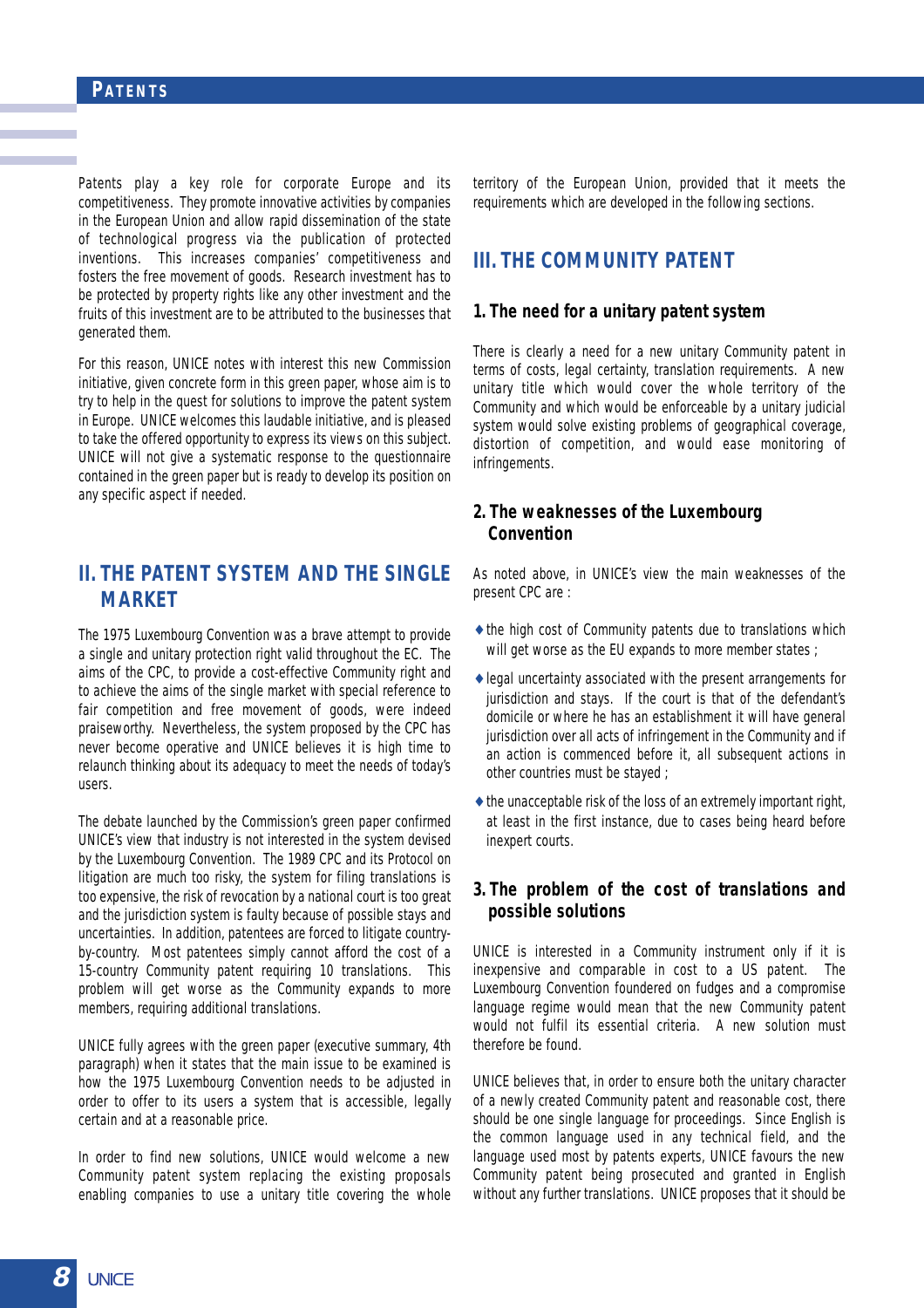possible to file a Community patent application in any Community language, provided that an English translation is made available within a specified and reasonable period of time.

Any solution which would constitute exceptions to the unitary character of the new Community patent should be rejected.

#### **4. The problem of judicial arrangements and possible solutions**

The operation of the judicial system in the individual member states emphasises the need for collegiate judgments at a very high standard rather than non-collegiate judgments following national traditions. Legal certainty is not just a matter of having a system of uniform substantive law. Having a system with a single set of rules and appeal to a common court is indispensable to obtain consistent decisions, but having courts with the necessary expertise in patent matters is also essential.

UNICE believes there is no case for minor adjustments to the judicial machinery but only a case for radical alteration. There is too much concentration on the second instance. It is essential for there to be EU-wide jurisdiction, to have a new set of EU procedural rules and EU rules of evidence, and to have a complete and unified set of rules for preliminary injunctions. It is also necessary to keep the costs down, so any discovery and seizure of evidence must be fully justified and controlled by the court.

The flaw in the 1975 arrangements is that if validity and infringement are judged separately, the interpretations of the claims may well be different. The patentee is bound to seek a narrow interpretation when considering validity, but wants as wide as possible an extent of protection.

Another difficulty is that if, as is acknowledged at the top of page 11 of the Green Paper, validity is no longer decided by the infringement court, but only by the EPO, it would be necessary to limit the obligation to stay to cases where the infringement court thinks there are serious grounds affecting the validity of the Community patent. Otherwise most cases will involve counterclaims and stays, and the EPO will be swamped.

The suggested system of referring validity to the EPO is doubted not only because of the need to judge infringement and validity on the basis of the same interpretation but because it might take the EPO several years to come to a decision - with the result that there is greater pressure for immediate justice through Community-wide preliminary injunctions.

Infringement actions under a Community patent are too important to be left to courts without the necessary expertise in patent litigation, which apply different standards and where the procedure is inefficient and costs unreasonable. UNICE believes that in order to enforce the new unitary patent properly it is necessary to create a new collegiate Community Patent Court which can handle all issues to the satisfaction of the users of the system.

This new Community Patent Court would deal with validity, infringements and injunctions and could be constituted by a single peripatetic court with judges of high patent expertise drawn from different countries. If this requires amendment of the Treaties creating the European Community, this should be done. Such a court should be sufficiently skilled to be able to deal with validity and infringements and it must have full powers to deal with civil law actions, i.e. the power to demand evidence, to issue injunctions including preliminary injunctions and to award damages and require destruction of infringing goods.

UNICE believes that appeals must go to a newly created Appeal Court empowered to review both facts and law.

UNICE is against the alternative solution and its exception suggested on page 12 of the green paper because it places the unitary character of the new Community patent at stake.

#### **5. Fees**

It is agreed that the EPO, which should be in charge of technical operation of the Community patent system, should operate in financial balance, as is required by Article 40.1, EPC.

It is agreed that the EPO should not be able to make over any share of the revenue to other national bodies. However this raises the question of the survival of the national patent offices. UNICE believes the national offices perform valuable services to their local industries, especially SMEs. Closer cooperation of national offices with the EPO must be encouraged.

In UNICE's view the financial arrangements should be amended so that the EPO obtains the revenue from Community patent renewal fees in full. The Community patent system should set a single yearly renewal fee which should be substantially less than the total amount of fees for a European patent covering the average number of designated countries.

#### **6. Links to be established between the Community patent and the European patent.**

One essential item of needed flexibility is that the "option" to take out European patents or national patents should be preserved for all time. It is essential that a new unitary Community system is offered in parallel with national patents, whether obtained from the EPO or the national patent offices, with which it will co-exist. By maintaining both systems, companies will be able to enjoy the desired advantages of the Community patent without losing the proven advantages of the European patent.

UNICE agrees with the idea of conversion from a Community patent application to a European patent, during or towards the end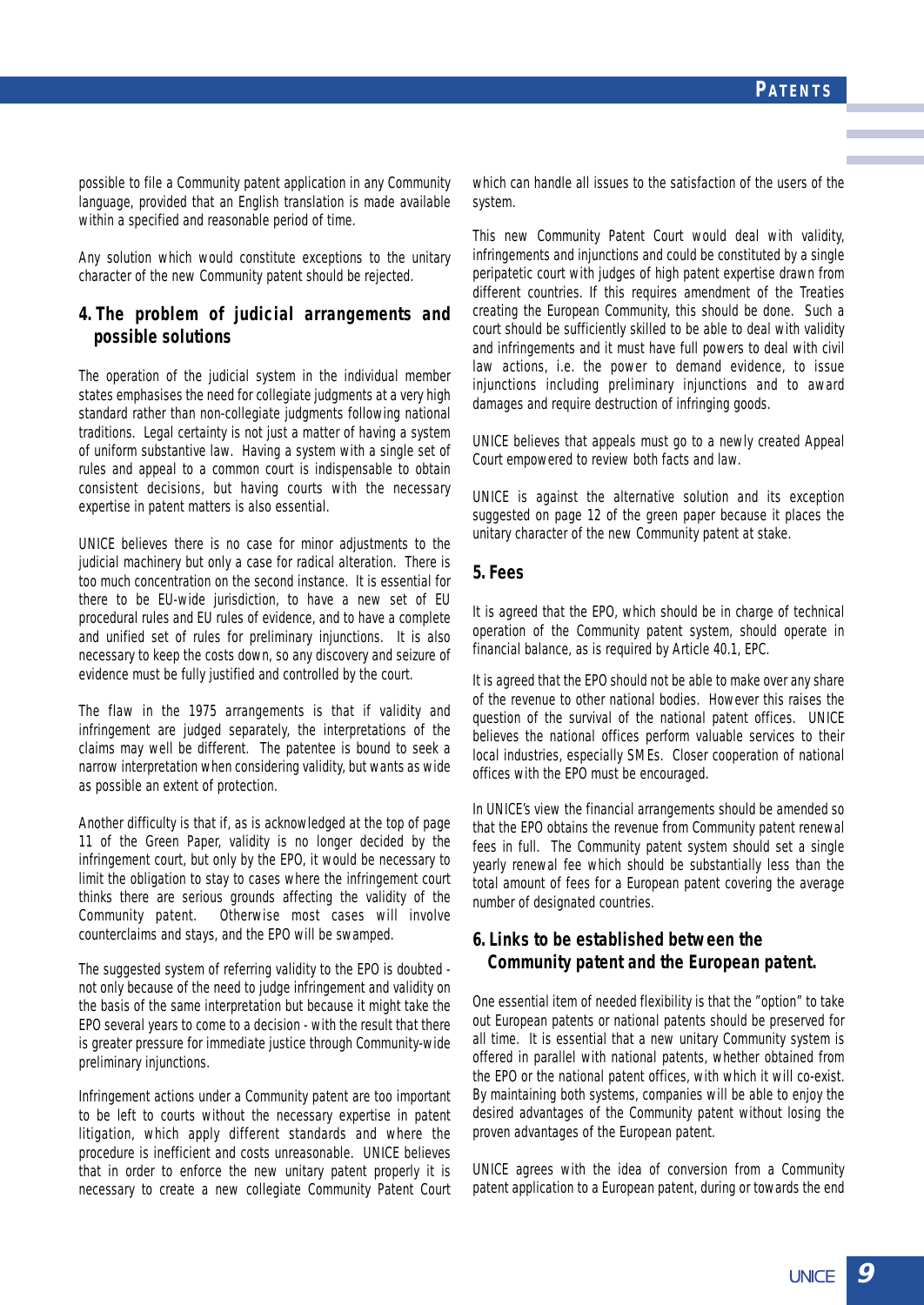of the granting procedure. To make these possibilities work, UNICE insists that something be done about possible exhaustion of rights by implied consent, ie first sales by third parties in patent-free countries.

#### **7. UNICE's suggestions**

In light of the above considerations UNICE desires the establishment of a new system whose essential feature would be the granting of patents with unitary character, having equal effect throughout the Community, and which could be granted, transferred, revoked or allowed to lapse only in respect of the whole Community. In order to meet industry's expectations a new Community instrument should be offered at low cost and provided with an effective court system to enforce it.

In order to meet its users' expectations the new Community system would have to fulfil the following requirements:

- $\triangle$  one patent covering the whole territory of the Community ;
- $\rightarrow$  the new Community patent application could be filed in any Community language provided that an English translation is made available within a specified and reasonable period of time. Any other proceedings should be in English ;
- ♦ no translation of the patent specification or claims. This would produce major savings in cost (24 translations of claims only for an average patent will cost DM 24,000; 24 full translations of an average patent will cost about DM 61,000) ;
- ♦ one single system of European courts, procedural rules and means of enforcement. Infringement actions under a Community patent are too important to be left to courts without the necessary expertise in patent matters. There has to be a new Community patent court composed of experienced patent judges with jurisdiction to decide for the whole EU on validity, infringement and injunctions ;
- $\triangle$  the existing national patents and national patent offices must be maintained.

#### **8. Other questions**

It is noted that TRIPs deals only with the conditions for compulsory licences and not the grounds for them. There is a case for rationalising the grounds, eg limiting them to failure to supply the market sufficiently, to cases where there is anti-competitive behaviour, to cases of urgent and overwhelming public need such as earthquake and epidemic, and to the dependent patent case as defined in TRIPs. The conditions for compulsory licences set out in TRIPs should be reproduced in full or explicitly referred to as suggested.

Prior use rights are rare, but if such rights are not harmonised, the rights to stop others working under the patent will vary around the Community. UNICE believes that there should be a Communitywide right to continue a prior use for which serious and effective preparations have been made in good faith for use on a commercial scale before the effective date (normally the priority date) of the patent concerned and this must involve a financial investment in the invention. Mere personal possession of the invention should not be sufficient to establish a prior use right.

## **IV. FURTHER HARMONISATION AT COMMUNITY LEVEL**

#### **1. The need for further harmonisation at Community level**

There is a pressing need for harmonisation of patent law in the area of biotechnology. The present situation is hurting European business and has already driven the majority of research-based activities away to the United States. UNICE urges the EU institutions finally to adopt the proposed Directive on this subject.

The limitations of experimental use in relation to patent infringement should also be harmonised.

#### **2. The patentability of computer programs and software-related inventions**

As far as the patentability of computer programs and softwarerelated inventions is concerned, UNICE believes that existing differences between judicial precedents in the member states do not create barriers to trade or distort competition to a considerable extent. Nevertheless these differences should be examined with a view to harmonisation. If differences between Europe and its main trading partners do prove likely to create difficulties for European firms outside Europe this is a problem for international agreement, not for making unilateral concessions in Community patent law.

Article 52(2)(c) causes difficulties since it is often taken to relate to inventions concerning computer programs generally. However, it could be deleted if it is made clear elsewhere in the EPC and its Implementing Regulations (or successors) that mathematical principles per se are not patentable and that patentable programs must at least enable the technical solution of a technical problem. The simultaneous application of copyright law and patent law to the same creation or invention is necessary in order to protect the basic invention and its software development. The present guidelines for EPO examiners do not appear to need amendment, either in respect of parallel protection or generally.

#### **3. Employees' inventions**

The differences between member states' laws on employees' inventions may have an impact on employment conditions and/or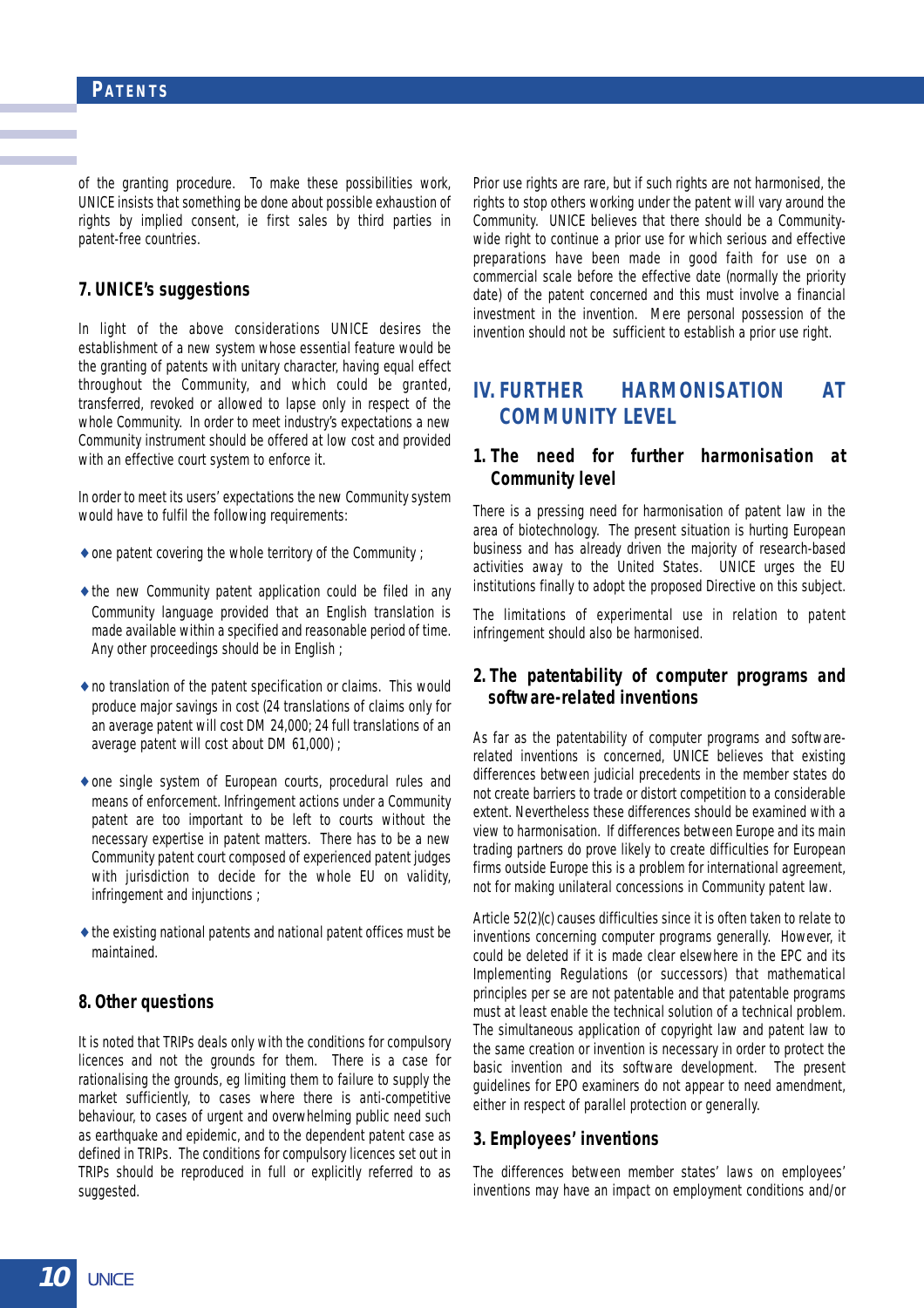the freedom to provide services and/or the conditions of competition in some member states, but there is no evidence that formal compensation systems encourage innovation and some authors think they discourage it. UNICE is of the opinion that the differences are caused by the social laws governing conditions of employment in those member states and are a matter for them. There is no justification for harmonisation at the Community level, which could well have the effect of imposing the laws of the few on the great majority of the Community, together with heavy compliance costs. UNICE believes this is an issue where the Community principles of proportionality and subsidiarity should apply.

#### **4. Formalities, use of patent agents and recognition of qualifications**

#### 4.1. Formalities

The WIPO Patent Law Harmonising Treaty contains many useful measures, but it is not complete in all details. Furthermore, it sets out a list of maximum requirements. This does not produce uniformity since countries will make their own choices up to the maxima. National laws around Europe should be aligned more closely on EPC and a new unitary Community patent system. The EPC and its Implementing Regulations and the guidelines for EPO examiners contain further harmonising measures with which the patents profession is fully familiar. It is necessary to ensure conformity of the EPC, its Implementing Regulations and the corresponding Community patent provisions and the guidelines for all of them, with the WIPO treaty and also set out a uniform European practice.

#### 4.2. Use of patent agents

The requirements of domicile and address for service need to be rationalised within the Community legal order so that there is free movement of services. Industry needs to be able to use a single representative domiciled in one member state, with no restrictions on whether this representative is employed by the patent applicant, employed by another company commercially connected to the patent applicant, or a free practitioner.

It is noted that under the ACP, so far as the Community patent is concerned, only one representative will be needed to deal with applications for and grants of Community patents. Then there is the question of whether qualified European patent agents and attorneys should be able to represent any patentee or defendant, regardless of domicile before a newly created Community Patent Court and any Common Appeal Court. UNICE believes that in view of the fact that such representatives have to pass a qualifying examination in European patent practice, this should be the case, possibly after that qualification has been supplemented by an aptitude test for appearance in these courts.

#### 4.3. Professional qualifications

Industry is concerned to ensure that the quality of services is sufficient to avoid difficulties in assessing the patent rights of others. Persons having professional qualifications in one member state should be able to practice in others, if an aptitude test is passed. The latter should be limited to what is necessary following the proportionality principle. The four fundamental requirements in Gebhard appear satisfactory. There should be no domicile restrictions within the EU - a qualified representative should be able to take the test of any member state regardless of his place of domicile within the EU.

In UNICE's view harmonisation at Community level is necessary. but should be within the ambit of the suggested new Community system and it must take account of the WIPO PLT. It should cover the use of patent agents, address for service and choice of domicile.

#### **5. Additional measures to make the patent system more attractive**

UNICE has already replied (12 February 1996) to the Commission's Green Paper COM(95)370 final and concluded that Community action to protect utility models is premature and does not necessarily correspond to the priority economic needs of European companies; that any Community instrument must actually correspond to and be proportional to the economic needs of all European companies; that only harmonisation of national legislation is desirable under specific conditions.

In the patents field the idea of legal costs insurance has been discussed for many years without becoming popular. The difficulty is the unpredictable nature of patent litigation and its very high cost. However it might well help European SMEs if public financing of the system of legal costs was combined with a vigorous attack on the cost of litigation. UNICE believes:

- The best way to implement the protection afforded by patents is to simplify the patent system and render it cheaper in operation. The European patent system is simple in its substantive law provisions, but suffers from rigorous interpretation.
- Legal costs insurance may be a good idea but does not work well in practice. A legal aid scheme for SMEs might work if the system were much more predictable, but probably the private sector should be the place for insurance if it is thought to be needed.
- It is difficult to imagine further harmonisation measures beyond what is already in ACP, CPC and EPC. Harmonisation of the extent of protection would help practitioners and those advising on legal aid. Thus it could be laid down that henceforth one of the highly developed national systems will be applied, i.e. the one whose results are most predictable.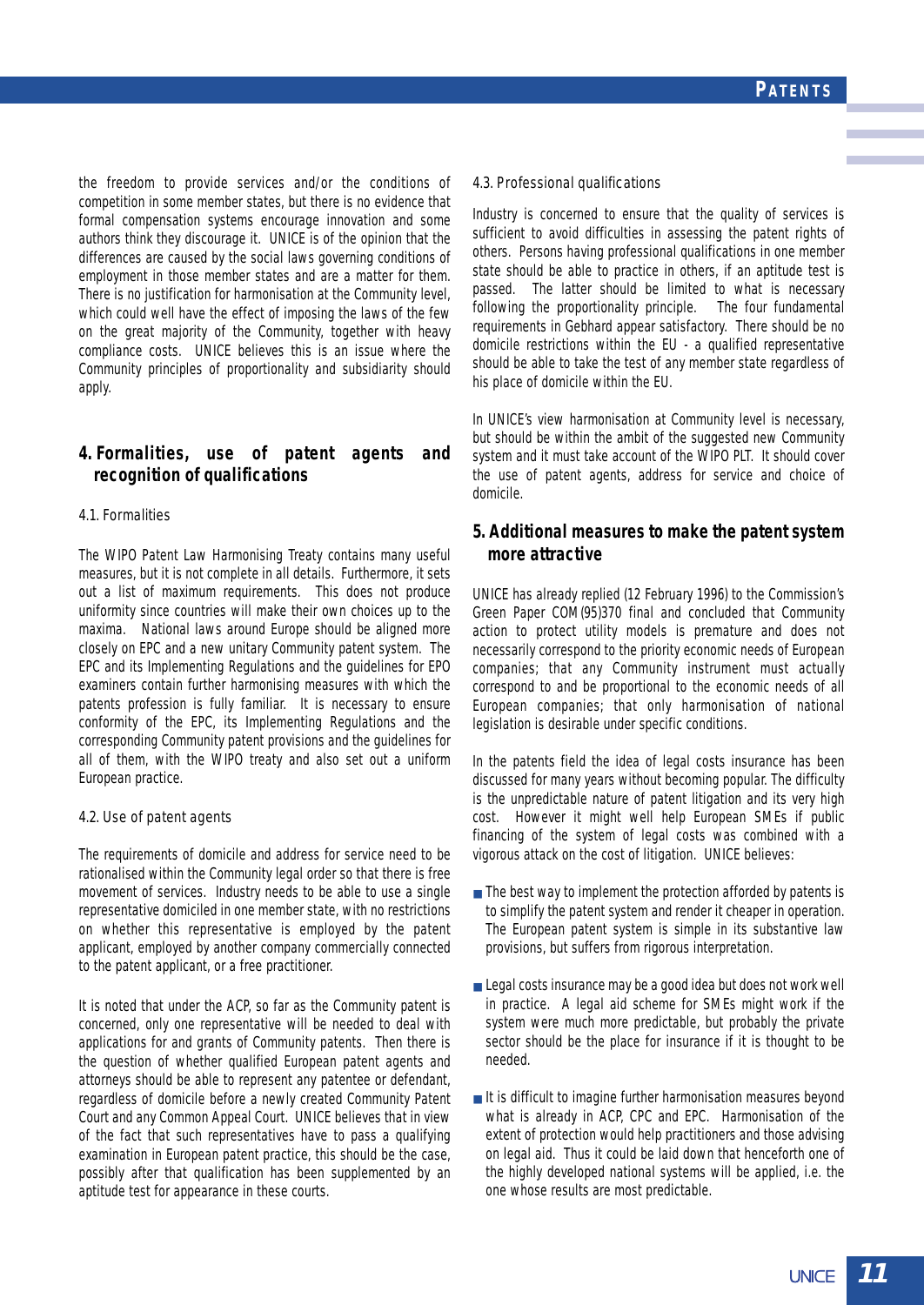## **V. THE EUROPEAN PATENT**

#### **1. General structure of the European patent**

UNICE is not satisfied with the present system and believes that it must be improved regarding costs, biotechnology, and opposition practice. It needs a unifying European-level Appeal Court.

UNICE believes that stronger links should be established between the EPO and the Community institutions with regard to the running of the new Community patent. The EPO should pursue its task of managing the bundle European patent, but should also run the newly created unitary patent. Arrangements should be made with those countries which are not members of the European Union so that they can still have access to the European patent.

#### **2. The problem of the cost of the European patent**

#### 2.1. Fees

UNICE believes that the designation fees should be eliminated and the search fees reduced. This should be financed from renewal fee receipts, that being the conventional way of using them. Nevertheless, if designation fees are not eliminated they could be collected at grant of the patent.

#### 2.2. The distribution of revenue from renewal fees

UNICE has repeatedly called for an increase in the so-called distribution key in favour of the EPO and for further fee reductions. The use of European patent fee receipts by the national offices for other purposes than patents amouts to a tax on innovation to which UNICE is totally opposed. Funds must be hypothecated and shared out in a transparent manner and allocated only to patent-related activities. Also it is unacceptable that some patent offices levy high fees for validating the granted European patent in their countries.

The national innovation-related tasks that could be financed from a share-out of revenue from renewal fees for European patents might include encouragement of SMEs to use the patent system and provision of patent information.

#### 2.3. Translations

UNICE has since the outset supported the "package solution" as a step in the right direction for reducing the patenting cost of the European patent sytem. It would nevertheless be too expensive for the proposed Community patent.

The viability of the enhanced abstract scheme for the European Patent system depends on how many translations of the abstracts are needed and on how they are paid for. If the applicant has to pay up-front, then the prospects for the scheme are probably poor<sup>1</sup>,

although it might be better than the present system where full translations for a number of states have to be produced at grant. However, if the costs were met from renewal fees, and a greater share of these were remitted to the EPO in order, inter alia, to meet these costs, then the system might work very satisfactorily.

UNICE believes that the package solution should be further discussed and soon proposed to the countries which are willing to join it.

• • •

<sup>1</sup> UNICE calculates that the enhanced abstract would cost at least DM 250 and its translation, bearing in mind that the specification has to be read by the translator to render it accurate, would cost at least DM 350 (this would mean DM 2800 for 8 designated countries). If the abstract has to be translated into 26 languages (add Iceland and Norway), the translation costs at the 18-month publication stage would be about DM 9100.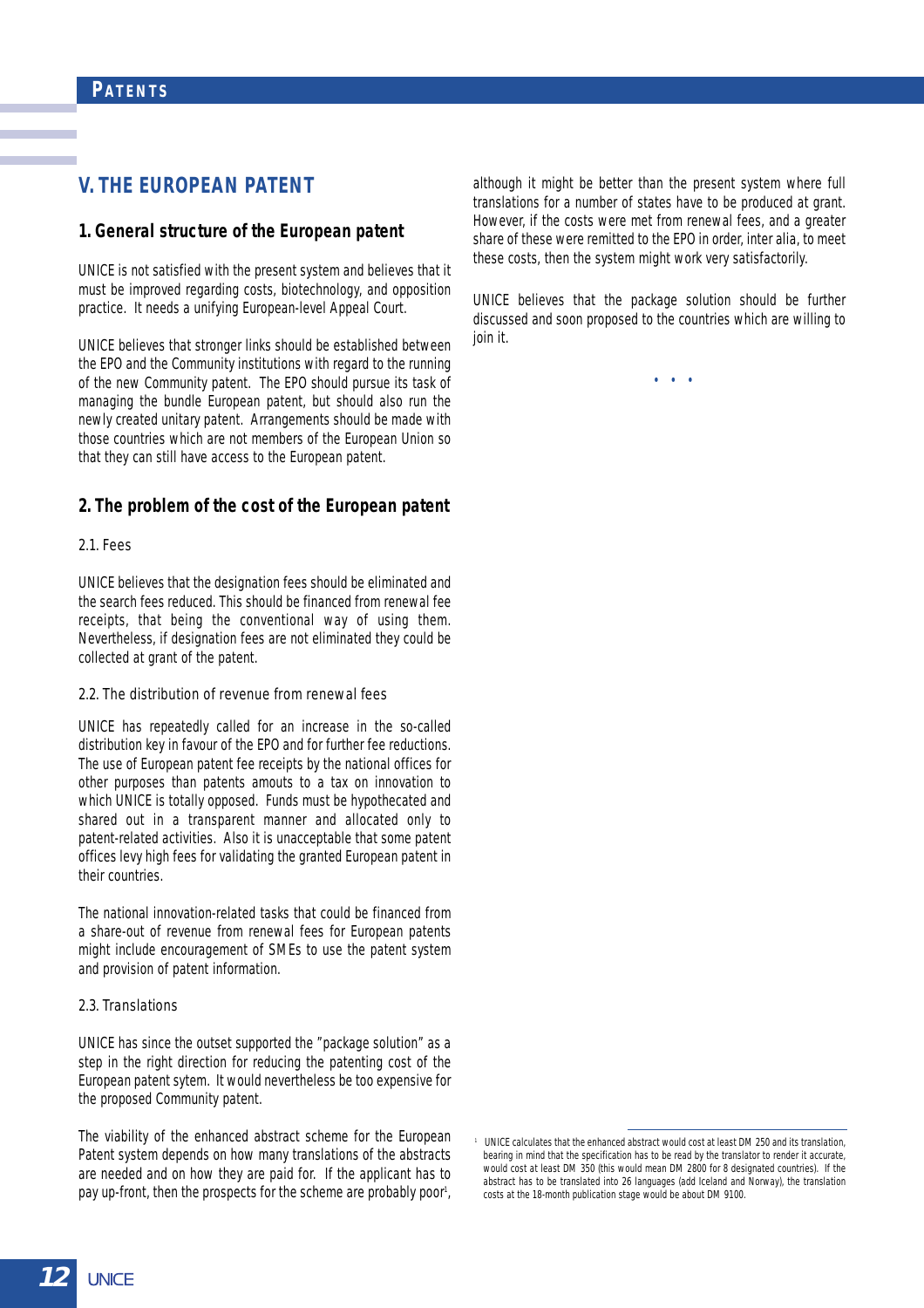14 July 1998

## UNICE Position Paper on the Proposed Introduction of a Grace Period in National Patent Laws

## **I. INTRODUCTORY REMARKS**

- 1. UNICE is closely following the discussions which are currently taking place in various fora<sup>1</sup> on the possible advantages of introducing a grace period in national patent laws. UNICE would like to use this statement to present its position on a subject which is of direct concern for the companies it represents.
- 2. The main argument used to favour introduction of a grace period is that, without it, universities, SMEs and inventors inexperienced in patent matters, might be deprived of proper protection because of the novelty-destroying effect of disclosure of an invention within a period prior to filing a patent application<sup>2</sup>.

UNICE believes that this is a simplistic presentation of a very technical issue whose underlying arguments need to be much more carefully assessed. In particular, the grace period needs to be assessed in the context of the patent system in Europe and the consequences of the changes it would imply should be carefully studied.

3. No grace period for patents has been available in Europe for the last 20 years after harmonisation of patent laws in line with the Strasbourg Convention and EPC, and for the majority of users its introduction in Europe would severely affect the legal certainty on which the European patent system is based.

## **II. THE US EXCEPTION OF THE FIRST-TO- INVENT SYSTEM**

- 1. The advocates of a grace period often cite the example of the USA. This comparison is mistaken. The USA is the only country in the world to apply a first-to-invent system whereas first-to-file is applied internationally. What is referred to as a "grace period" in the United States is embedded in a completely different legal system. Under US law the inventor is given twelve months to file after any publication or commercial activity. But his priority date is not his date of filing as in the rest of the world, but his date of invention. Any intervening act such as a publication or a patent filing is disregarded if the inventor's date of invention is earlier.
- 2. The so-called grace period in the USA is not a grace period but a period in which an inventor has to file a patent application if he wants to avoid a statutory bar. In addition, the American system contains a trap for the European inventor. If the latter takes advantage of a twelve month grace period in Europe and

then files twelve months after his European filing date in the US, he would have lost his rights because of the statutory bar. In a reverse case, an American inventor would not suffer this kind of prejudice. This is a clear evidence of how misleading it can be to compare the American system with a grace period.

## **III. ASSESSMENT OF PROS AND CONS OF A GRACE PERIOD FOR INVENTORS**

1. While it is generally accepted that those who are familiar with the patent system can manage their disclosure of technology and do not need a grace period, it is claimed to be necessary to enable less experienced users of the patent system to exchange research results prior to patenting them. The biotechnology area is often used as an example.

It cannot be denied that there may be cases where a grace period might be of help. It has to be noted, however, that reliance on a grace period can be detrimental to a patent applicant because it opens up many traps which will affect, in particular, inexperienced inventors. Thus, the purported advantages of a grace period could very easily turn against those who are supposed to benefit from it.

2. There is no global provision for a grace period. Proposals to amend the Paris Convention to provide for a universal grace period running up to the first filing date in the framework of WIPO/PLT have so far failed. Thus, a prematurely disclosed invention might benefit in a grace-period country, but would fail to be validly patented in other countries. Accordingly, the introduction of a grace period will create a false sense of security and will result in an increased tendency to disclose (often prematurely) before filing. Inexperienced users of the patent system, such as universities and SMEs would suffer most from the legal uncertainty resulting from introduction of a grace period and will easily fall into the traps it opens at international level<sup>3</sup>.

## **IV. FURTHER DISADVANTAGES FOR INVENTORS**

1. The above disadvantages arise from the mechanics of the patent system, but others arise from the actions of competitors who see the premature publication of the invention. Such competitors can take advantage of the disclosure, completely legally and in good faith, or might be spurred into filing patent applications based on what they already know. Such applications might concern improvements or ways of applying the disclosed invention. Competitors might start using the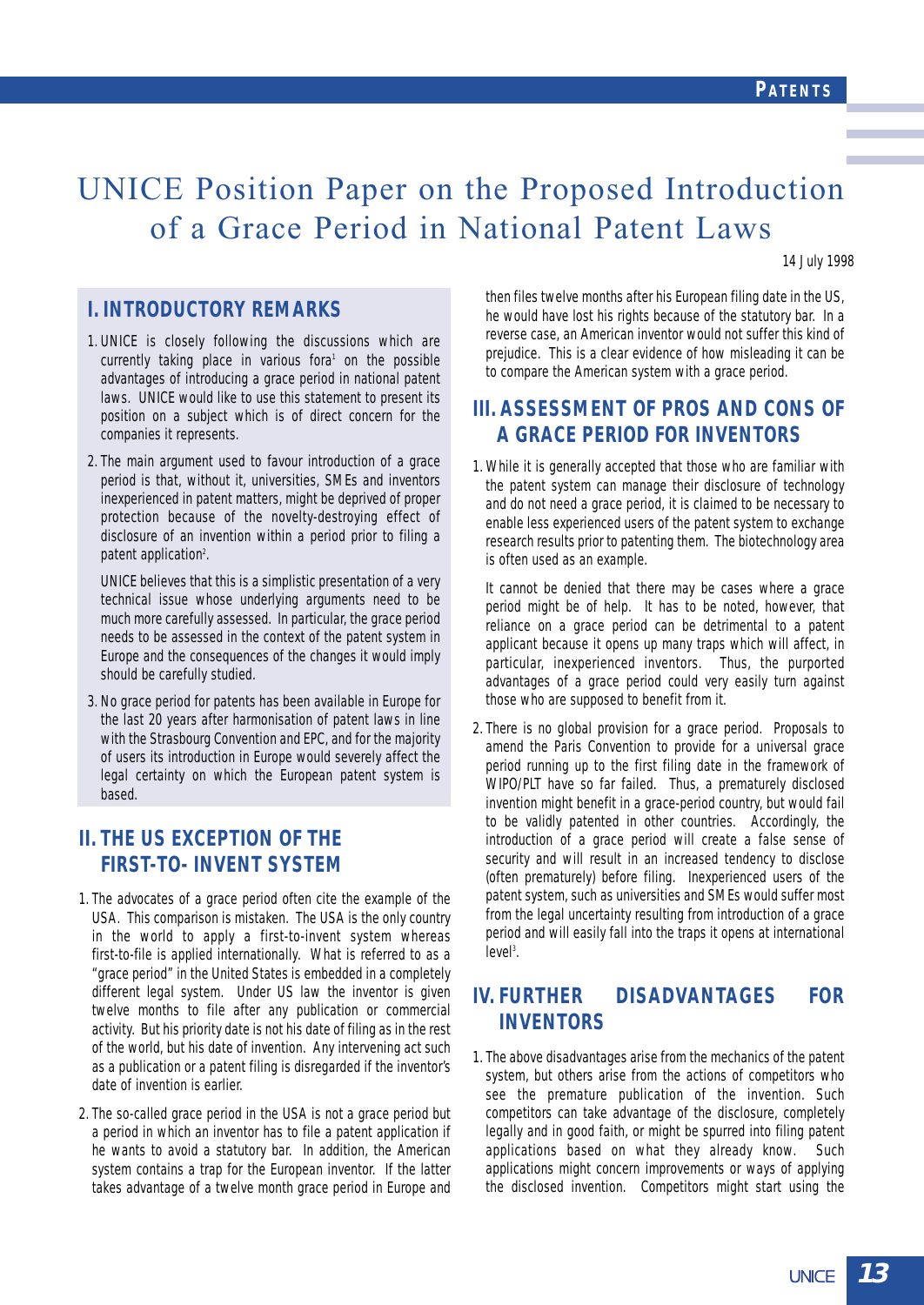#### **PATENTS**

information commercially or at least start to make serious and effective preparations to that end.

A prior use right for a competitor in such circumstances cannot be excluded so that a subsequent patent cannot be invoked against it. Strategic patenting by competitors of their improvements, processes, combinations and the like - even prior to the patent application of the inventor who published firstcould seriously affect his rights to exploit his own invention and also prevent him from obtaining a patent.

2. To counter such possibilities the USA not only want a grace period in Europe, but also want the publishing inventor to enjoy priority from the graced disclosure so that acts by later inventors, even if based on the latter's own knowledge, can be set aside and ignored. The argument is that the later inventor must have directly or indirectly derived the invention from the publishing inventor, i.e. from his publication. The burden of proof then falls onto the later inventor to show he acted independently. This would import the American first-to-invent system into Europe, considerably raising the cost of patenting and in particular cost of litigation, to the great disadvantage of all European companies, and therefore European competitiveness.

### **V. LEGAL CERTAINTY**

1. Legal certainty is one of the most important and leading criteria for a patent system, which is an advantage to the innovating and investing community. The pressing need to avoid legal uncertainty is one of the main considerations in international discussions on intellectual property generally.

In Europe the existing system is based on a clear legal situation: the filing date is decisive and novelty is absolute. In this first-to-file system, the advantages of the absolute novelty rule have been appreciated for years. Prior art searches need only take into account the date of the first filing. All acts made available to the public before this date are to be considered prior art <sup>4</sup> . It is a clear-cut situation which has met users' expectations, avoids costly, uncertain and lengthy litigation, and facilitates predictability of the outcome and safe assessment of the rights of others.

In the American first-to-invent system, establishing the decisive "invention date" is not easy. Lengthy, uncertain and expensive interference proceedings have to be undergone which eventually lead to a decision on who is entitled to the patent. For the parties involved, as well as for competitors, e.g. for an interested licensee, there is a long period of uncertainty and introducing a grace period in Europe would import part of this legal uncertainty, add seriously to cost and make investment decisions difficult<sup>5</sup>.

2. Patents are used also by wide circles for technical information and legal assessment. Questions concerning infringement and validity of a third party's patent have to be answered every day.

This is already complex with the existing system, but would be even more so with a grace period<sup>6</sup>. SMEs and isolated inventors would be particularly affected.

3. Introducing a grace period to aid inexperienced users would result in all users of the patent system facing these difficult questions and a longer uncertainty period<sup>7</sup>. These considerations apply not only to investment decisions but to clearance studies with respect to third parties' rights generally.

## **VI. ALTERNATIVE SOLUTIONS TO ENSURE PROPER PROTECTION OF INNOVATION FOR SMEs AND ISOLATED INVENTORS**

1. One of the stated reasons for introducing the grace period is to help inexperienced inventors who are unaware of the patent system and of the consequences of disclosure before the filing date in a first-to-file system.

UNICE is of the strong opinion that instead of changing an efficient regime which provides the legal certainty required by large and small companies, it would be much more productive to concentrate efforts on informing those few people who lack experience of patenting rules, procedures, formalities and strategies and who could be misled by a grace period.

- <sup>1</sup> In particular, the draft report presented by Mr W. Rothley to the "Legal Affairs" Committee of the European Parliament.
- <sup>2</sup> This means that once their invention has been disclosed, it can no longer be patented as it has lost its novelty which is one of the three criteria for patentability (art 52 EPC).
- <sup>3</sup> An illustration is what would happen in Japan and USA. Japan has a grace period of six months. A European researcher makes a disclosure, relying on an assumed grace period in Europe of six months, files a first patent application in Europe five months later and then, within the Paris Convention year, 11 months later in Japan. He then finds he is 10 months too late for the Japanese grace period shelter! He should have filed in Japan within 6 months of his disclosure, i.e. about the same time as his first filing in Europe, much earlier than he would otherwise have filed in Japan under the Paris Convention. The result would be that he benefits from the European grace period but he loses the 12 months benefit provided by the Paris Convention. Even more importantly, he will lose his American rights if he does not file in the United States within 12 months of his disclosure.
- <sup>4</sup> With the very rare exceptions of Art. 55 EPC.
- <sup>5</sup> In the dialoque held with the USA under the Patent Law Treaty and TABD concerning a switch to the first-to-file principle the main supportive argument has been the legal uncertainty that is connected with the first-to-invent principle. Introducing a grace period in Europe would mean switching from absolute novelty to relative novelty and increasing legal uncertainty.
- In a patent right under assessment, you need to know if a relevant disclosure was made available to the public within its grace period. If so, did it stem directly or indirectly from the inventor or the applicant for that patent right? It will then be disregarded. Is any later disclosure, also within the grace period, directly or indirectly derived from it? Does a relevant competitor's patent application claiming priority from an application filed in the grace period concern an invention, which stems wholly or in part from such a disclosure? These difficult questions need not be considered under the present European patent system.
- <sup>7</sup> After filing a patent application on a new development, the applicant must under the present law wait for 18 months in case a senior application is published before his own application. If no senior priority patent application on the same or a related invention has appeared during that time this first applicant is safe to make investment decisions. But if there is a 12-month grace period he must wait 12 months longer. There may be a second applicant in a position to claim priority. The second applicant may point to his own earlier publication within his grace period and allege that the first mentioned applicant must have seen it and has derived the invention in the first mentioned application from that publication. Under the WIPO proposal the first application is then disregarded.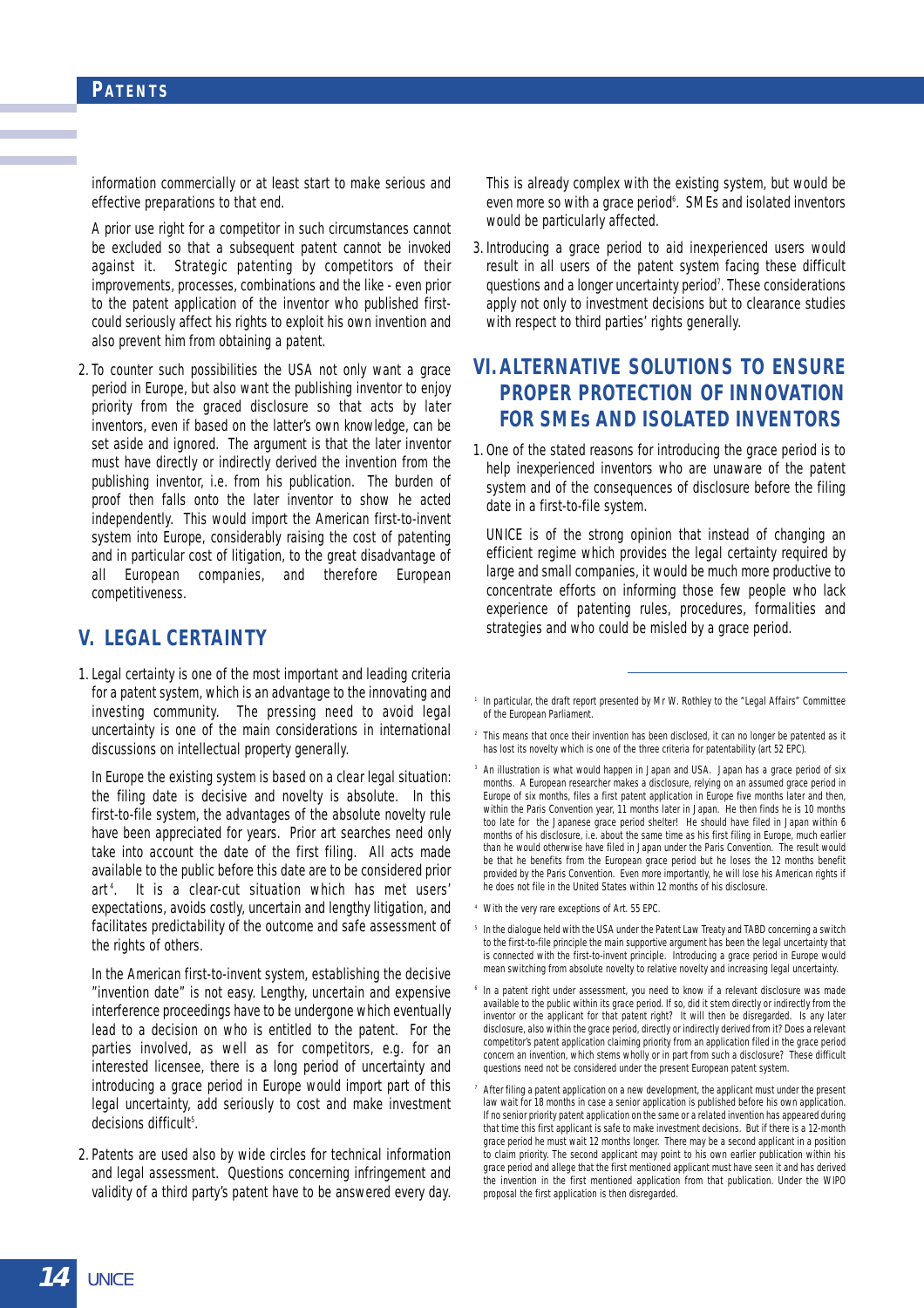#### **PATENTS**

If these people are unaware of the functioning of the existing system, they will also be unaware of a grace period, the length of such grace period and all possible consequences. Thus, there will still be a need for education.

2. UNICE therefore urges European institutions and national governments to launch and promote initiatives aimed at ensuring that SMEs, scientists and other inexperienced inventors are properly educated about the patent system and are informed that they have a number of possibilities to secure their rights without need of a grace period.

This is possible through entering into confidentiality agreements if disclosure to or testing by third parties is involved. Filing provisional patent applications at low cost or even free of charge to secure a priority date prior to any public disclosure is another alternative.

### **VII. CONCLUSION**

- $\rightarrow$  Weighing the reasons given for introducing a grace period calls for a single and firm answer. Claimed advantages, which can be seen only in fairly few real cases, would not strike a balance against serious losses of legal certainty for wide circles of patent applicants, for the disclosing inventor and for the competition as well.
- $\rightarrow$  The legal uncertainty deriving from introduction of a grace period would severely affect European companies, and in particular those which are not familiar with patent application rules. The proposal for establishing a grace period in the European patent system is therefore strongly rejected by UNICE.
- $\rightarrow$  UNICE is of the strong opinion that rather than changing a well-balanced system for a minority of inexperienced users, efforts should concentrate on educating those users who are not familiar with the patent system. UNICE is concerned that all users of the system be properly informed of its functioning and it therefore urges the highest authorities of the European Union to launch appropriate efforts to inform inexperienced users of the system, in particular individual inventors and SMEs, about the possibilities provided by the existing system for effectively securing protection of their inventions.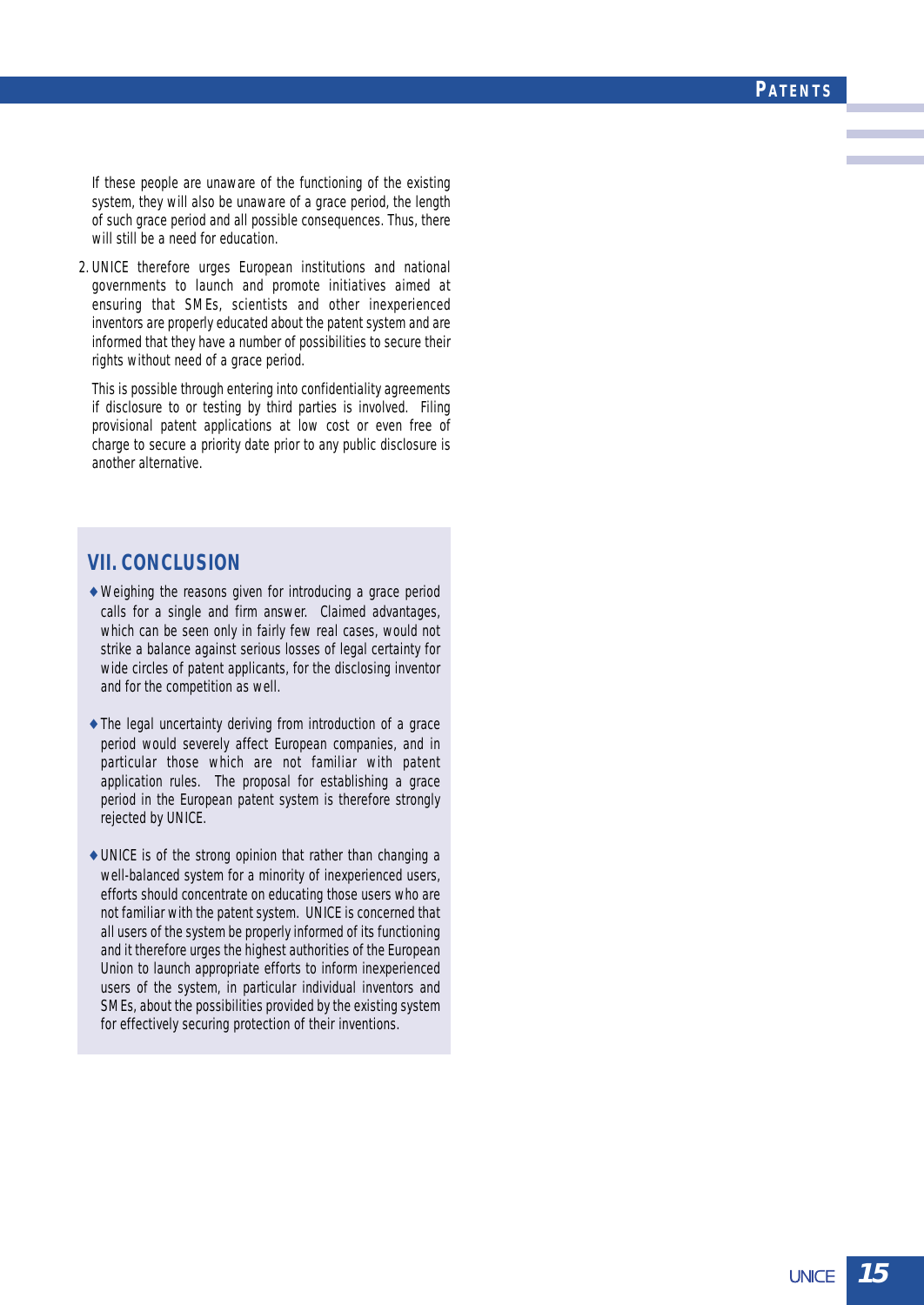## UNICE Position Paper on the Proposal for a Directive Approximating the Legal Arrangements for the Protection of Inventions by Utility Models

27 April 1998

UNICE has noted the European Commission's proposal for a directive approximating the legal arrangements for the protection of inventions by utility models in the internal market and proposes to use this position paper to outline its present state of thinking on this subject.

UNICE welcomes the Commission's efforts to further quest for solutions to improve industrial and intellectual property protection at Community level. These rights play a key role for corporate Europe. They promote innovative activities by companies in the European Union and allow rapid dissemination of the state of technological progress via the publication of protected inventions. Provided the dissuasive effect of excessive legal uncertainty is avoided, this increases companies' competitiveness, fosters the free movement of goods and has beneficial consequences on employment.

Only legislation which protects creations of the mind effectively, combined with competition rules that do not inhibit research and technology transfer, will give European industry the renewed confidence to invest in the research activities essential for development of new products and maintenance of technical leadership.

Nevertheless, before commenting on the content of the proposed directive, UNICE will make general comments on:

- $\triangle$  the desirability of a Community initiative in the field of utility models;
- $\triangle$  the assessment of the proposal;
- ♦ and the particular situation of SMEs.

It will then turn to detailed comments on the text of the proposed directive.

## **I. DESIRABILITY OF A COMMUNITY INITIATIVE**

1. According to UNICE, the proposed directive in no way convincingly demonstrates that the disparity in national laws relating to protection of utility models causes distortions of competition or barriers to the free movement of goods. Yet this is the Commission's underlying argument to justify action in the utility model area. This assertion by the Commission seems to be an assumption rather than the result of a careful study carried out prior to drafting of the proposed directive.

2. When the consultation on the green paper was launched, UNICE expressed the view that any Community initiative in this area was premature until the work already begun on patents, design and copyright had been fully completed. Before even raising the question of the European Union's requirements in this area, it is essential to examine the position occupied by utility models in the overall context of intellectual and industrial property in the Union.

In any case, UNICE believes that the Commission's proposal goes beyond the needs of industry and may have a stifling effect on research and innovation and on the development of improved products and processes.

3. Thus, while UNICE appreciates the Commission's desire to pursue actively its work programme in the field of intellectual property, it nevertheless regrets that the proposed directive seems to be based on a piecemeal approach to the problem.

Only once a policy based on needs has been worked out can there be a proper debate on the theme of utility models, a debate which should culminate with an instrument tailored to meet the real economic needs of companies in the internal market. If this is not the case, UNICE fears that some aspects of this proposal might run counter to efforts by EU institutions to build up an effective framework for a Community patent. In UNICE's view the Community Patent is more important and should have priority. Harmonising utility model laws may well hamper the process of changing the patent system and lowering the cost of a fully examined patent.

## **II. GENERAL LACK OF ASSESSMENT OF THE PROPOSAL**

- 1. UNICE is of the opinion that the Commission has not thoroughly ascertained compliance costs before proceeding with the present proposals.
- 2. The Commission states on page 43 4.c) of its proposal that "...there will be less need to consult industrial property experts or legal advisers. This will help resolve many an insurmountable administrative or financial difficulty". This is wrong, not only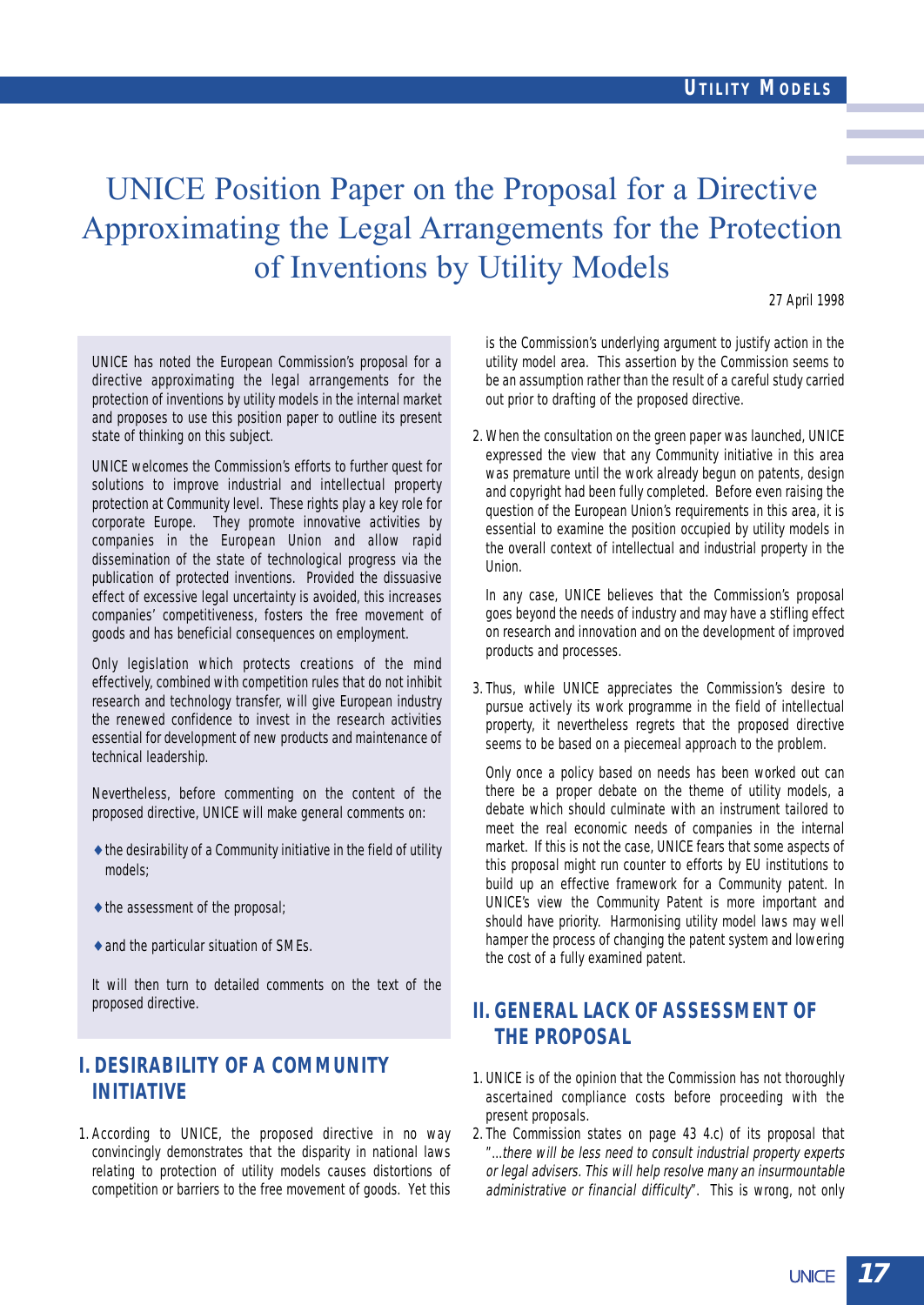because of the enormous cost of translations if applicants seek Community-wide protection, but also because it considers the utility model right solely from the point of view of its owner, ignoring the costs incurred by competitors. The main costs are :

- scanning costs<sup>1</sup> ;
- search costs<sup>2</sup> ;
- evaluation<sup>3</sup> and revocation<sup>4</sup> costs;

In addition, because of the lack of an obviousness requirement undertakings will be forced to file more defensive applications to protect their own developments from the filings of others. The result will be a substantial increase in intellectual property costs in Europe.

- 3. UNICE is of the opinion that the Commission has not sufficiently assessed :
	- the effect of its proposals on the balance between justified protection as a monopoly right and freedom for third parties to compete on the basis of material in the public domain ;
	- whether legal uncertainty caused by allowing parties to state a claim on material which is clearly obvious will discourage research into specific areas where there may be a plethora of utility model rights ;
	- the effect on SMEs of the proliferation of utility model rights, which do not deserve protection since they are a simple extrapolation of publicly available information, and whether such rights are likely to benefit mainly large and foreign companies ;
	- the possible distortions of competition or barriers to the free movement of goods that may appear if the criteria for granting utility models are different from those for granting patents, more specifically in matters which could be protected by both types of industrial property title.

### **III. PARTICULAR SITUATION OF SMES**

1. UNICE does not agree with the Commission's assertion that the majority of SMEs desire the extension of harmonised utility model laws over the whole community. If the question put to them is: "would you like to have this kind of protection?" without mentioning potential disadvantages the answer is naturally in the affirmative. If, however, the total costs of introduction of the Commission's type of utility model had been explained to them UNICE doubts that the answer would have been the same. The Commission proposals have not properly addressed this issue.

2. In this regard, it should be pointed out first of all that speed and low cost are an illusion. These advantages would be offset by legal uncertainty, the task of assessing the scope and validity of registered rights being devolved in practice to third parties.

SMEs, which do not have the same technical and financial resources as large companies, will be handicapped vis-à-vis the latter, for which the investment required for a search will represent a smaller percentage of their total R&D budget. There is a risk that SMEs might even be discouraged in their R&D efforts, thus hindering their innovative capacity, while paradoxically large European and foreign companies would benefit from a system seen primarily as a tool for SMEs. In addition, because of language requirements, SMEs will not file utility model applications in all member states of the Community, unless the member states agree they may be filed in one single language.

- 3. Furthermore the Commission has overlooked the normal pattern of filing by large companies, which is motivated as much by the desire to clear the way for future developments free from the rights of others as it is to obtain protection rights. UNICE believes that it is a false assumption that utility models would be of greater interest to small companies. The proliferation of unexamined rights would be very harmful to SMEs and the creation of monopoly rights in obvious developments and inventions might benefit mainly large and foreign companies.
- 4. The Commission has apparently not appreciated that encouraging SMEs to obtain a form of protection in Europe which does not exist in major important territories abroad such as the United States and larger Commonwealth countries (other than Australia), could lead SMEs to believe they can obtain such protection internationally and to make corresponding investments. The Commission should have investigated why there are no utility model rights in the USA where otherwise SMEs and individual inventors receive special consideration
- 5. UNICE urges the Commission to ascertain the degree of risk to SMEs operating in Community member states from utility models granted to third parties. What is the risk of being surprised by an unexamined utility model of a third party when making improvements, with the result that there is expensive litigation or even loss of investment in the improvements? What will be the extra cost of maintaining surveillance of utility models together with the cost of carrying out infringement and validity assessments on them?

## **IV. COMMENTS ON SPECIFIC ASPECTS OF THE PROPOSAL**

While UNICE believes, as stated above, that any Community initiative in this area is premature it has nevertheless examined

where the relevant utility model abstract bulletin must be regularly perused for relevant items (cost of such a bulletin will be of the order of Euro 1,500 per annum).

where each relevant utility model brought to light has to be searched for validity. The cost would be of the order of Euro 1,500 for each utility model found.

of the order of Euro 2,250 for each utility model found.

<sup>4</sup> of the order of Euro 7,500 per utility model if in a patent office but much more in a court.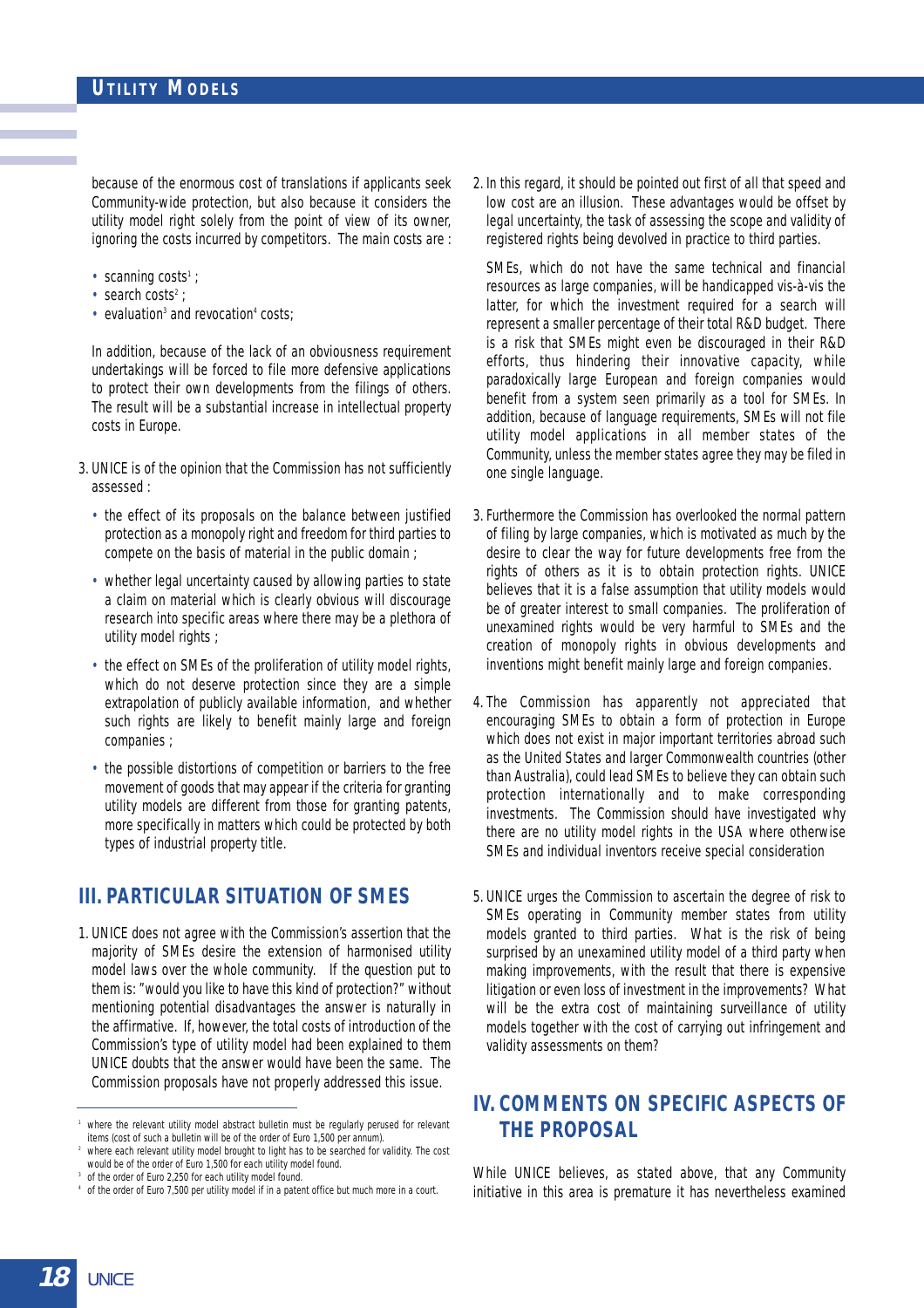the content of the proposed directive and reached broad internal consensus on the general lines described below.

#### **1. Inventive step**

1. In discussions on the green paper within UNICE, opinions on this question were divided along the lines of the content of national systems, the majority of UNICE's member federations being fiercely opposed to the establishment of more than one inventive step.

The proposed Directive goes far beyond reducing the inventive step below what is currently required for a European patent. The basis of the inventive step requirement has always been non-obviousness. By eliminating non-obviousness, contrary to the legal and judicial traditions of EU member states, in reality the inventive step requirement has been eliminated altogether. UNICE strongly rejects the words "inventive step" being applied to mere technical progress and asks for reintroduction of some form of non-obviousness.

Under the present proposal which only requires technical progress or industrial advantage, almost all new products placed on the market would fulfil the requirements for protection. UNICE fears that the proposal might open the door to floods of defensive applications from large companies as well as from the USA and Japan.

2. A majority of UNICE's member federations is in favour of having the same inventive step as for a patent. A second possible way would be to have a lower level of non-obviousness inventive step than for a European patent (e.g. "not clearly obvious") and for the level in each country to be decided by national judges.

The way chosen depends on the objective of the proposed utility model law. Is it to confer a patent right until a patent can be obtained after some years or is it just to stop slavish copying, in which case the inventive step can be low-level non-obviousness combined with a short term or other restriction on the strength of the right? This deserves a clear answer.

UNICE is of the strong opinion that in any case a nonobviousness requirement must be additional to the technical progress requirements already stated in article 6.

#### **2. Novelty**

UNICE agrees with the Commission that the novelty of a protected invention should be absolute. Furthermore, priority must be recognised for the claims of a utility model that validly claim priority. Moreover, priority must be recognised for the content of earlier utility model and patent applications with a valid claim to priority.

#### **3. Term of protection**

The uncertainty resulting from a ten-year term for an unsearched,

unexamined right is not acceptable to the majority of UNICE's member federations. Most inventions calling for utility model protection do not require protection beyond six years and given an inventive step requirement less than for patent protection, there is no justification for a longer time of protection.

For a majority of UNICE's member federations, the problem of uncertainty could be solved by charging a very high renewal fee, say at the five-year point, if the right is to be renewed beyond six years. This large fee could be used to pay for a search and publication of the search report. The consequence of this solution would be that unimportant and purely defensive rights would not be renewed, while for important rights the public would have the benefit of an official high-quality search report shortly after the end of the fifth year.

If the term is as long as 10 years without any restriction as to the quality and scope of the claimed invention, applicants will switch their patent applications to utility model applications and the patent system might be placed in jeopardy.

#### **4. Scope of the right**

1. The scope of the right differs from country to country if it is intended to be the same as under national patent law. In some member states the scope of protection accorded by national judges can be very wide.

The combination of a wide interpretation with claims which are not examined, means that competitors are totally uncertain whether those claims are valid, and if they are valid how widely they can be interpreted. This is not acceptable for any kind of industry or any size of company. The claims of a utility model must therefore be narrowly interpreted in accordance with their literal meaning, otherwise bad practices will be encouraged together with unacceptable legal uncertainty.

2. This issue is closely related to that of inventive step. If that is less than for a patent the scope must be narrow. If the objective is to prevent slavish copying the scope of the right must be proportional to that objective.

#### **5. Compulsory search**

UNICE's member federations can only accept an unsearched unexamined utility model right if the term is very short, e.g. 5 or 6 years. If the term is to extend beyond 6 years, ipso facto the utility model must be valuable and therefore its owner can well afford to pay a substantial renewal fee - which should be used to pay the cost of a full EPO patent search. To make this provision effective the search should be paid for and carried out after 5 years. This is advantageous for the owner because:

(a) he will then know whether it is worthwhile to pay the full large renewal fee due one year later;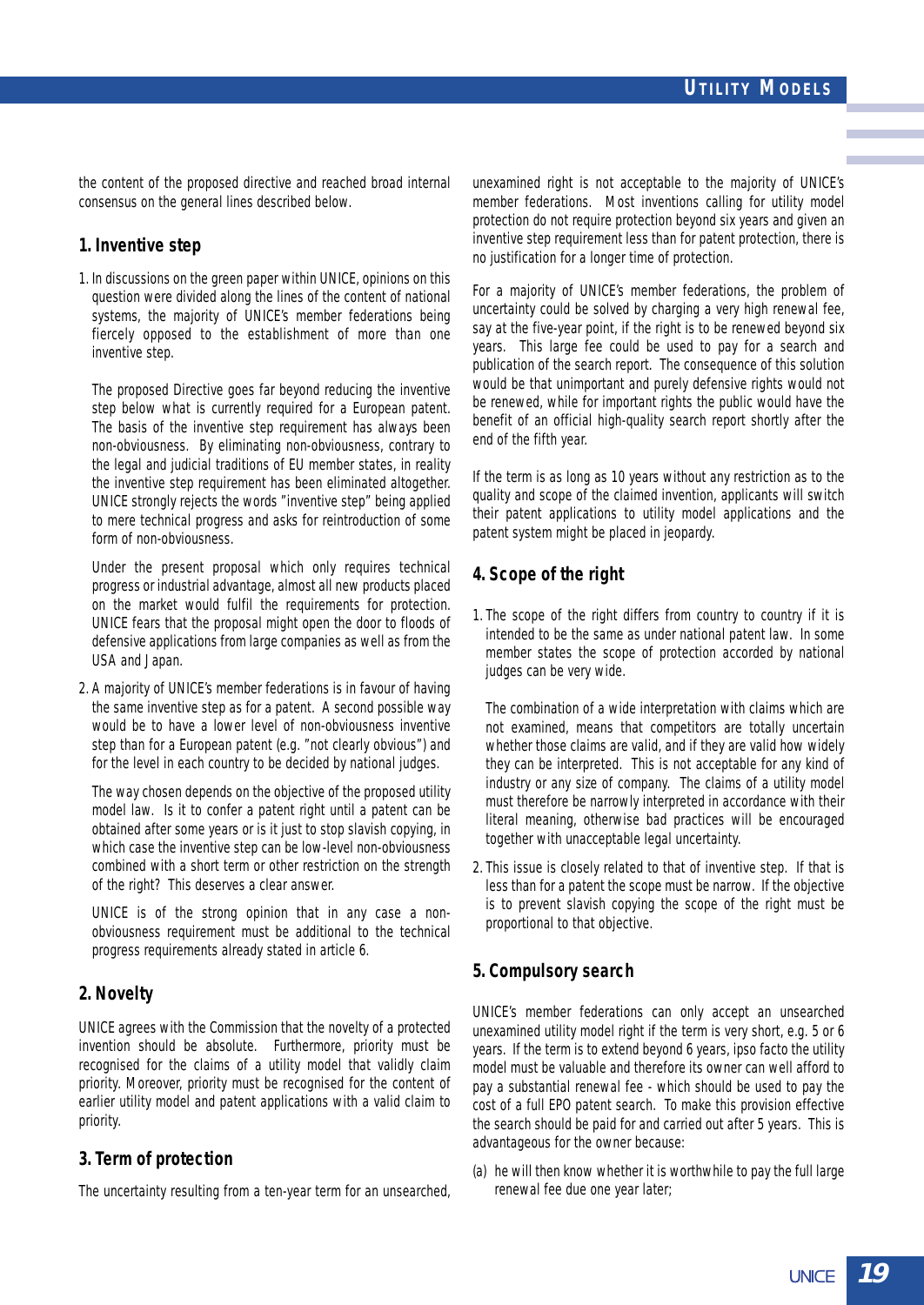(b) at the 5 year point he need only pay the search fee - which should be EURO 850 as for a patent.

Furthermore the search fee should be deducted when the renewal fee is determined.

It is regarded as compulsory for the owner of an unsearched and unexamined right that in order to enter into enforcement proceedings he must have a search carried out by the EPO. Member states should be obliged to make such a search compulsory. The right to request a search report should also be given to third parties.

#### **6. Article 13 and limitations of number of claims (art 13.2)**

While article 13(1) is a necessary feature of a patent law, article 13(2) will only cause difficulties when the utility model is enforced in the courts. It is too subjective for a simple utility model right. UNICE is of the opinion that article 13(2) must be deleted. If not it will merely cause legal uncertainty as to the meaning of "clear and concise" in article 13(1). Point 71 of the explanatory memorandum states that this requirement makes it possible to limit the extent of the protection so as to compensate for the lack of any preliminary examination but has overlooked the means to achieve this goal. If such means are left to national law they can be expected to vary widely and in any case are likely to be contrary to article 24 - which lists the only grounds for revocation.

#### **7. Grounds for revocation**

1. UNICE believes that there should be a ground of revocation in article 24(1) corresponding to article 13(1):

"(e) the claims are not clear and concise or supported by the description<sup>®</sup>

With this exception, the grounds for revocation must be the same as for a patent, otherwise there will be confusion not only in the utility model laws but in the patent laws as well.

2. In addition, UNICE believes that giving the rightsholder the possibility to amend the claims (or descriptions or drawings) would add more uncertainty to an already uncertain right. UNICE therefore suggests that the last sentence of article 24.2 should be deleted.

#### **8. Exclusions from protectability**

1. It is suggested that inventions "relating to" should be explained as excluding any invention in which such subject matter appears in the claims, but not where it is merely ancillary, e.g. where it is used conventionally in the examples of the utility model. If "relating to" is not explained in the directive it will take a long time for national courts to make sensible case law.

- 2. A similar problem occurs with computer software. From the proposal it seems that the term "inventions involving computer programs" covers inventions related to software as well as to computer programs as such. This leads to considerable legal uncertainty. For instance, would a utility model with a "neutral" process claim protect only a hardware-implemented process, or would it also cover one implemented mainly by software. Will the whole contents approach to conflicting rights work? Can the "technical contribution" approach be maintained in examining protectability? Regarding the dividing line between protectable inventions *involving* software and software *per se*, UNICE believes that protectability should be as in the European Patent Convention. If article 52.2 EPC is deleted the corresponding change should be made in the directive.
- 3. It is also questioned whether inventions related to foods and foodstuffs should be excluded. Some parts of the food industry object to it.

## **V. ALIGNMENT WITH THE EUROPEAN PATENT CONVENTION (EPC) AND TRIPS**

#### **1. Possible confusion with EPC and TRIPs articles**

- 1. UNICE welcomes the fact that when appropriate, the Commission is adopting definitions according to the European Patent Convention (EPC). Nevertheless, in doing so, the Commission should make sure that it adopts exactly the same wording. If not, different wording for the same definitions might create confusion and possible divergent interpretations. A particularly pertinent example is calling technical progress "inventive step" in article 6, when this is defined as "nonobviousness" in article 56 EPC.
- 2. The same point arises in article 3(1), which refers to the grant of utility model protection under what appears at first sight to be the conditions of article 27.1, TRIPS and article 52(1), EPC. But this is completely misleading since the definition of inventive step is not the same. If at some time in the future utility models are dealt with under TRIPS it will be totally misleading as well as improper to use a definition of inventive step which does not involve obviousness.
- 3. It is also the case for article 4 which sets out the exclusions from protectability. They are based on article 53 EPC but in the English text of the proposed directive, the EPC wording of "ordre public", left in French has been replaced by "public policy". The meaning is therefore completely different and could lead to considerable problems if maintained.
- 4. There is no reason to change the wording of article 52 EPC in article 7(2) of the proposed directive concerning the definition of the exclusion of surgical and therapeutic treatment.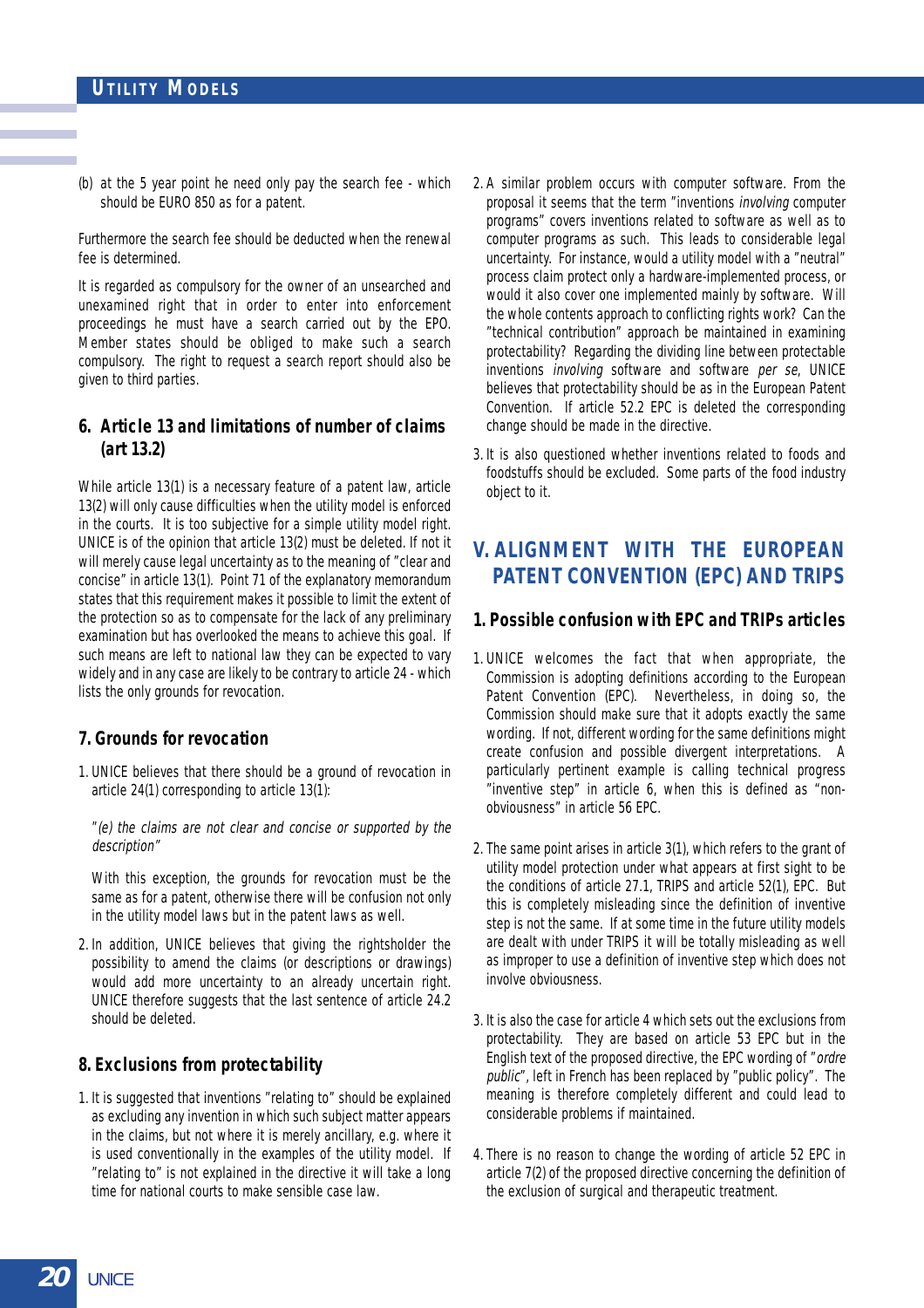- 5. The limited exceptions which correspond to article 30, TRIPS will cause legal uncertainty as to what they amount to. It would be better to remove the reference to limited exceptions and to state the exceptions of article 27 (d) to (f) of the Community Patent Convention (CPC).
- 6. The reference to exhaustion of rights in article 21(1) should correspond to that in article 28, CPC and refer to the "express consent" of the proprietor.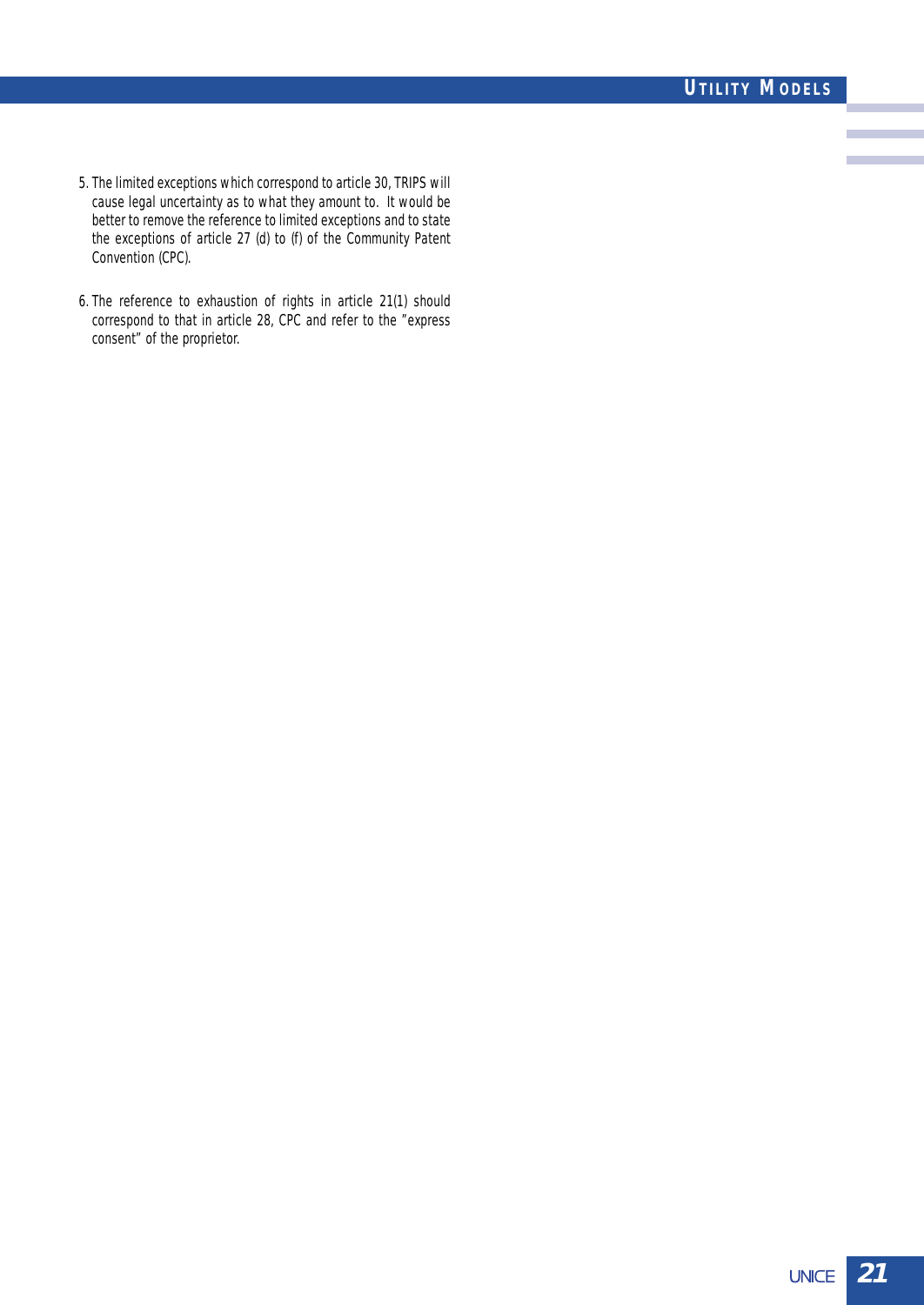## UNICE Position Paper on the Proposal for a Directive on the Harmonisation of Certain Aspects of Copyright and Related Rights in the Information Society

25 June 1998

## **I. PRELIMINARY REMARKS**

UNICE has noted the European Commission proposal for a Directive on the harmonisation of certain aspects of copyright and related rights in the information society. It proposes to use this position paper to outline the present state of thinking on the subject within European industry.

All the sectors of activities which UNICE represents are or will be involved in the new digitalised world created by the information society. Their future development prospects in this area will be highly influenced by the legal framework put in place. The issues dealt with by the proposed Directive are of great importance to rightsholders, users, service providers and equipment manufacturers. All these players have a specific contribution to make to development of the information society and neglecting any specific interests would run counter to establishment of the harmonious framework needed in the digitalised world.

In this position paper, UNICE voices general views on the proposed Directive with a view to contributing to building a framework for protection of copyright and related rights and the information society which will not hinder the development of any of its participants.

### **II. GENERAL REMARKS**

UNICE sees the development of the information society as a powerful means to increase the well-being of society at large. Effective protection of copyright and related rights is one of the many steps in this process and UNICE therefore welcomes the Commission proposal for a Directive aimed at harmonising this subject within the European Union, thereby implementing the WIPO Copyright Treaties signed in 1996.

UNICE believes that the following basic principles should guide the contents of any legislation governing the information society:

- ♦ recognition of the importance of rapid ongoing technical developments in the area of electronic data transmission and information society in general;
- ♦ need for a flexible, legislative framework that should encourage and facilitate such new developments;
- $\triangle$  need to protect authors and rightsholders;
- ♦ need to recognise and protect the interests of service providers

and equipment manufacturers as regards their investment in new technologies;

- ♦ need to recognise and protect reasonable interests of users;
- ♦ need to put in place a regulatory framework at international level.

Protection of intellectual property rights is a key issue in the role that the creative content and innovative features will play in the information society. In this context, adequate remuneration of rightsholders is indispensable.

One of the most crucial problems in the area of private copying is that of copying from digital medium to digital medium. By doing so, an exact, original quality copy is created that is in fact a master copy, equal in quality to the original and that can in turn be copied or transmitted an infinite number of times, again without loss of quality. The threat to the normal exploitation of works for rightholders is evident. This was clearly recognised in the Directive concerning the Legal Protection of Computer Programs and is also acknowledged in recital 27 of the present proposal. This means that, in the digital environment, the current exceptions as exist under national copyright law need to be re-examined.

UNICE believes that the proposed Directive is a first step in the right direction for the required harmonised approach at EU level. Nevertheless, after a thorough assessment of the proposal, UNICE believes that the proposal has not fully reached its objective on a number of points, as explained below. The following comments are a yardstick to evaluate the current proposal in the light of the interests of all parties involved, which UNICE represents.

### **III. DETAILED COMMENTS**

In UNICE's view, the most important issues raised by the proposed Directive are the following: the scope of rights (articles 2, 3, 4); the exceptions to the rights (article 5); the protection of technological measures (article 6); the issue of liability and the issue of levies.

#### **1. Reproduction right (Article 2)**

1. UNICE supports a broad harmonised reproduction right, since this would resolve the current disparities among the EU Members States. In the digital environment it is essential to avoid having different reproduction rights for different types of work. UNICE therefore recommends that the scope of the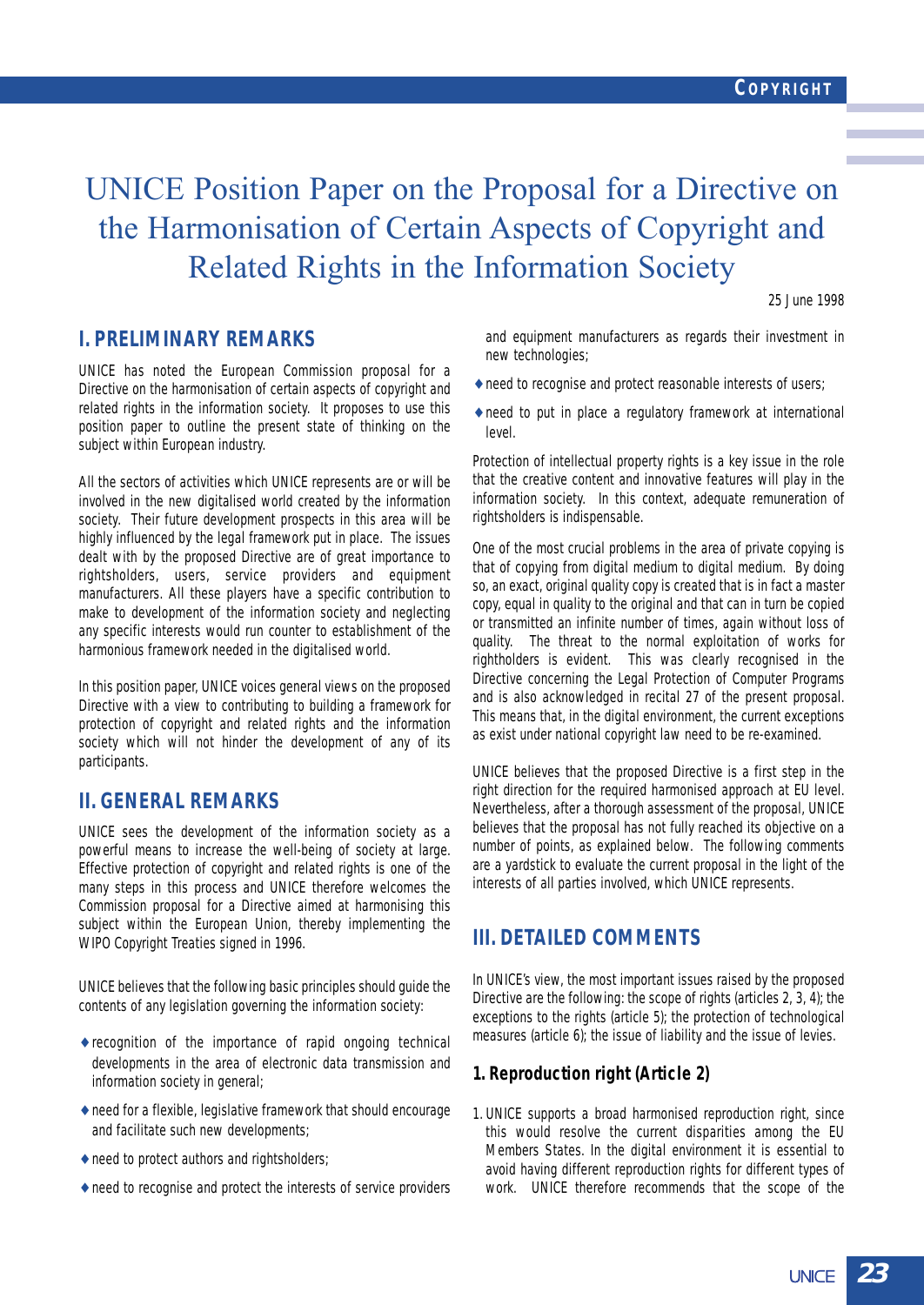reproduction right in this connection is harmonised with the reproduction right provided by the EC Directives on legal protection for computer programs and databases.

2. However UNICE strongly believes adequate exceptions must be defined for certain special cases and when appropriate for the functioning of the internal market, within the framework of Article 10 of the WIPO copyright Treaty and Article 16 of the WIPO performances and phonograms Treaty, in order to take into account the specific interests of rightsholders, users, service providers and equipment manufacturers.

#### **2. Right of communication to the public, including the right of making available works or other subject matter (Article 3)**

- 1. In principle, UNICE supports the introduction of this right, which is in line with the text of the WIPO Treaties and the EC Directives on computer programs and databases.
- 2. Nevertheless, UNICE believes that many provisions of this article are far from clear and need to be clarified.

For instance, the meaning of "the public" is not sufficiently well defined. The specific case of retransmission of works or other subject matter beyond the authorised user should be addressed by this article.

This is also true of the wording "may access them from a place and at a time individually chosen by them", which needs to be clarified. This notion which refers to interactivity i.e. the ability of users to select and access work, should not exclude a priori near-on-demand services which broadcast on a point-tomultipoint basis.

In addition, considering the convergence of infrastructure and of contents in the information society, UNICE believes that there should be equal treatment in the digital environment regarding exclusive rights granted to content providers (e.g. publishers, software, phonographic or film producers) and article 3.2 should therefore respect this principle.

3. Even though clarification is needed, all these definitions should remain flexible enough to allow them to evolve with future technological developments.

#### **3. Exceptions to the restricted acts (Article 5)**

- 3.1. General comments regarding Article 5
- 1. For UNICE, the fundamental requirement for all exceptions is adherence to the principles of Article 10 of the WIPO copyright Treaty and Article 16 of the WIPO performances and phonograms Treaty .

2. In UNICE's view, it is unacceptable that the proposal does not attempt to harmonise exceptions to the restricted acts when this has an impact on the internal market. This is a prerequisite for legal certainty for all interested parties.

In addition, it is not clear from the text of article 5(4) whether any such exceptions could apply without (any) remuneration for the author or rightsholder, in other words whether and to what extent the exceptions that Member States would be allowed to provide for would be legal licences, or whether they should be exceptions for which rightholders are to be remunerated.

- 3. UNICE believes that any exceptions to the restricted acts should be made mandatory and apply on the same basis, in all EU Member States, at least for those exceptions which would have an impact on the functioning of the internal market. This should not, however, preclude future exceptions if technological developments so require, provided that any such adapted or new exceptions follow the same test as under this Directive and provided that they are introduced on a harmonised basis.
- 4. As regards exceptions, the fundamental question is what criteria will be used in order to judge whether specific exceptions to the restricted acts should be allowed.

#### 3.2. Specific comments on Article 5

1. Article 5(1) should deal strictly with reproductions which are primarily the result of technical responses to requests made by other acts and do not constitute consumption within the meaning of copyright law. Article 5(1) should not attempt to deal with liability issues<sup>2</sup>. It should merely deal with the aspect of temporary copying which occurs within the limited environment of hardware equipment/transmission media and which is inherent to a technical process.

As recital 23 of the proposal correctly sets out, the term "temporary" should be interpreted in this context and not in such a way as to allow users to make copies of a work for any period of time which would exceed the intended use of the work.

- 2. The wording of article 5(1) should be revisited and efforts should be made to clarify its intended scope which should also cover copies incidental to a primary use as occurs within hardware equipment, and which are inherent to the use of a work . In this context, the wording of recital 23, should be incorporated in the text of article 5.1. In any case, it must be made clear that these copies should not survive the intended use of the work concerned, and should not be separately accessible.
- 3. As currently drafted, Article 5(2) does not harmonise the private copying exception, which implies that neither will harmonisation be achieved as regards existing levies on blank recording media and recording equipment. At present, the levels for such levies vary considerably between Member States and this creates serious distortions of competition within the internal market,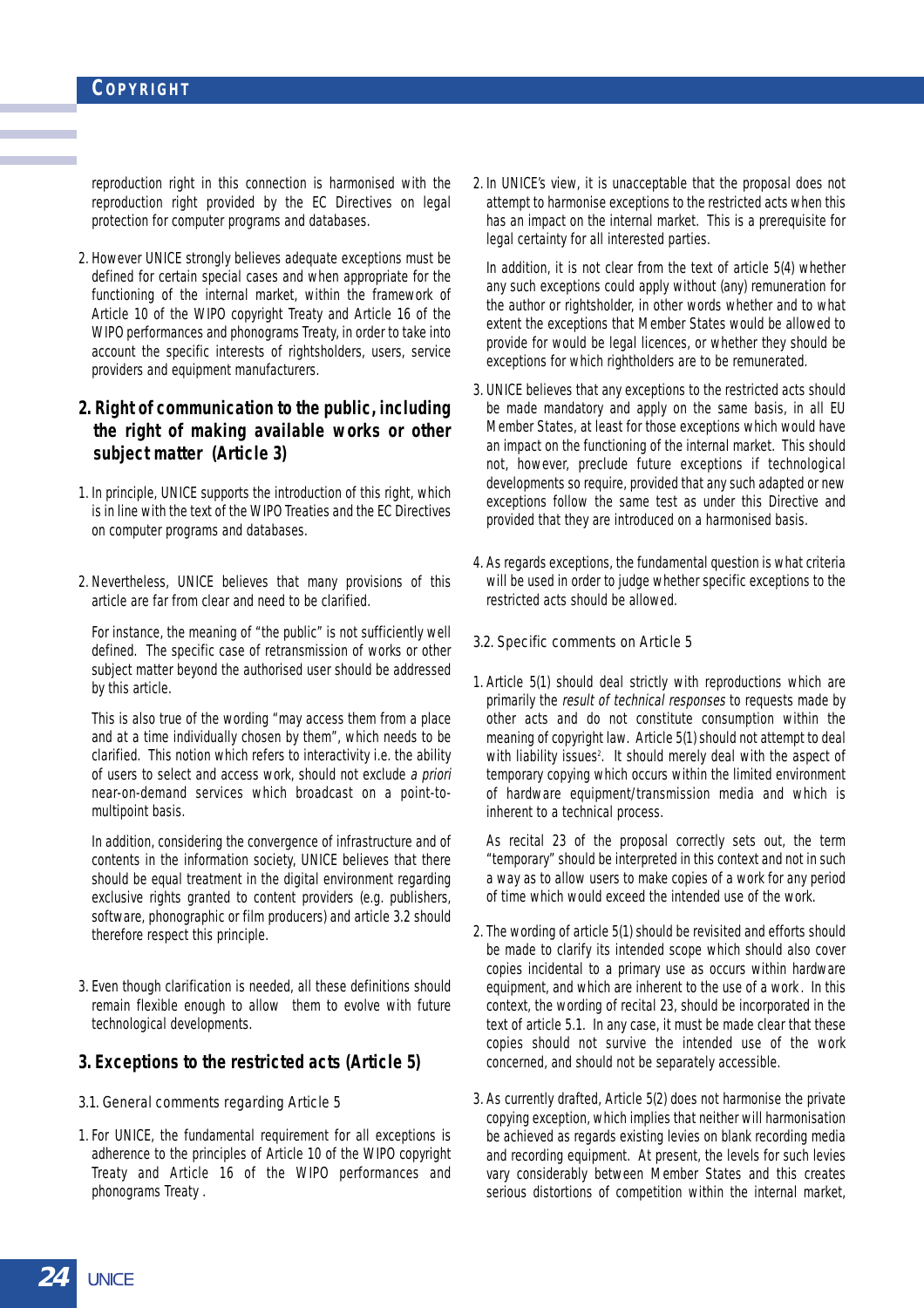particularly among manufacturers of hardware equipment. Such distortions of competition can also be seen in the area of reprography. This is detrimental to the interests of European industry and contrary to smooth functioning of the internal market.

UNICE believes that levies are not the appropriate solution in the digital environment. Given the rapid development of technologies, there are increasing possibilities for direct individual licensing and there is a new wide range of technical mechanisms which can ensure adequate remuneration for rightsholders right. Imposing levies on blank recording media and recording equipment is no longer the right solution for remunerating rightsholders. Instead, such remuneration should be left to the marketplace, provided that the principal rights of rightsholders are effectively protected.

4. Whereas the above comments regarding levies apply primarily to the new digital environment, UNICE would like to take the offered opportunity to recall that the existing different systems of levies as they apply in the analog environment and the distortions of competition they generate in the internal market should be urgently addressed by the European Commission.

UNICE believes that whatever solution is adopted it should not oblige any Member State to introduce in their legislation a system of levies where none exists today.

In UNICE's opinion, providing a special right for certain user groups - such as disabled persons, the education sector, students and researchers, etc. - to have access to copyright works is a complex and controversial issue, particularly in the digital environment. Opinions differ in industry as to how such provisions should be formulated in order to be appropriate and equitable. In any case, it is questionable that rightsholders should carry the burden of financing such social objectives.

#### **4. Liability**

1. UNICE has taken note that the Commission has announced that liability for activities in the network environment will be addressed in the context of a forthcoming directive covering, inter alia, electronic commerce. UNICE welcomes the intention to address the issue of liability horizontally. As a general remark, that Directive should avoid imposing undue burdens on intermediaries and service providers in relation to any liability for unauthorised transmission of protected matter over the network.

The liability issue is of utmost importance for companies providing equipment, network infrastructure and services for telecommunications and their role in the information society will be greatly influenced by the regime which will apply to them. They must be ensured that their responsibility will not be

engaged unless they are responsible of copyright infringement, in the strict sense.

2. Many provisions of the proposed directive cannot be properly assessed, in particular articles 2 and 3, without knowing what will be the liability regime in the digital environment. UNICE therefore urges the Commission to present this proposal as soon as possible.

#### **5. Technological Measures (Article 6)**

1. This article is of utmost importance for equipment manufacturers and telecommunications service providers. If they are to survive such enterprises must be able to manufacture and provide state-of-the-art goods and services even after adaptation of the copyright rules, without undue unilateral restrictions. Nothing in this article shall require that the manufacturing of any device, component or service should respond to any particular technological measure.

UNICE supports the principle laid down by article 6 but believes that it should be made clearer that the key criterion that should determine liability is that of intent (whether the equipment has been "produced, designed or adapted to circumvent" for illegal purposes).

- 2. UNICE agrees that so-called general purpose devices should escape liability pursuant to this provision. By way of example, whereas these devices would not, as such, be illegal, the marketing of such devices with the specific and clear aim of promoting illegal copying by using those features of such devices as can be used for such copying (or other illegal acts) should be an illegal act in itself.
- 3. UNICE would like to stress that circumvention of technical measures will be possible not only with devices but also with software. UNICE therefore suggests addition of the word software before devices in article 6.1.

### **6. Obligations concerning rights management information (article 7)**

UNICE fully supports this provision which is complementary with the directive on the legal protection of services based on, or consisting of, conditional access.

### **7. Application over time (Article 9)**

UNICE disagrees with the text of Article 9(3) and 9(4). These two subsections are contradictory and Article 9(4) is simply wrong. As regards Article 9(4), there is no reason why contracts concluded before the entry into force of this Directive could not already be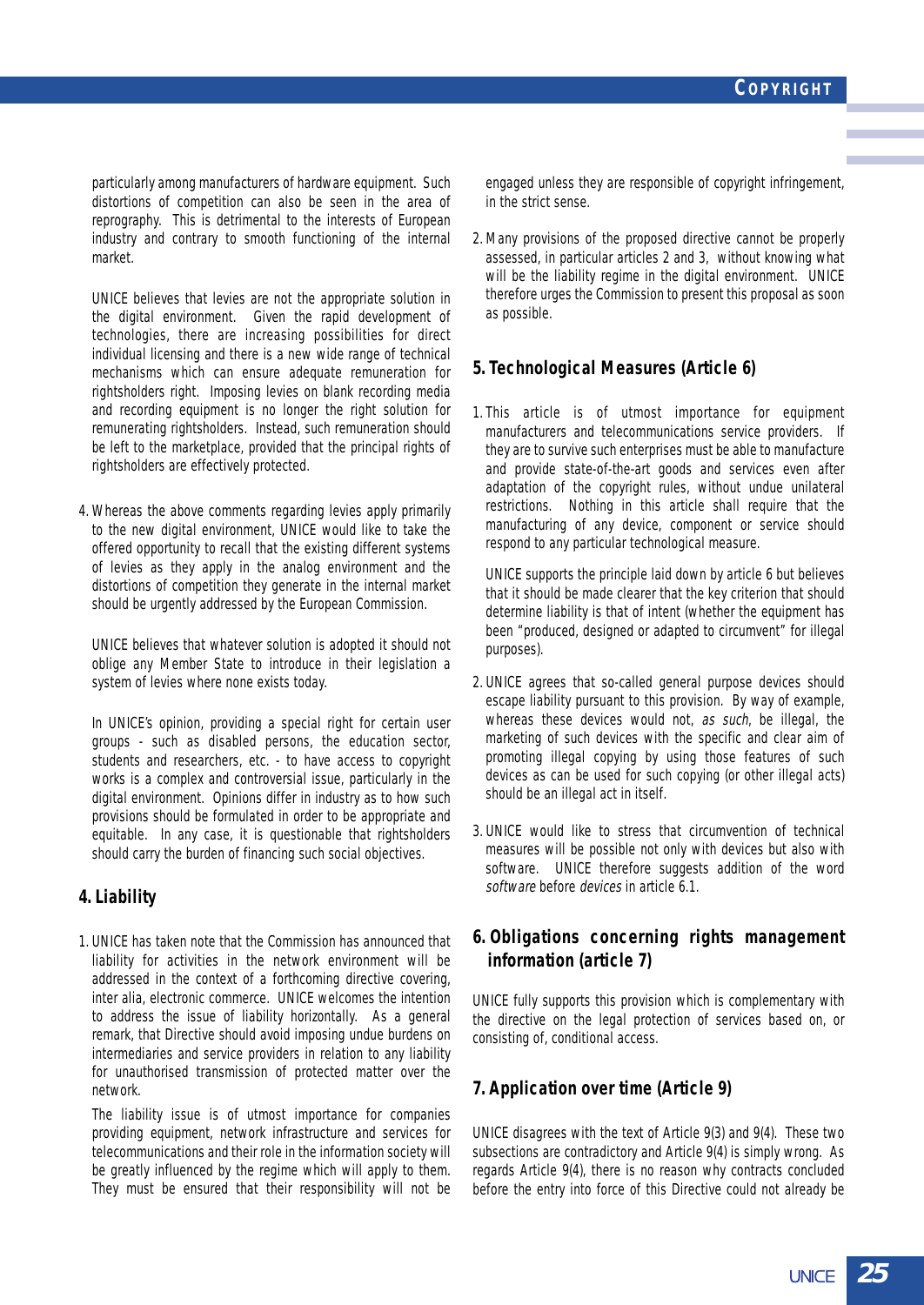interpreted in accordance with its provisions, if such interpretation is in perfect line with the clear intention of the parties to the contract concerned. In the interest of legal certainty, the interpretation of contracts against the background of this Directive, should be left to the competent courts.

The current wording of Article 9(3) and Article 9(4) fails to take into account the fact that contracts may well have been drafted in such a way as to anticipate future introduction of new rights, as resulting from this Directive. This would mean that contracts dealing with transfers of rights concluded before the introduction of such new rights would need to be redrafted. This is clearly contrary to the legal certainty needed by industry. Parties should be allowed to devise their contracts in such a way as to take future developments into account.

### **IV. CONCLUSION**

- ♦ First, and most important, UNICE believes that the global nature of the information society cannot be overemphasised. The global information infrastructure is intended to cover the whole planet and the business community therefore sees worldwide cooperation as absolutely crucial to development of the information society. Consequently, while it acknowledges the need to consider the functioning of the internal market, UNICE urges the European Commission to take an international perspective in this area and to cooperate very closely with the EU's main trading partners.
- ♦ UNICE supports the Commission's view that harmonisation of national copyright legislation must be based on a high degree of protection. However, any harmonisation of copyright legislation that is designed to adapt it to the digital environment must be implemented in such a way as to take into account participation of all parties involved, including users, in development of the information society.
- $\triangle$  UNICE is of the opinion that the Commission's proposal is a first commendable step towards achieving such an objective but that the current proposal falls short in the areas addressed above. These are important areas, which need to be revisited, and on which UNICE is willing to provide any needed expertise, in addition to these written comments.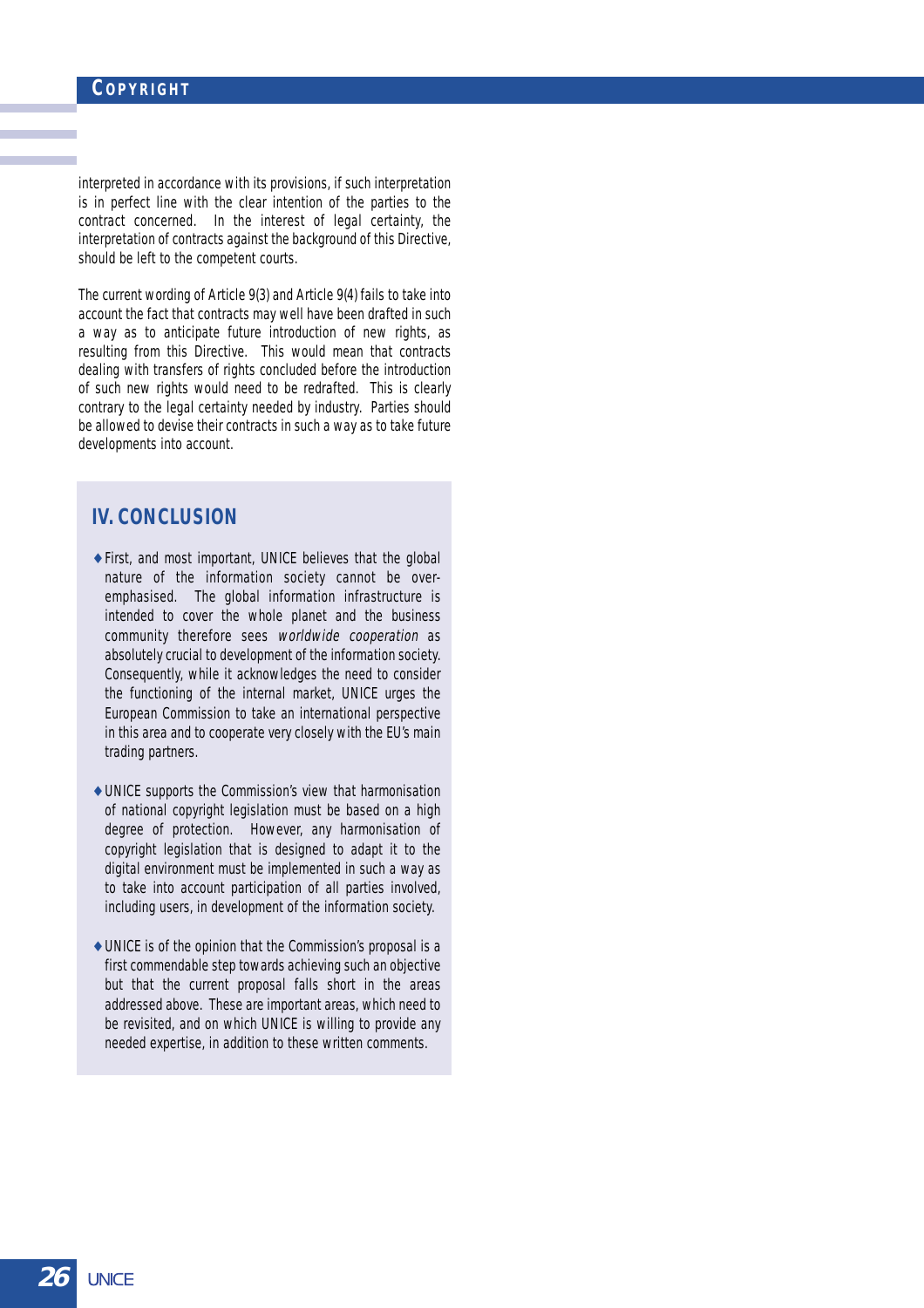## UNICE Comments on the Effect of Enlargement on the Community Trademark System

9 November 1998

UNICE is following closely the current discussions on the EU enlargement and would like to share with the Commission and OHIM its thoughts on the possible effect of this process on the Community trademark system.

## **I. GENERAL COMMENTS**

UNICE reckons that by the year 2000, when the proposed negotiation with the new candidates for EU membership should be completed, there will be over one hundred thousand Community trademark registrations. In this context, enlargement will raise questions of a legal and an administrative nature.

UNICE understands that informal talks have already begun with the candidates for accession and that the following basic principles for the entry into force of the CTMR for the new Member States have already been proposed:

- there should be an automatic extension of existing Community trademarks and CTM applications to the new Member States;
- the unitary character of the Community trademark should not be affected by enlargement;
- the language regime under the CTMR should remain unchanged.

UNICE would like to comment further on the above points.

## **II. AUTOMATIC EXTENSION OF EXISTING CTM AND CTM APPLICATIONS TO THE NEW MEMBER STATES - ABSOLUTE GROUNDS FOR REFUSAL**

One of the cornerstones of the CTM is its unitary character. As Article 1 of the CTMR states: "A Community trademark shall have a unitary character. It shall have equal effects throughout the Community…. This principle shall apply unless otherwise provided in this Regulation." It follows from this Article that it is only possible to file a CTM application for the whole territory of the EU without the possibility of limiting the application to a specific number of Member States. Enlargement should in no way affect this basic CTM principle. Nevertheless, UNICE cannot deny that some problems might arise from automatic extension, for example:

♦ A candidate Member State may wish to invoke absolute grounds for refusal against the extension to its territory of a CTM. This could happen when a CTM consists of a word that is generic, immoral or otherwise objectionable in one of the languages of the candidate Member State. However, Member States have no power to refuse a CTM application on absolute grounds. They may only act when the CTM has been converted to a national application under Articles 108-110 of the CTMR. UNICE believes that if the same should apply to new Member States, an inequity may be committed, so a limited power of refusal, perhaps for a specified period of time, could be granted to the new Member States.

## **III. THE PROBLEM OF PRIOR RIGHTS - RELATIVE GROUNDS FOR REFUSAL**

In a case where two conflicting trademarks – one national and one a CTM – have been obtained in good faith, there seems to be no reason why one of the two owners should be deprived of his rights solely on the ground that the relevant country has now become a member of the EU. It would be inequitable and morally wrong to remove unilaterally the valid rights of the holder of an earlier but conflicting prior national right.

In order to ensure legal certainty, both for the CTM owner as well as for the owner of a confusingly similar prior national right, UNICE suggests that there should be a specific procedure which would allow the owners of prior conflicting earlier national rights to make their objections known to the OHIM. Subsequently, during a specific transition period, there should be an obligation upon the parties involved in the dispute to settle their differences with the CTM owner, either by agreeing to live and let live, or by an outright purchase by one of the other's trademark, or by cross-licenses, or by some other means. If no such amicable agreement can be reached in this time then the matter will have to be adjudicated, perhaps by the courts, perhaps by the Office, perhaps by the Boards of Appeal. One obvious solution already exists in Articles 106 and 107 of the CTMR.

Apart from any such specific cases, the new Member States should not have the power to prevent ex officio the extension of a CTM on relative grounds.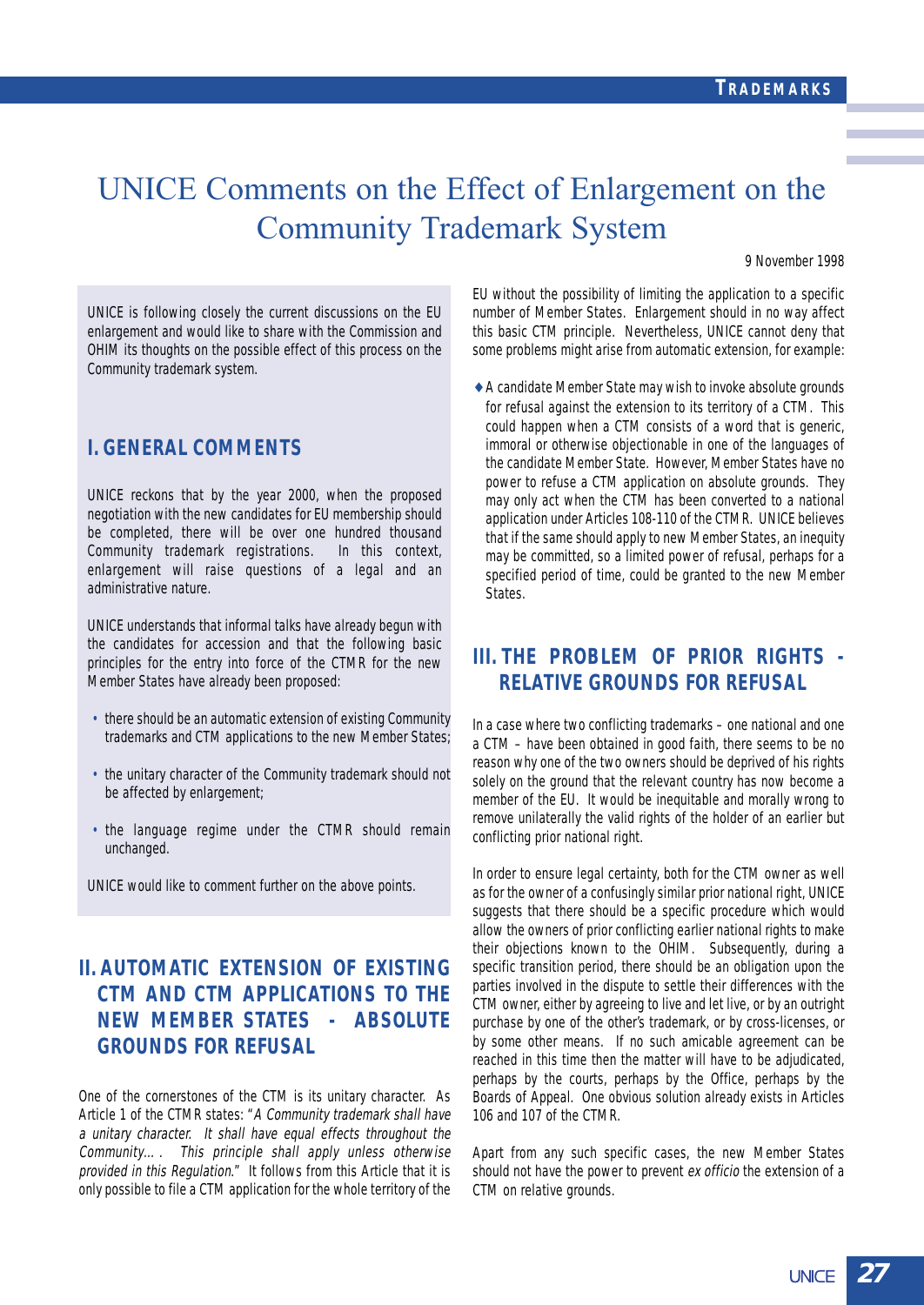## **IV. PIRACY**

UNICE believes that piracy could still be a problem, i.e. the deliberate filing of known CTMs in one or all of the new EU Member States with a view to selling the resulting registration back to its true owner when membership is assured and CTM system is extended to new candidates. UNICE believes that one solution might be to give the owner of national trademark that is identical to a CTM with an earlier filing publication or registration date, no rights against the CTM if the national trademarks was filed after a certain date, for example 1 January 1998 and unless it has been genuinely used in the country concerned.

### **V. LANGUAGE REGIME**

The language regime of the Community trademark system has been discussed at length. It is working successfully and UNICE is adamant that no change should be made to it. None of the languages of the new Member States should become a language of the Office.

## **VI. MAGNITUDE OF THE PROBLEMS**

The magnitude of many of the problems which will arise from enlargement is considered difficult to assess by UNICE.

It would seem that SMEs are more likely to be affected than larger sized companies, as the latter will be more likely to be already trading in the accession candidate countries and so have their trademarks protected there. But this will probably only be the case for European Industry, and as thirty percent of CTM applicants are American. UNICE is of the opinion that the specific position of US companies needs also to be assessed.

## **VII. CONCLUSIONS**

The above comments are UNICE's preliminary views on the possible problems which will arise from enlargement. UNICE will continue its discussion on this subject and will remain in close contact with the Commission and OHIM to share any useful thinking or additional piece of information.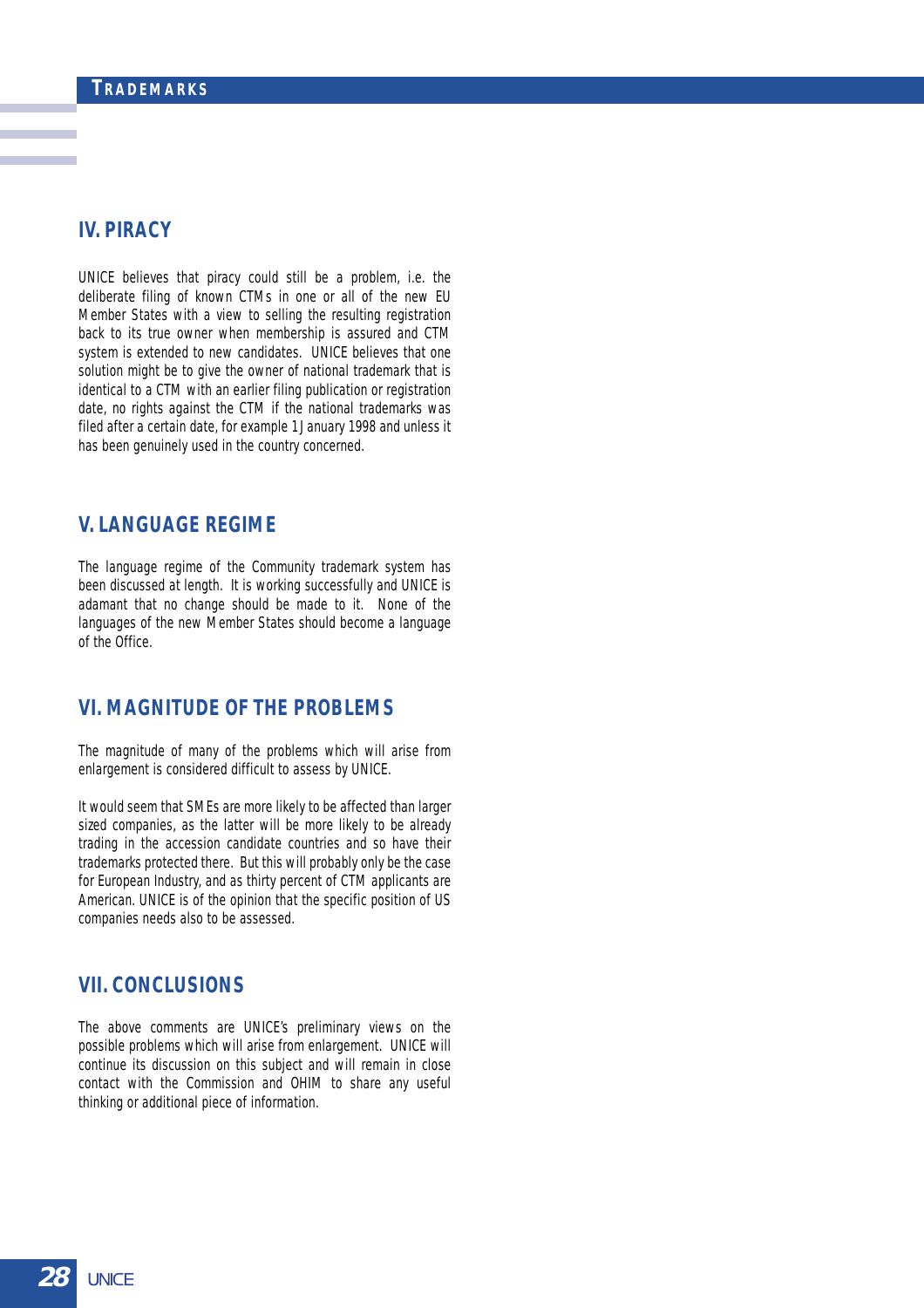## UNICE Position Paper on TRIPs Implementation in the Context of a Possible Millennium Round

13 November 1998

## **I. INTRODUCTORY REMARKS**

- ♦ From the very start of the Uruguay Round in September 1986, UNICE worked very hard, alongside the Commission, on drafting and adoption of the Agreement on trade-related aspects of intellectual property rights (TRIPs). This unique agreement, which defines minimum standards for intellectual property protection, aims at guaranteeing the worldwide level playingfield for protection of intellectual property necessary to reduce distortions and impediments to international trade.
- ♦ European industry considers adoption of the TRIPs agreement to be one of the most fundamental and important results of the Uruguay Round but only a starting point in the achievement of its aim. The effective value of the agreement can only be assessed through its effective implementation by all WTO member countries.

## **II. STATE OF PLAY**

- $\triangle$  The TRIPs agreement is still in its infancy as only four years have elapsed since its adoption which is nothing for an agreement which aims at establishing a worlwide level-playing field among countries whose culture, economies, politics and level of development are extremely disparate.
- ♦ As a result of concerted efforts and use of the disputesettlement mechanism, industrialised countries have broadly implemented the agreement satisfactorily and in time.
- ♦ On 1 January 2000, the transition period for implementation of the TRIPs agreement by developing countries (LDCs) will expire (Article 65.2). If some of them have prepared to meet this deadline actively, many others tend to see this date as a starting point to bring their legislation into line with the agreement. The year 2000 deadline will therefore be respected by only a minority of WTO member states and UNICE sees the years to come as the beginning of a real crusade to ensure effective implementation of the agreement by all its signatories.
- ♦ In addition, the TRIPs agreement grants least developed countries (LLDCs) a further additional period until 1 January 2006 to make the required changes to their legislation. This of course is based on the assumption that they will see this date as a deadline and not as a starting point. UNICE is concerned that a large number of these countries will not by that date have adopted the laws and regulations bringing them into compliance with both the letter and spirit of TRIPs ("pacta sunt servanda").

It can easily be foreseen that TRIPs implementation by LDCs and LLDCs will not be smooth and timely.

### **III. ANALYSIS OF THE SITUATION**

- ♦ This global picture shows that the TRIPs agreement, which represents a radical change to the philosophy and legal framework of many WTO member countries, has to be seen in a long-term perspective. If developed countries have started to reap the benefits of the agreement, many LDCs or LLDCs have still to understand the added value that this agreement can bring to their economy, namely increased research activities, increased investment opportunities, and increased transfer of the latest technology. In this context, a major educational process is needed.
- ♦ UNICE considers this as a major challenge which will require active involvement of industry at worlwide level in the years ahead. In this context UNICE has welcomed the various initiatives from WIPO, WTO and developed countries to provide LDCs and LLDCs with the technical assistance which some of them need to carry out the necessary legislative reforms.
- $\triangle$  As indicated above, industry takes this action very seriously, in particular in the light of current discussions in various international bodies which directly oppose and challenge some of the provisions of the TRIPs agreement on the basis, among others, of environmental, public health consumer protection, trade and traditional knowledge grounds. UNICE is concerned that several WTO members openly call their TRIPs commitments into question, and might invite others to follow.
- ♦ UNICE notes that several developing countries feel that because of the Uruguay round single-undertaking principle, they have had obligations imposed on them in the field of intellectual property that they would like to renegotiate downwards. The attitude of some leading LDCs towards the year 2000 deadline and their TRIPs obligations clearly shows their current thinking on the subject.

## **IV. UNICE'S VIEW ON A POSSIBLE "TRIPS II"**

♦ UNICE understands that the possibility of placing intellectual property on the agenda of a possible forthcoming new WTO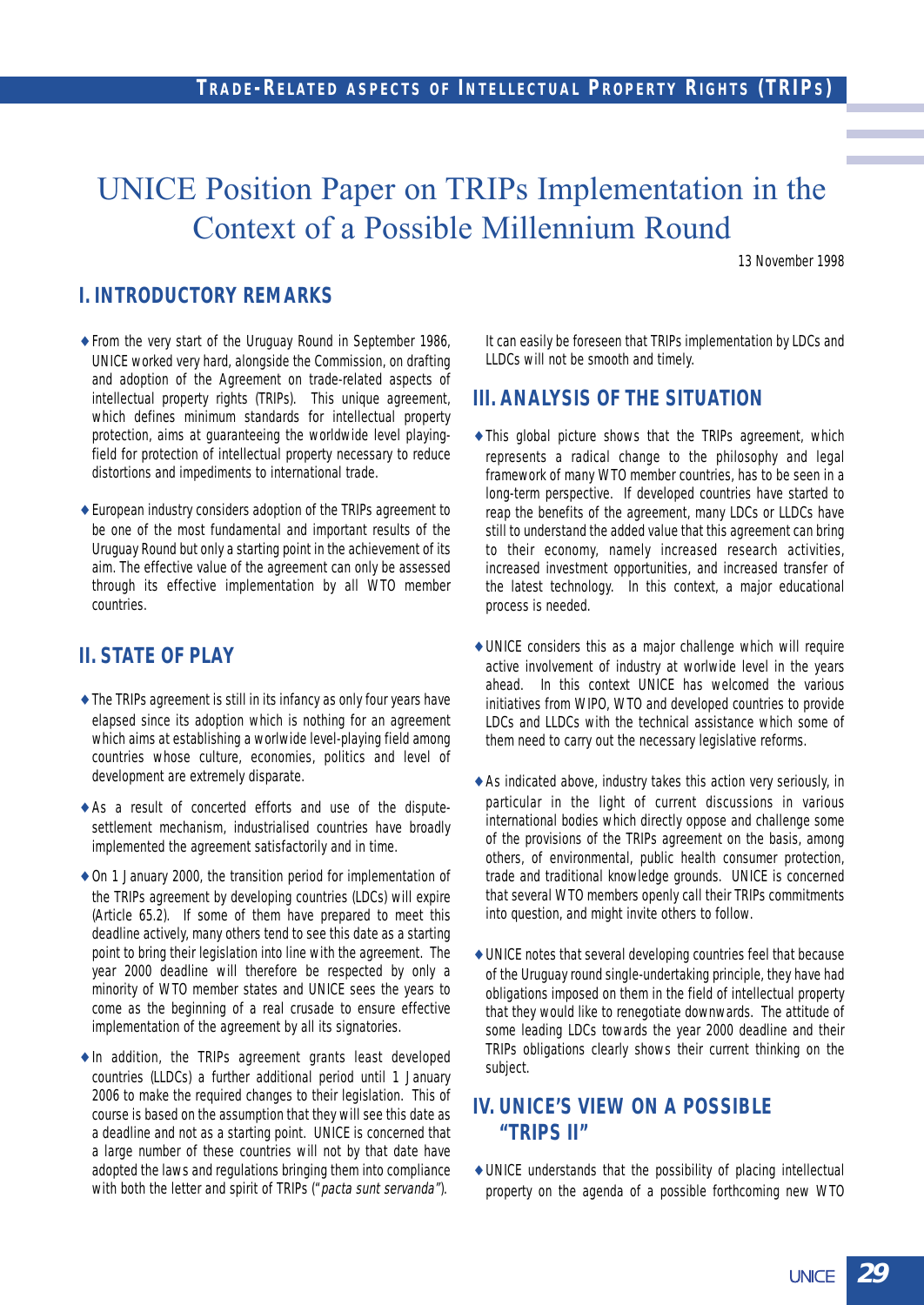### **TRADE-RELATED ASPECTS OF INTELLECTUAL PROPERTY RIGHTS (TRIPS)**

round is currently being discussed. UNICE would like to make clear that this suggestion derives more from political consideration than from a real request from industry. Before the current discussions, nobody in industry ever mentioned the need to relaunch further WTO negotiations in the field of intellectual property.

- ♦ As indicated above, industry believes that there is still a tremendous work programme to implement and that time needs to be given for the agreement to mature and to allow WTO members to come closer to the basic philosophy of TRIPs and to reap the huge benefits which can derive from it if it is adequately implemented. This is not the case for the time being and industry does not want to see attention distracted from proper implementation of TRIPs. If this were to happen the value and strength of the agreement would be put in serious jeopardy.
- ♦ Before going any further, UNICE would also like to express its scepticism about the term "TRIPs II" which is often presented as a completely separate agreement. UNICE can hardly subscribe to assurances that the provisions of the TRIPs agreement would not be affected by further WTO negotiations on the field of intellectual property, a formulation UNICE prefers to TRIPS II. UNICE understands that the future round would also be based on the single undertaking principle. This kind of negotiation is based on compromises and horse-trading. If intellectual property were to be further negotiated at WTO level, nothing can be excluded from the agenda.

Concessions will have to be made on some subjects and nobody can ensure that this will not affect the content of the TRIPs agreement. Just to give an example, if the Commission could not oppose international exhaustion or further compulsory licensing regimes it would undoubtedly affect the TRIPs agreement. Extensions of transition periods can also be taken as another example to show that it is impossible to assume that compartmentalisation will be maintained between the TRIPs agreement and further global negotiations.

- ♦ Further WTO negotiations on intellectual property would mean, for European industry, strengthening and widening the scope and content of the TRIPs agreement. This would indeed send a bad signal to LDCs and LLDCs countries whose transition periods have not elapsed and which show from passive to active reluctance in implementing the basic provisions of the TRIPs agreement. A step-by-step approach is needed on this subject and, before any further building-up exercise is launched, it should be ensured that the basis of the TRIPs agreement is consolidated. The converse would create a growing rift between demand and reality and could call into question the implementation and value of the whole agreement.
- ♦ UNICE is not saying that no further improvements could be achieved at world level. Some sectors might be interested in

further discussing uniform rules on specific aspects of intellectual property protection. But there is a time and a place for everything and in the light of the above arguments UNICE, which is the umbrella organisation for all sectors of European industry, believes that the time is not ripe to include intellectual property as a subject for new negotiation in an imminent WTO round, apart from what is foreseen by the built-in agenda. This conclusion is based on a thorough assessment of the situation in the fields of patent, trademark and design and copyright.

♦ In addition, UNICE would like to stress that in order to ensure the on-going enforcement process, it is indispensable that any moratorium on dispute settlement cases is explicitly excluded from the launch of a new round. UNICE urges the Commission and EU governments to adopt a clear statement that enforcement of past WTO agreements and dispute settlement cases will continue unaffected by the launch of a new round.

## **V. THE WAY AHEAD**

- ♦ UNICE could easily draft a list of subjects on which improvements at worldwide level would be welcomed by European industry. It is also easy to guess what sort of demands LDCs and LLDCs would have in negotiating what they see as more balance in their favour. Current discussions in the TRIPs Council, the Trade and Environment Council and other international fora are extremely revealing. But this is not the question at stake.
- ♦ The question which matters for the companies UNICE represents is how to ensure effective improvement for the protection of intellectual property in order to benefit from the level playing-field which TRIPs can allow. This will not be achieved for the time being by further WTO global negotiations. What matters now is enforcement. If in ten years from now the TRIPs agreement is efficiently implemented by most WTO member states, then the TRIPs agreement could be regarded as a success. Having potential improvements on paper will not help in this.

## **VI. HOW TO ACHIEVE THE NEEDED IMPROVEMENTS**

♦ UNICE believes on the contrary that efforts aimed at improving the international situation in the field of intellectual property must be based on the existing TRIPs agreement, its disputesettlement mechanism and its built-in agenda. Looking at the latter, it can rapidly be seen that a full work programme has been agreed by WTO members. This work programme is progressive, well scaled in time and leaves room for sensible improvements. The built-in agenda includes :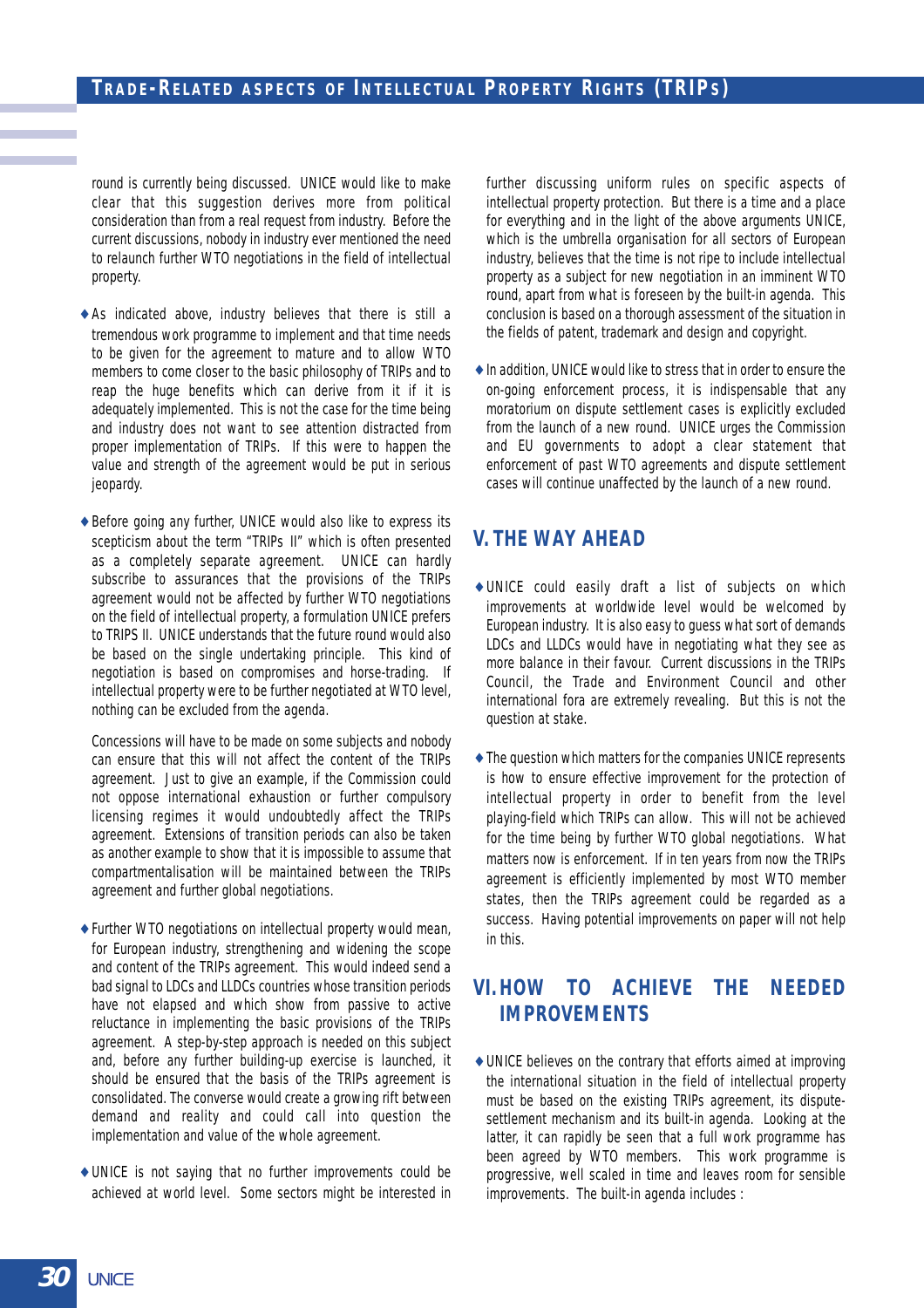- review of the exclusion from patentability for certain plants and animals (Article 27.3) which should start four years after the date of entry into force of the WTO agreement, ie 1999;
- review of TRIPs implementation in the year 2000 (Article 71.1);
- review of the TRIPs agreement itself in 2002 (Article 71.1), on the basis of the experience gained in its implementation;
- possibility under Article 71.1 to undertake review in light of any relevant new developments;
- use of the dispute settlement against countries that failed properly to implement their TRIPs obligation.
- ♦ This is a very extensive programme which should be respected and which is the right way to build upon the TRIPs agreement. The built-in agenda already represents a challenge in itself for European industry of how to negotiate improved protection of intellectual property without calling into questions the ongoing implementation of the agreement.
- ♦ The provision of Article 71.1 could be used to discuss specific questions as, for example, the impact of technological changes on copyright protection, or any other new development, without having to discuss intellectual property in the context of a global round based on the single-undertaking principle. This could be discussed in the TRIPs Council if all its members agree.

## **VII. CONCLUDING REMARKS**

- ♦ The TRIPs agreement is one of the major achievements of the Uruguay round and it must be given time to develop and to allow all WTO members to work together towards its full and effective implementation. UNICE is concerned that a failure by a substantial number of developing countries to implement TRIPs in a proper and timely fashion will seriously call into question its viability and its value.
- ♦ UNICE believes that the right strategy that will allow the building-up of strong and harmonised intellectual property protection is to concentrate for the time being in injecting life to the provisions of the agreement at worlwide level by proper implementation, enforcement and assistance to those countries which need it.
- ♦ UNICE is of the strong opinion that the time is not ripe to include intellectual property as a subject for further negotiation in an imminent WTO new global round. The European and international atmosphere in the field of intellectual property is not propitious to this exercise. This would endanger the "acquis" of the TRIPs agreement and would upset its effective implementation.
- ♦ In addition, UNICE is of the firm opinion that instead of imposing to those countries which are already showing

resistance to implementing the basic provisions of the TRIPs agreement higher standards for protection for intellectual property rights, industry needs to concentrate on further education of and discussion with those countries to help them in fulfilling their obligations.

- ♦ Discussions in the field of intellectual property should therefore be limited to ensuring effective and timely implementation of the TRIPs agreement and pursuing the work programme embodied in the built-in agenda. Once the agreement has been consolidated, further negotiations could be launched, on the basis of experience.
- ♦ UNICE and the companies it represents do not want to see attention distracted from implementation of the agreement and urge the Commission and EU governments to restrict any discussion to this field rather then embarking on risky and hazardous negotiations which might result in compromises which can undermine irremediably the content and implementation of the TRIPs agreement.
- ♦ In this context, UNICE urges the Commission and EU governments to adopt a clear statement that enforcement of past WTO agreements and dispute settlement cases will continue unaffected by the launch of a new round.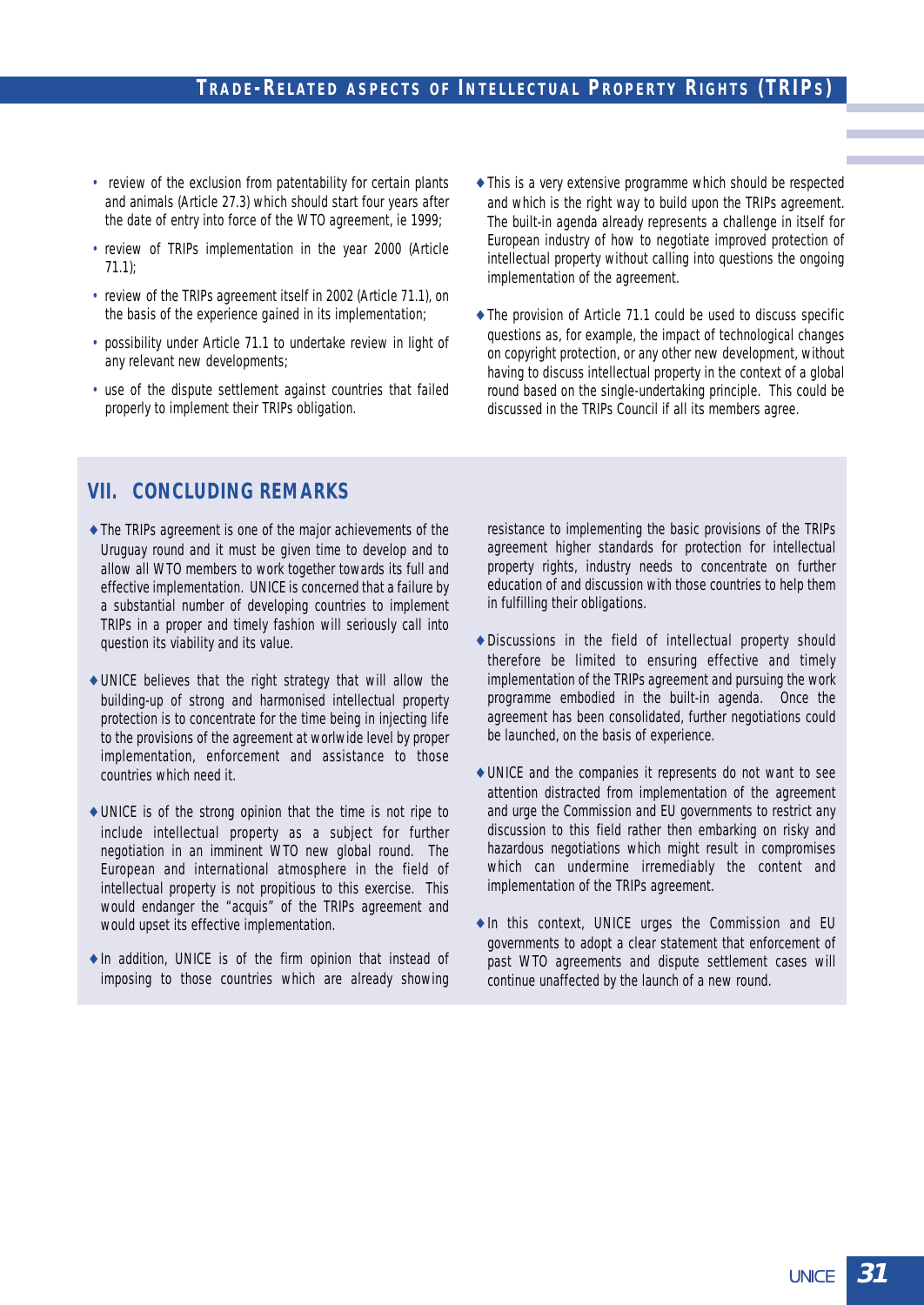## UNICE Comments on TRIPs in the Context of the Millennium Round

28 June 1999

## **I. UNICE BASIC POSITION**

Before commenting any further, UNICE would like to recall its basic conclusions as set out in its previous position paper of 13 November 1998 on the above subject.

The TRIPs agreement is one of the major achievements of the Uruguay round UNICE is concerned that failure by a substantial number of developing countries to implement TRIPs in a proper and timely fashion will seriously call into question its viability and its value.

UNICE believes that the right strategy to allow a building-up of strong and harmonised intellectual property protection at international level is to concentrate for the time being in injecting life into the provisions of the agreement.

The priority for strengthening intellectual property protection at international level is to ensure effective and timely implementation of the TRIPs agreement and pursue the work programme embodied in the built-in agenda.

Once the agreement has been consolidated, further negotiations could be considered but UNICE remains of the opinion that the time is not yet ripe to include intellectual property as a subject for further negotiation in an imminent WTO new global round. The European and international atmosphere in the field of intellectual property is not propitious to this exercise. It might endanger the "acquis" of the TRIPs agreement and could upset its effective implementation.

UNICE is of the firm opinion that, instead of imposing higher standards on those countries which are already showing resistance to implementing the basic TRIPs provisions, industry needs to concentrate on further education of and discussion with those countries to help them fulfil their obligations.

UNICE and the companies it represents do not want to see attention distracted from implementation of the agreement and urge the Commission and EU governments to restrict any discussion to this field rather than embarking on risky and hazardous negotiations which might result in compromises which could undermine irremediably the content and implementation of the TRIPs agreement.

## **II. USE OF THE "BUILT-IN AGENDA"**

As explained in detail in its 13 November 1998 position, UNICE is

of the opinion that improvements of intellectual property protection should be based first on the TRIPs "built-in agenda" work programme (Articles 27.3b and 71).

Article 71.1 empowers the TRIPs Council to review experience gained in the implementation of TRIPs from 1 January 2000, two years after that date and at two-year intervals thereafter. As noted, the TRIPs Council may also undertake reviews in the light of relevant new developments which might warrant amendment of TRIPS.

Article 71.2 can be used to adjust TRIPs to higher levels of protection achieved under other multilateral agreements, in accordance with Article X.6 of the Agreement establishing the WTO.

## **III. COMMISSION PROPOSALS**

UNICE has taken note of a Commission working document on TRIPs in the context of a new round. UNICE is pleased to note that the Commission seems also to regard implementation of the agreement as the main priority.

Nevertheless, if contrary to UNICE's recommendations the Commission were to decide to propose further negotiations in the field of intellectual property in the millennium round, the possibility of achieving substantial progress at WTO level should be more thoroughly assessed before any further position is taken. This is the case, in particular, concerning:

- amendment of Article 27.3 b to introduce plants and animal varieties per se;
- prohibition of a "Bolar" type exclusion and introduction of indirect infringement as in the Community Patent Convention (Article 26.1);
- prevention of any backsliding on compulsory licensing;
- introduction of patent-term restoration in article 33 to compensate for delays due to market approval;
- improvements of article 39.3 to allow for ten-year protection of data against disclosure or unfair commercial use;
- adoption of first-to-file at worldwide level;
- introduction of universal provisions on novelty (based on absolute novelty as in EPC);
- introduction of requirement that all WTO members use the PCT standard for unity of invention;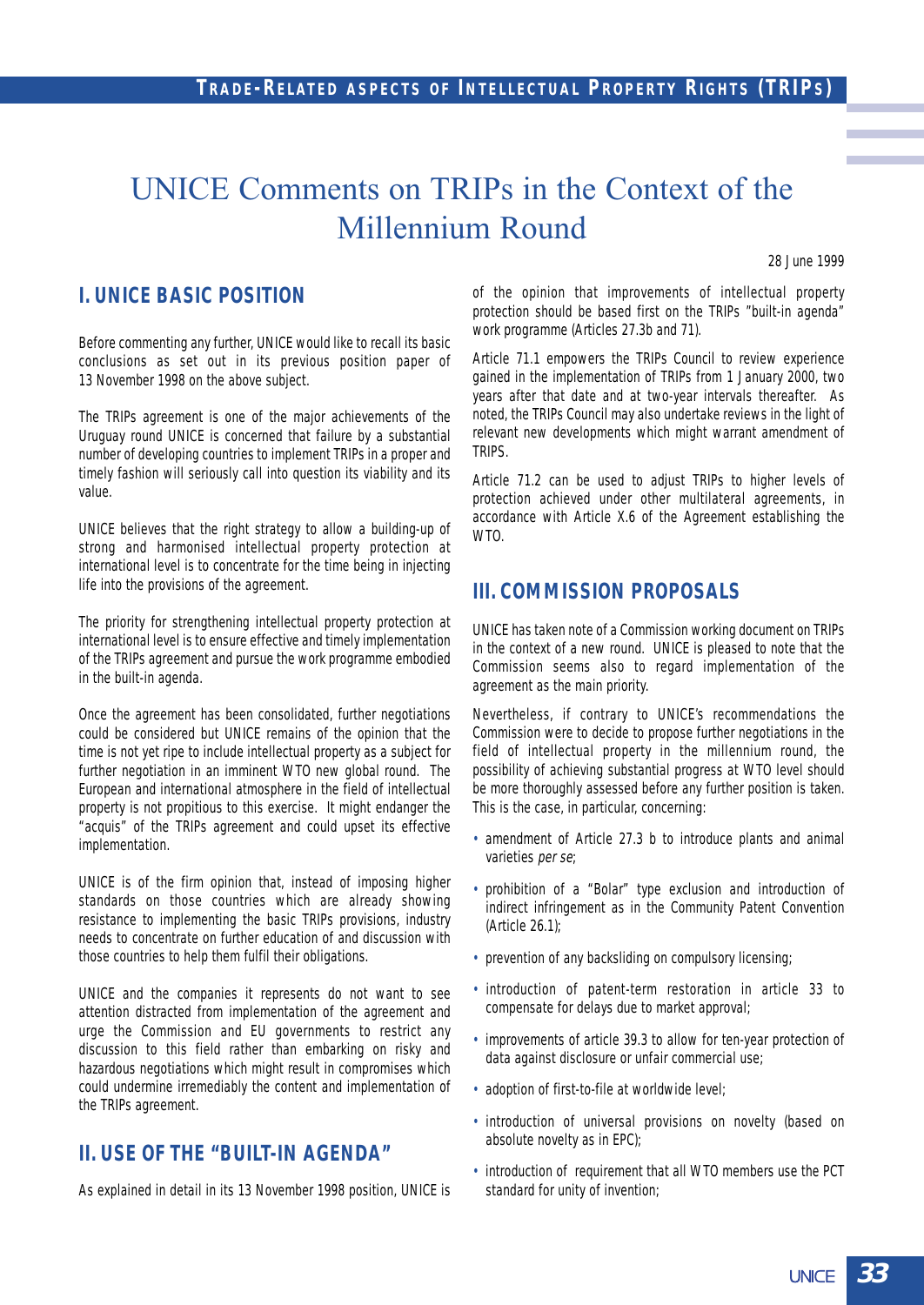## **TRADE-RELATED ASPECTS OF INTELLECTUAL PROPERTY RIGHTS (TRIPS)**

• improvements in article 70.8 and 70.9 to ensure that the standard of protection is not less than that accorded under TRIPs parts II and III, ensuring that member states that have failed to implement these provisions do so retroactively and that exclusive marketing rights means that no other product under the patent claims are allowed onto the market;

This is not an exhaustive list but an indication of topics on which a Commission study of realistic TRIPs improvements should be carried out urgently.

In addition, UNICE would once again urge the Commission to take into account industry's position on exhaustion of IPRs (see UNICE's position paper of 21 April 1999).

• strengthening of provisions against counterfeiting.

#### **IV. CONCLUDING REMARKS**

- ♦ UNICE can only reiterate its strongest reservations about launching new WTO negotiations in the field of intellectual property. UNICE remains convinced that further improvement of the agreement should be first sought making use of the "built-in agenda".
- $\triangle$  If nevertheless the Commission believes that some subjects are ripe for negotiation at WTO level and that this can be done without endangering other provisions of the agreement, either on the substance or on its implementing deadlines, then UNICE would urge the Commission to share with industry an assessment of the probability of improvement on these topics. Until now industry has only seen shopping lists without evidence as to the chances of achieving substantive progress on any of the items listed. Indications about the positions of key WTO members on these subjects need to be studied.
- ♦ Industry wants to concentrate its efforts on effective implementation of the agreement. In this context UNICE would like to invite the Commission's services to supply detailed information on the progress made on this subject. Additional information about the possible use of the WTO dispute settlement for specific cases would also be appreciated.
- ♦ UNICE has welcomed the various initiatives from WIPO, WTO and developed countries to provide LDCs and LLDCs with the technical assistance which some of them need to carry out the necessary legislative reforms in order to comply with the TRIPs agreement. UNICE also remains committed to supporting any Commission initiative in the field.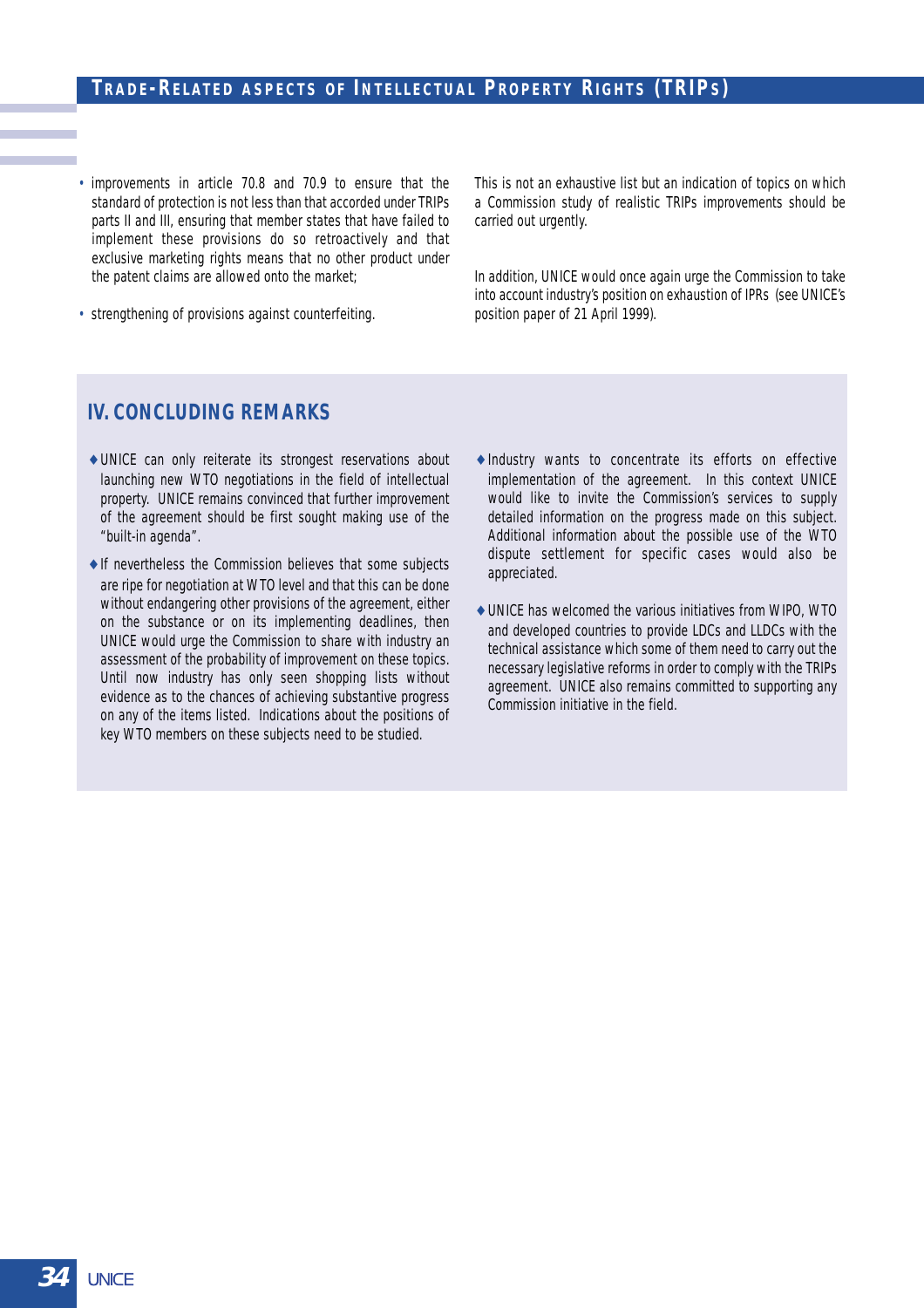## UNICE Position Paper on TRIPs and the Environment

16 September 1997

### **EXECUTIVE SUMMARY**

European industry considers the TRIPs Agreement to be one of the most fundamental and important results of the Uruguay Round and places therefore much emphasis on correct and timely implementation of TRIPs minimum standards for patents by all WTO Members. In so doing, Members should be careful to comply with both the letter and spirit of TRIPs ("Pacta sunt servanda").

TRIPs constitutes an opportunity for all WTO Members. The transition periods which less developed countries enjoy should allow them to carry out adequate reform of their intellectual property regimes. This will enable them to reap the benefits of TRIPs implementation, namely increased research activities, increased investment opportunities, and increased transfer of the latest technology.

UNICE is dismayed that a number of non-governmental organisations seem to oppose effective protection of intellectual property rights on environmental grounds. They request amendments to TRIPs, e.g. to exclude biotechnological inventions, while it is generally recognised that the protection of these rights fosters the invention of products and processes supporting sustainable development and contributes directly to the invention and dissemination of environment-friendly products and processes. UNICE believes that some of the proposals tabled in the Committee on Trade and Environment will not lead to the desired results but to a confiscation of private rights incompatible with the TRIPs Agreement.

In this respect, UNICE:

♦ notes that the Rio Convention on Biological Diversity and the TRIPs Agreement are two different bodies of law which exist

### **INTRODUCTION**

UNICE has taken note of the work programme of the WTO Committee on Trade and Environment and has, in the past, adopted positions on some of the items on this programme. The present position paper is an industry contribution to the discussions on item 8 "Trade-related aspects of intellectual property rights and the Environment". It elaborates on issues (such as patents, biodiversity and biotechnology, technology transfer and environmental technology) which have been discussed during the Committee's first two years of work.

in parallel but do not govern the same subject-matter. The obligations under the Convention on Biological Diversity (usually referred to as the "Biodiversity Convention") are not in contradiction with the obligations under TRIPs. The Biodiversity Convention states that it cannot be applied in a manner inconsistent with adequate and effective protection of intellectual property rights (e.g. TRIPs) unless the exercise of those rights would cause serious damage or threat to biological diversity. Article 27.2 of TRIPs allows Members to exclude from patentability inventions the exploitation of which would seriously prejudice the environment;

- ♦ regards article 27.1 TRIPs as fundamental. It clearly prohibits discrimination as to the place of invention, the field of technology and whether products are imported or locally produced. It follows that excluding biotechnological inventions from patentability violates both the letter and the spirit of TRIPs;
- ♦ supports the transfer of technology between States providing the terms of this transfer do not amount to a confiscation of private rights.

UNICE would like to stress that one of the achievements of the Uruguay Round was a clear demonstration of the benefit in refraining from unilateral measures for purely domestic purposes, and in relying instead on internationally agreed rules and principles. The price to be paid for this is the commitment by all WTO Members to implement the substantive provisions of the Uruguay Round agreements and to apply them correctly. If WTO Members now openly call this commitment into question, they themselves will invite others not to follow the rule of law.

## **I. TRIPS, ENVIRONMENT AND INVESTMENT**

#### **1. UNICE's Basic Position on Patents**

The European business community considers the TRIPs Agreement to be one of the most fundamental and important results of the Uruguay Round and therefore places great emphasis on correct and timely implementation of TRIPs minimum standards, notably for patents, by all WTO Members. The transition periods granted to less developed countries should allow them to carry out adequate reform of their intellectual property regimes. In so doing, they should be careful to comply with both the letter and spirit of TRIPs.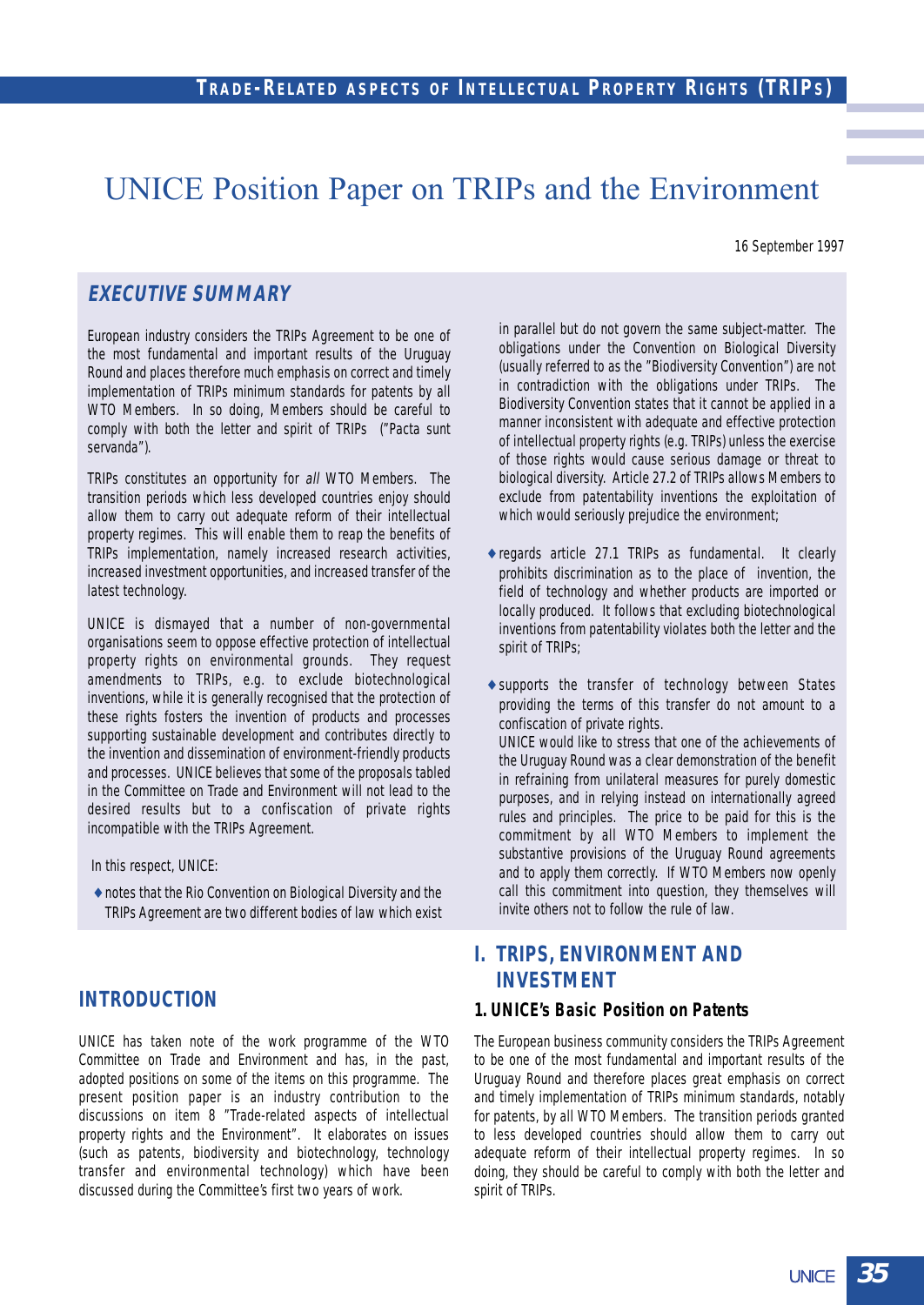UNICE would like to point to Article 27.1 of TRIPs, which it regards as a fundamental provision in respect of discussions on TRIPs and the Environment. This Article clearly prohibits discrimination as to the place of invention, the field of technology and whether products are imported or locally produced. It would be a clear violation of TRIPs if a WTO Member were systematically to exclude the granting of patents in a certain field of technology. A general exclusion such as to exclude patenting for biotechnological inventions involving life forms would constitute a violation of Article 27.1 which European companies would fight with all the legal means provided for by European trade law. UNICE is determined to request the European Union and/or its Member States to use the WTO dispute settlement system to redress any violations of Article 27.1.

Having analysed many of the contributions from other non-governmental organisations, and in view of the scepticism of some less developed countries about the subject, UNICE would like to stress that the granting of a patent to an inventor does not, in itself, allow the inventor to exploit the invention; rather it enables him to prevent others from commercially exploiting the invention, for a limited period of time and in a defined geographical area. Patents protect the rights of the inventor against piracy and give him the opportunity to make an equitable return on his investments, a necessary basis to underpin innovation and foster competitiveness in both the short and the longer term. By the compulsory publication of any patented invention, patents prevent secrecy, promote transparency and further technological advance for the benefit of mankind. Denying patent protection only benefits unscrupulous opportunists, certainly not the public at large.

#### **2. TRIPs and Sustainable Development**

The concept of sustainable development, which European industry supports, is explicitly mentioned in the preamble to the WTO. Development of new technologies is necessary to solve today's environmental problems and respond to the needs of future generations. Adequate and effective intellectual property protection regimes will contribute to achieving sustainable development by stimulating investment and research and by promoting new environment-friendly technologies and products. The absence of intellectual property protection does not mean cheap new products instead of expensive new products, but old products and processes with some degree of negative environmental impact instead of new environment-friendly ones.

If developing countries are involved in early research for the solution of environmental problems, this will ensure that their companies obtain the rights and benefits associated with manufacture of new products rather than having to import them. However, in order to foster a sound research base to do this, effective intellectual property protection regimes are a prerequisite.

#### **3. TRIPs, Investment and Technology Transfer**

Even though other factors have to be taken into account, the link between intellectual property protection and investment is of significant importance. Quite legitimately, IPR owners will always be reluctant to transfer their knowledge to countries with weak intellectual property protection regimes. Adequate protection is one of the most decisive factors in sectors such as chemicals and pharmaceuticals. In a world where countries compete with each other for investment, compliance with TRIPs minimum standards will influence the investor's perception of the attractiveness of a location and will encourage technology transfer, in particular to less developed countries. UNICE firmly believes that implementation of TRIPs will promote North-South transfers of technology.

In this context, it is worth noting that the Financial Times recently indicated (in "Patent medicine promises recovery for drugs sector", FT, 18 February 1997) that liberalisation of the industry and planned introduction of new patent laws have renewed foreign investors' interests in India's domestic market and in the country's potential as an exporter of low-cost drugs.

#### **4. TRIPs and Environmental Concerns**

One of the many misconceptions about patents arises in the context of exclusions from patentability. A number of arguments are often put forward for using intellectual property laws as a panacea to deal with societal concerns, e.g. protection of the environment. The TRIPs Agreement rightly distinguishes between those concerns which fall under the scope of intellectual property legislation and those which the legislator needs to address under public law. The idea that threats to the environment can be countered by discouraging investment in research in areas thought to be environmentally damaging is unsound. On the contrary, research in areas in which better protection for the environment can be expected should be fostered.

The suggestion by the government of India (first non-paper presented to CTE by India - March 1996) to "amend the TRIPs agreement in order to take into account the environmental objective of discouraging the global use of technologies incorporating intellectual property which harm the environment" is one such misconception. This suggestion aims to deny intellectual property protection in the chemical and pharmaceutical fields – which would be in keeping with current practice in India. Since exclusions from patentability can be considered a confiscation of private and commercial rights, such exclusions need to be checked against the strict legal limits which TRIPs imposes on WTO Members.

Article 27.2 TRIPs makes it quite clear that an exclusion from patentability applies only when exploitation of the invention would be contrary to *ordre public* and morality. The fact that an invention might  $-$  if exploited  $-$  have a negative impact on the environment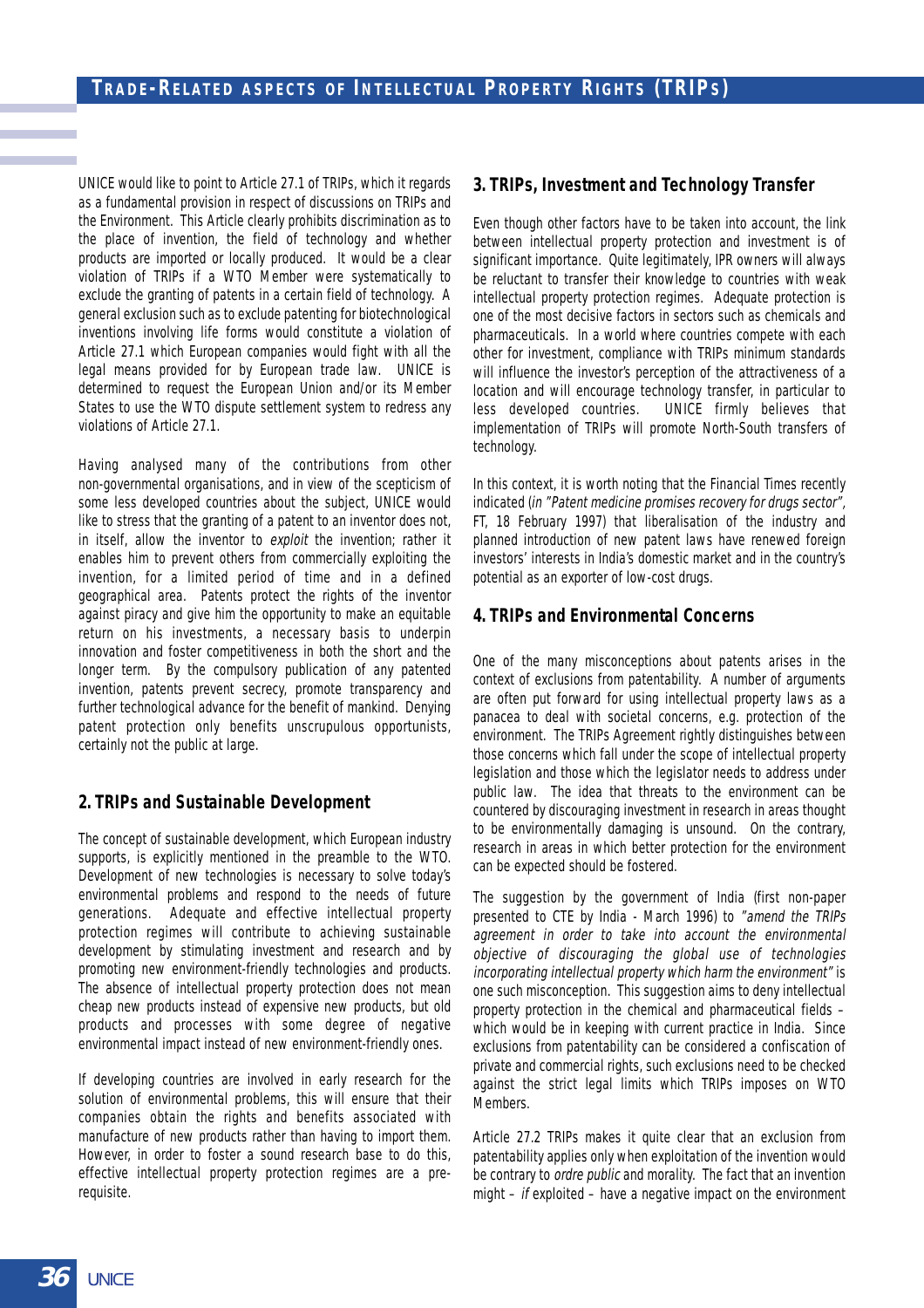is not as such sufficient reason for denying the grant of a patent. For such an exclusion from patentability to be justified, the concept of ordre public and morality requires fundamental or constitutional objections to the invention itself, not just to its use. Ordre public is not an abstract feeling of what is good or bad, but relates to fundamental laws and social values and has to be interpreted with reference to these. The European Patent Office's Guidelines state that "a fair test to apply is whether the general public would regard the invention as so abhorrent that the grant of patent rights is inconceivable".

UNICE is of the view that this is the proper test to apply to Article 27.2. All other concerns need to be addressed, at national level, through legislation or, at international level, through negotiation of an International Environmental Agreement. Intellectual property laws are not a universal remedy for environmental problems, they merely confer private rights.

This interpretation is also confirmed by the last part of Article 27.2 which explicitly shows that the threshold for excluding an invention from patentability needs to be higher than a mere prohibition under domestic law to exploit the invention. It is essential for CTE negotiators to bear in mind that the use or exploitation of an invention might be prohibited by law while a patent may nevertheless be *granted* on such an invention. Chlorofluorocarbons, hand guns and automatic rifles or pathogens are patentable but their use is sometimes prohibited by law.

## **II. TRIPs AND BIODIVERSITY**

### **1. The relationship between TRIPs and the Convention on Biological Diversity (CBD)**

In UNICE's view, it is quite clear that these two agreements exist in parallel and that the two bodies of law can coexist harmoniously and be applied in parallel without creating conflict. The Rio Convention on Biological Diversity (hereinafter referred to as "CBD") makes it clear that the Contracting Parties have a sovereign right over the biological resources in their territories. TRIPs sets out minimum standards for intellectual property protection which all WTO Members have to respect. Hence, TRIPs may not be applied in a way that undermines the objectives of CBD, and conversely CBD cannot be applied in such a way that it would undermine the objectives of TRIPs.

It cannot seriously be argued that CBD is more specific with respect to IPRs than the TRIPs agreement. Even the most creative interpretation of Article 16 CBD must adhere to the wording in paragraphs 2 and 5 of this provision. TRIPs must be relied on for the interpretation of "adequate and effective protection of IP rights". Article 16.5 CBD speaks about cooperation and mutual supportiveness. Strong intellectual property protection in less-developed countries might therefore be just the right way for them to secure the fundamental objective of CBD, namely the

conservation of biological diversity and the sustainable use of its components.

Article 22 CBD cannot be interpreted as meaning that CBD supersedes TRIPs because it clearly cannot be argued that TRIPs per se causes serious damage or a threat to biological diversity. In some extreme cases, the actions of governments could have an effect of this kind, such as permission by governments for total clearance of rain forests. This cannot, however, be the case when patent rights are granted. While a patent confers a right to exclude others from commercial exploitation of an invention, it does not actually grant the patent holder a right to exploit the invention. In addition, as mentioned above, TRIPs already contains safeguards in that Member Countries may exclude inventions to protect ordre public and morality, including avoidance of serious prejudice to the environment (Article 27.2). UNICE considers that less developed countries must have an interest in strong intellectual property protection since this might help them secure the conservation of biological diversity and its sustainable use.

In this whole debate, UNICE would like to comment briefly on the emotional slogan "no patents on life" often used by some non-governmental organisations to oppose effective protection of biotechnological inventions. The TRIPs agreement does not make it possible to grant patents on life. A clear distinction must be made between life "per se" and life "forms". Life "per se" is neither an invention nor a material and cannot therefore be patented under any intellectual property regime. Nevertheless, if all criteria for patentability are fulfilled, the TRIPs agreement makes it possible to grant a patent on some biological material. This cannot seriously be equated to granting "patents on life". Therefore excluding or delaying patents on biotechnological inventions would amount to a direct violation of Article 27.3 TRIPs. UNICE is confident that all WTO signatories intend to respect their obligations in this matter.

To sum up, it is UNICE's considered opinion that adequate protection of IPRs is a key to developing the very technologies which will contribute to the conservation aims of CBD. Examples of such technologies would be: innovative products and processes which help preserve the ozone layer and thereby the earth's biosphere, inventions aimed at improving the climate in conservation regions, or the development of plants with the capacity to absorb a higher level of carbon dioxide.

### **2. Biodiversity and Technology Transfer**

CBD recognises that there is a link between a right of access to biological resources and the transfer of technology. While the right of access to biological resources is based on a contractual relationship between the country rich in biodiversity and a company, the transfer of technology is a commitment which States have agreed to. Industrialised countries have agreed to facilitate technology transfer to help countries conserve and use sustainable biological diversity. CBD does not contain an obligation for private citizens to transfer their rights over a given technology.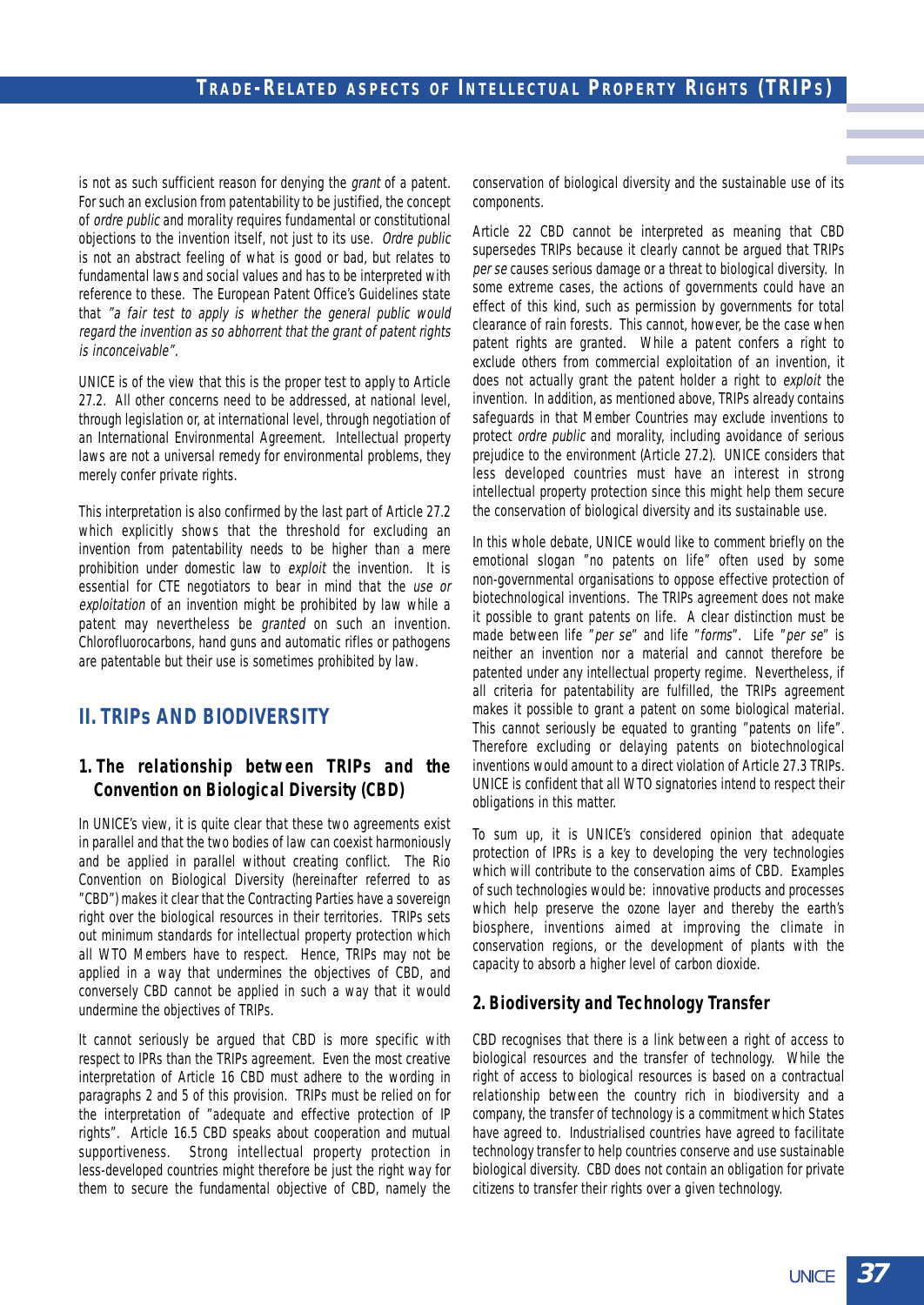The rules on technology transfer have to be seen in the light of developments in international economic law. While the development of international environmental law has led to the conservation of biological diversity being attributed to States, the parallel development of international economic law, in particular the results of the Uruguay Round and more specifically TRIPs, has led to international recognition that rights over a technology are granted for a limited period of time to private persons who invented and developed the technology.

The first set of rules is in the realm of government-to-government relations, while the second deals with the government-to-person (or government-to-company) level. The general thrust of these joint sets of objectives is that, while the benefits arising out of the utilisation of genetic resources are to be shared in a fair and equitable manner, States must nevertheless respect intellectual property rights whether or not these are embodied in relevant technologies aimed at the conservation and sustainable use of the environment.

Although the ambiguity of some aspects of Article 16 CBD might be seen as allowing for conflicting interpretations, it clearly does not, however, authorise confiscation of private rights. It follows from this that there is no obligation whatsoever to transfer technology without remuneration or without respecting property rights, except based on a contractual relationship, e.g. in exchange for access to genetic resources. The European Union, in its interpretative declaration to CBD, states that transfer of technology will be carried out in accordance with Article 16 CBD and in compliance with the principles and rules for protection of intellectual property.

### **3. TRIPs and Indigenous and Traditional Knowledge**

The Biodiversity Convention requires that, "as far as possible and appropriate, signatories respect, preserve and protect indigenous and traditional knowledge that encourage the equitable sharing of the benefits resulting from the use of such knowledge".

The question of indigenous knowledge is another bone of contention and it demonstrates that arguments against patent laws are misconstrued for ideological purposes. The European business community recognises the importance of indigenous knowledge and encourages all WTO Members to protect this knowledge in order to maintain the earth's diversity and the sustainable use thereof.

However, it is erroneous to argue that intellectual property regimes usurp the knowledge of indigenous peoples and local communities. Patent laws do *not* deprive local communities of continued use of their indigenous products and processes. The requirements for obtaining a patent are: novelty, inventive step (non-obviousness), and industrial applicability (usefulness), and Patent Offices rigorously distinguish between "inventions" and "discoveries". Furthermore, indigenous knowledge may be the foundation on which a novel patentable process or product is developed. When this happens, UNICE believes that this must be acknowledged by the inventor and compensation should be provided for on mutually agreed terms, as required by CBD.

Examples surrounding the neem tree might help to clarify the misconceptions. The US National Research Council noted:

"...For centuries, millions have cleaned their teeth with neem twigs, smeared skin disorders with neem-leaf juice, taken neem as a tonic, and placed neem leaves in their beds, books, grain bins, cupboards and closets to keep away bugs. The tree has relieved so many different pains, fevers, infections and other complaints that it has been called the village pharmacy..."

TRIPs does not require patenting of diagnostic, therapeutic and surgical methods for treatment of humans and animals. Thus, such methods of treatment can be denied patentability, including treatments based on neem leaves. Furthermore the indigenous production of a pesticide made out of neem leaves or juice would destroy the novelty and inventive step of a patent claim to the same pesticide. In other words, even where a country does grant patents for the treatment of humans (e.g. the USA) the invention, to be patentable, must fulfil the above-mentioned criteria. Consequently, if a particular use of neem or a composition thereof is known, it just *cannot* be patented and, in addition, patents on other, novel production methods or compositions can never prejudice the continued use of pre-existing production methods, including their non-inventive variants.

Some circles argue that, because the starting point of any biotechnological invention is material existing in nature, no patents should be granted because these are discoveries and not inventions. UNICE rejects this as being in flagrant contradiction with TRIPs and with existing patent laws in many countries. The innovative element of such inventions lies in isolation and characterisation of a novel natural product and the instructions on how to use the product industrially. It is this combination of features and technical character that makes it an invention, which may be considered patentable *if* there is an inventive step.

To treat biotechnological inventions in a way that differs from the way other inventions are treated would be contrary to Article 27.1 TRIPs and would stifle research in this generally recognised area for future technological progress.

To give a concrete example. It is known that camomile has a sedative effect and camomile tea has been used for centuries for that purpose. Nevertheless, isolating and characterising the chemical substance contained in the camomile plant and responsible for the effect, and giving instructions on how to produce the compound and use it industrially, could be regarded as patentable if unobvious. Such a patent would not cover the compound in the camomile plant or any other plant of which that substance is a natural component and could not be used against any traditional or known use of the plants.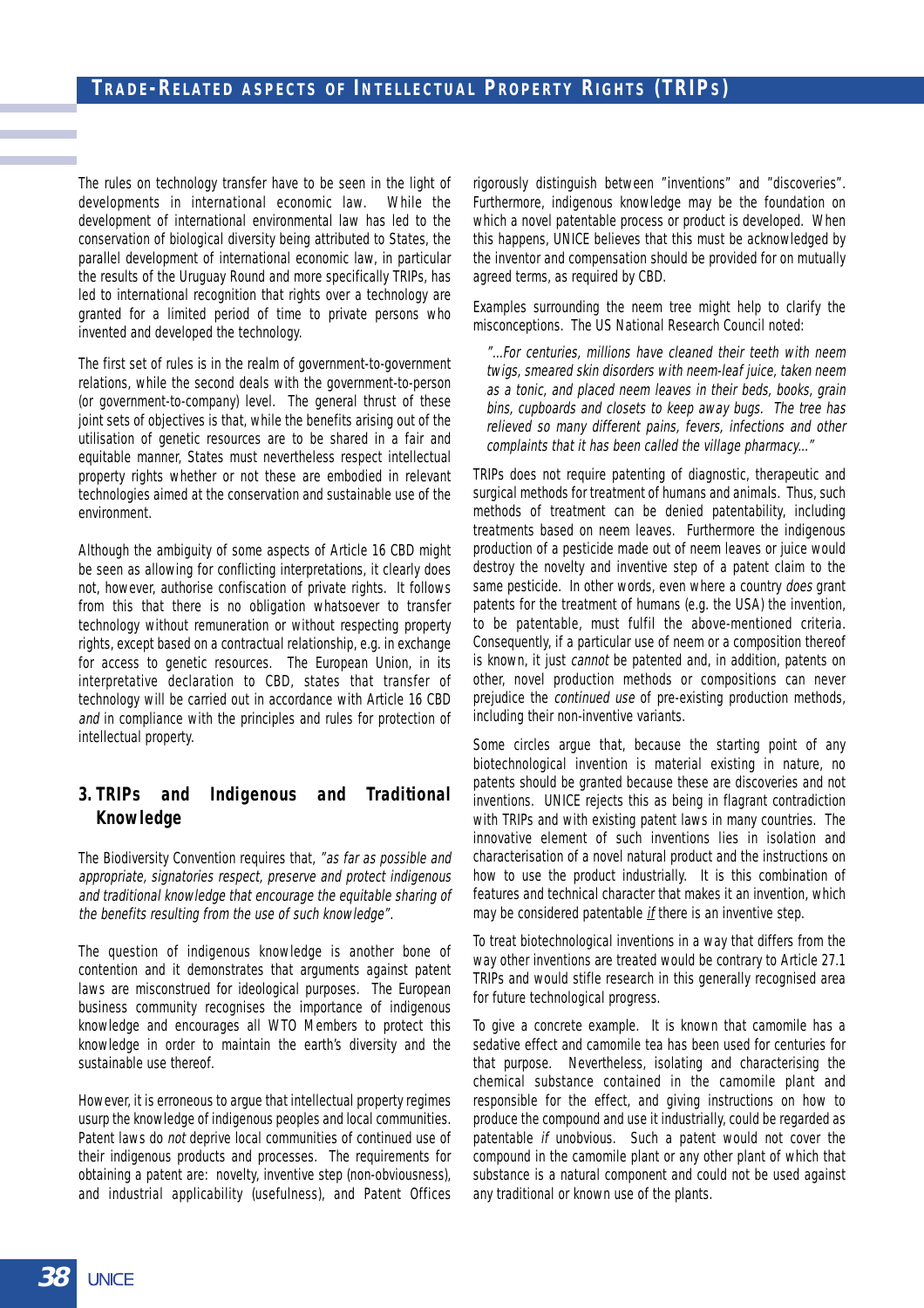## **III. ENVIRONMENTAL TECHNOLOGY**

Regarding technologies that benefit the environment, the government of India suggests (in its "non-paper" submitted to the Committee on Trade and Environment on 20 June 1996) that the generation of environmentally sound technologies and products should be encouraged by international law.

UNICE fully supports this suggestion. It is one of the tasks of international environmental agencies or negotiating fora to conclude agreements whose purpose is to improve the global environment. UNICE has stated time and again that international measures are to be preferred over unilateral ones. It would however distinguish between the development of public international law and the granting of property rights at national level.

In this context, the suggestion by the government of India regarding how to allow access to patented environmentally sound technologies and products raises much concern:

"The owners of the environmentally sound technologies and products shall sell these technologies and products at fair and most favourable terms and conditions, upon demand, to any interested party which has an obligation to adopt these under national law of another country or under international law"....."Members have to revoke or cancel patents already granted in order to allow for free production and use of such technologies as are essential to safeguard or improve the environment".

This proposal amounts to confiscation of private rights which, in most countries, are enshrined in the constitution. Here again the reasoning is based on an assumption that might seem logical at first sight but would, when considered more carefully, amount to destroying the minimum patent standard provided for by TRIPs and would at the same time discourage investment in any future invention.

Patents support innovation, including the development of environmentally sound technologies and products, and promote the sustainable use of the earth's resources. UNICE believes that market forces are well suited to promoting such inventions that have been proven to provide the best and most economic solutions to specific problems. The proposal tabled by the government of India would not help provide the international community with new, environmentally sound technologies and products but would, on the contrary, stifle research and development. If the inventor fears that his property rights will not be respected, he will think twice before providing the public with the benefit of his invention. Therefore, the argument should not focus on whether bringing environmentally sound technologies and products into the public domain will give easy access to technologies at reasonably low prices. Rather, it is a choice between having innovative – and therefore protected – environmentally sound technologies and products, and not having them at all. For UNICE the choice is clear.

UNICE believes that WTO Members should demonstrate their willingness to comply with their commitments undertaken by ratifying the Uruguay Round results, and implement the TRIPs agreement. Thereafter the WTO can examine whether the provisions in TRIPs are sufficient to encourage reasonable dissemination of environmentally sound technologies and products.

In addition, UNICE firmly rejects the suggestion that patents already granted should be revoked or cancelled to allow for free production and use of environmentally sound technologies and products. Such a suggestion would render meaningless Article 27.1, which requires patents to be available and patent rights to be enjoyable without discrimination as to the field of technology. UNICE submits that Article 27.1 TRIPs imposes a fundamental non-discrimination requirement which might also be invoked against revocation of patents in a given field of technology.

The many and very creative suggestions to amend TRIPs seem to have the common goal of granting a level of protection for patents which would be lower than that currently provided. Given the hostility to intellectual property protection regimes in some circles, UNICE would like to stress that one of the achievements of the Uruguay Round was a clear demonstration of the benefit in refraining from unilateral measures for purely domestic purposes, and in relying, instead, on internationally agreed rules and principles. These advantages are obtained through the commitment by all WTO Members to implement the substantive provisions of the Uruguay Round agreements and to apply them correctly. If WTO Members now openly call this commitment into question, they themselves will invite others not to follow the rule of law. UNICE can only call on all WTO Members to contribute to item 8 of the Committee on Trade and Environment work programme having in mind the success, and the consequences, of the Uruguay Round for the multilateral trading system.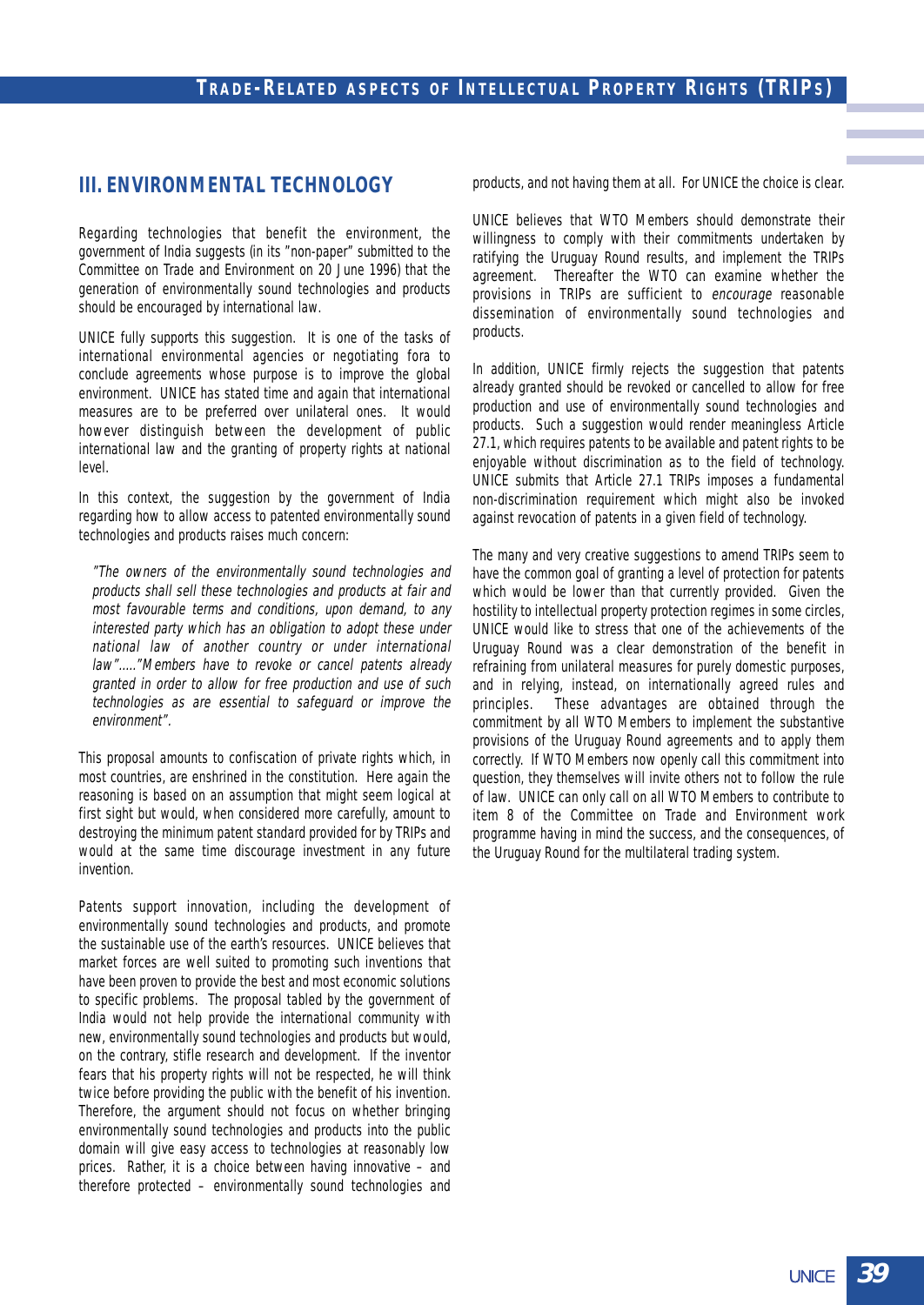## UNICE Position Paper on the Green Paper on Combating Counterfeiting and Piracy in the Single Market

24 February 1999

## **EXECUTIVE SUMMARY**

UNICE very much welcomes publication of the abovementioned Commission Green paper, which it sees as a step forward in the quest for further improvements in combating the plague of counterfeiting within the European Union.

UNICE welcomes the Green paper's broad definition of counterfeiting and piracy as infringement of any intellectual property and "sui generis" right. Nevertheless, UNICE is of the firm opinion that it is also essential to include actions which infringe fair competition such as flagrant imitations and lookalike products. Hence, slavish copies of non-protected products, currently excluded from the scope of the green paper, should be included.

Generally speaking UNICE is of the opinion that provisions in Member States' legislation which outlaw counterfeiting and piracy are reasonably satisfactory although there is a perceived need for greater harmonisation. In UNICE's view, one of the major problems for combating transborder piracy is the implementation of different types of protection in individual countries under different legal orders and with different procedural rules. Action against counterfeiters is all too often unsuccessful: this is the weakness of the system and the fight against counterfeiting should therefore concentrate on improving enforcement aspects.

In this respect, UNICE is of the opinion that co-operation between national authorities is on the whole insufficient and that greater co-ordination is required. Similarly, closer cooperation between rightholders and authorities is essential, and considerable improvements are needed in this area.

Altogether, sanctions at EU level would certainly be more effective than sanctions at the level of the individual state since piracy is usually organised on an international and transboundary basis, often with the aim of exploiting legal loopholes or weaknesses.

In addition to these preliminary remarks, UNICE has taken a close look at the specific questions asked in the Green paper and would like to offer the following comments attached.

## **ANSWERS TO THE QUESTIONS POSED IN THE GREEN PAPER**

## **I. NATURE AND CHARACTERISTICS OF THE PHENOMENON**

#### **Question 1**

a) UNICE welcomes the Green paper broad definition of counterfeiting and piracy as infringement of any intellectual property and "sui generis" right. Nevertheless, UNICE is of the firm opinion that it is also essential to include actions which infringe fair competition such as flagrant imitations and lookalike products. Hence, slavish copies of non-protected products, currently excluded from the scope of the green paper, should be included. Lastly, the protection of geographical indications should also be included.

Many cases of copying of non-protected products have been observed in industrial sectors with a particular effect on SMEs (e.g. mechanical engineering). This is also true for sectors ranging from cars to textiles.

In order to combat piracy of products and services properly, all these actions which do not infringe intellectual property rights directly but which can be counted as unfair competition should be included in a broad definition of counterfeiting and piracy.

- b) Almost all sectors suffer from counterfeiting and piracy. Examples include chemicals, cars, electrical and electronic products, watches, toys, textiles, tool-making and mechanical engineering. All chemical products with high value-added are affected. These include:
	- pharmaceuticals (finished products and active ingredients);
	- phytosanitary (finished products and active ingredients);
	- animal health (finished products and active ingredients);
	- photographic articles, in particular amateur films.

In the textile industry, piracy occurs in all areas/niches; the focus is on fashion products.

The causes of this phenomenon are described in great detail in the green paper. Industry has also noted the following reasons :

• lower barriers to market entry because of copied products and/or brand names;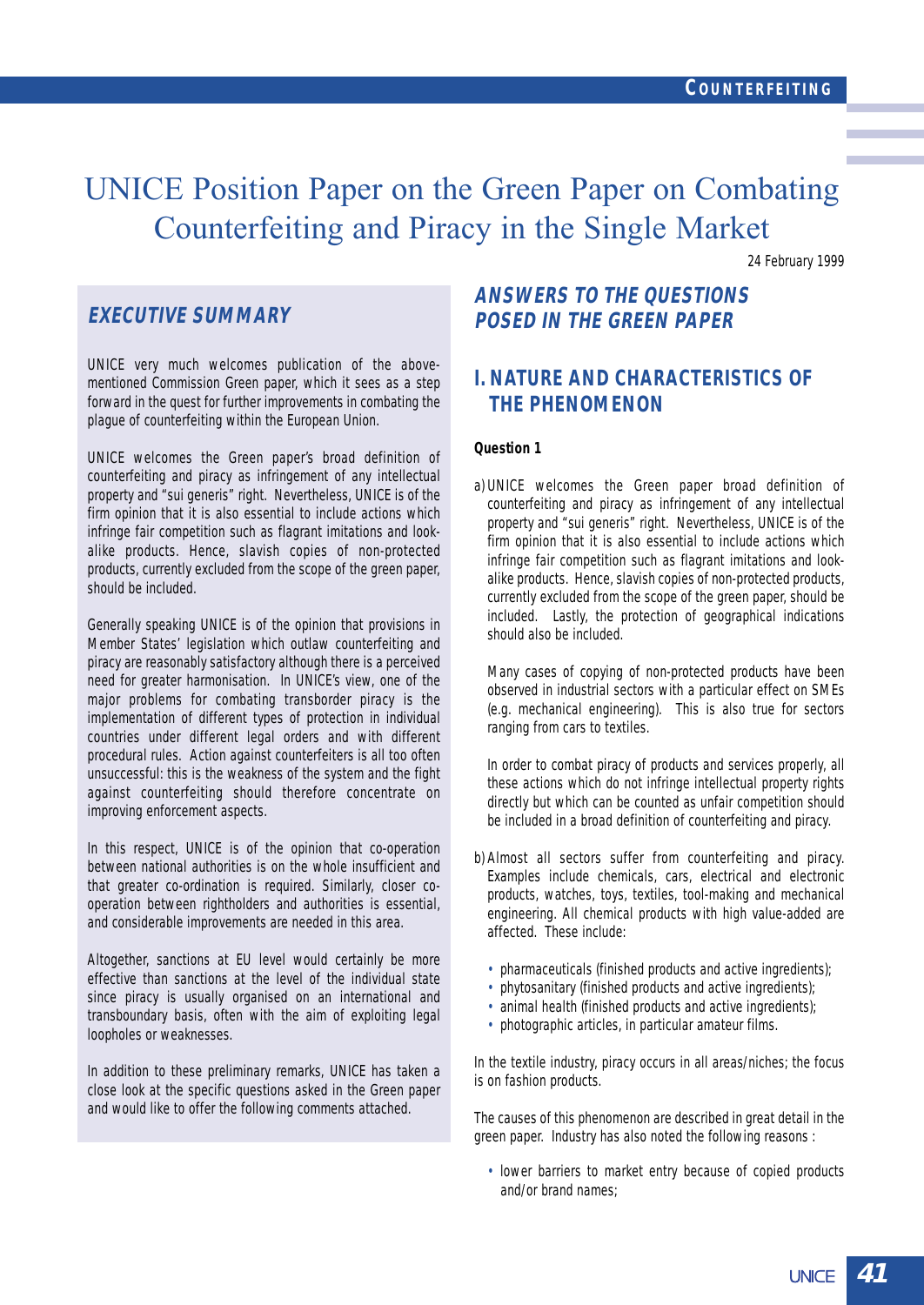- relatively low risk of discovery and punishment, i.e. production almost risk-free;
- possibility of making high profits without business risk;
- weak perception of injustice among consumers.

#### **Question 2**

The companies represented by UNICE encounter piracy in the first three areas mentioned: manufacturing, distribution and in intra-Community trade in goods imported beforehand from a third country.

#### **Question 3**

The phenomenon manifests itself in different ways in each EU Member State. Broadly speaking, sale of counterfeits occurs world-wide. Counterfeits often originate in China, Taiwan (and Southeast Asia as a whole), India, Brazil, South Africa, Israel, the Middle East, Turkey and the former communist bloc. In addition, there are cases in which pirated goods are made in an EU country and are then sold inside or outside the EU.

For the watch, electrical and electronics sectors, the main counterfeiting countries are Taiwan, China and Thailand. However, now that tighter regulation is in place, there has been some reduction in pirated goods from Taiwan. Against that, the wave of counterfeits from mainland China is apparently still on the increase. For electrical/electronics, mention should be made of Wenzhou, a city/region which is home to hundreds of firms which produce counterfeits and sell them world-wide. For instance, Chinese counterfeits have been found in Turkey, the Middle East but above all in South America.

The chemicals industry is in some ways a special case: pharmaceutical ingredients are produced in large quantities in third countries (India, China, Cyprus) and distributed via the EU to other third countries. The goods are re-declared, given new papers and marked as goods of European origin. In addition, medicines and phytosanitary products/insecticides are produced illicitly in Spain, Italy, Greece, an outside the EU (Cyprus and Turkey) and imported into (other) EU countries under the guise of an apparently legal parallel import.

#### **Question 4**

The type of infringed right depends on the industrial sector. In the textile and toy industries, this is mainly design or copyright. In other sectors trademarks, patents and/or copyright are infringed.

#### **Question 5**

a) The circumstances under which illegal acts are committed depend on the sector in question. In the textile industry, the authors of counterfeits are found at all levels of the textile market, from the owner of the patent down to the retail trade, which sometimes actually places the order. In machine tools, copied products are often displayed at trade fairs. Distribution usually takes place directly or through building and consumer markets. In the electrical industry, there are copies in both wholesale and retail. Here, too, display at trade fairs is common, albeit mainly for trademark infringements.

The following cases of illicit actions are reported from the chemicals industry:

- cases of apparent transit through the EU (see example in question 3);
- cases in agriculture where pirated goods (chemicals, medicaments) are sold direct from the lorry to the farmer, sometimes when they are not even authorised in the country of import;
- b) Some companies are convinced that there is a link with organised crime, some only think that this is the case. However, there is the problem of proving a link with organised crime.

## **II. ECONOMIC ANALYSIS: SCALE AND CONSEQUENCES OF THE PHENOMENON**

#### **Question 6**

It is difficult to give reliable figures for counterfeits.

In textiles, the share of copies represents about 10% of total turnover. In the toy industry, the estimate is 10-12 %. In machine tools, copies are usually flooded onto the market in very large numbers. In these cases, trade in the copies can be as high as or higher than trade in the originals for a given period. The European market for counterfeit car parts is extremely high.

#### **Question 7**

Here, too, it is difficult to give concrete figures. The high share of copies in total turnover clearly means lower turnover for the companies concerned, which has an indirect effect of jobs. Job losses also occur when market regions are totally lost to a company because of cheap copies.

In addition, manufacturers of original products are often damaged by loss of a reputation built up over years because the copies are generally of inferior quality. At the very least, copies mean that customers lose confidence. This is because externally identical or almost identical products appear on the market at a clearly lower price. This distortion of price levels is difficult to repair and leads to considerable economic losses in the countries in question. This, in turn, holds back the commitment to innovation.

The effects that counterfeits can have on the health and safety of consumers depend on the product. Textile copies can have effects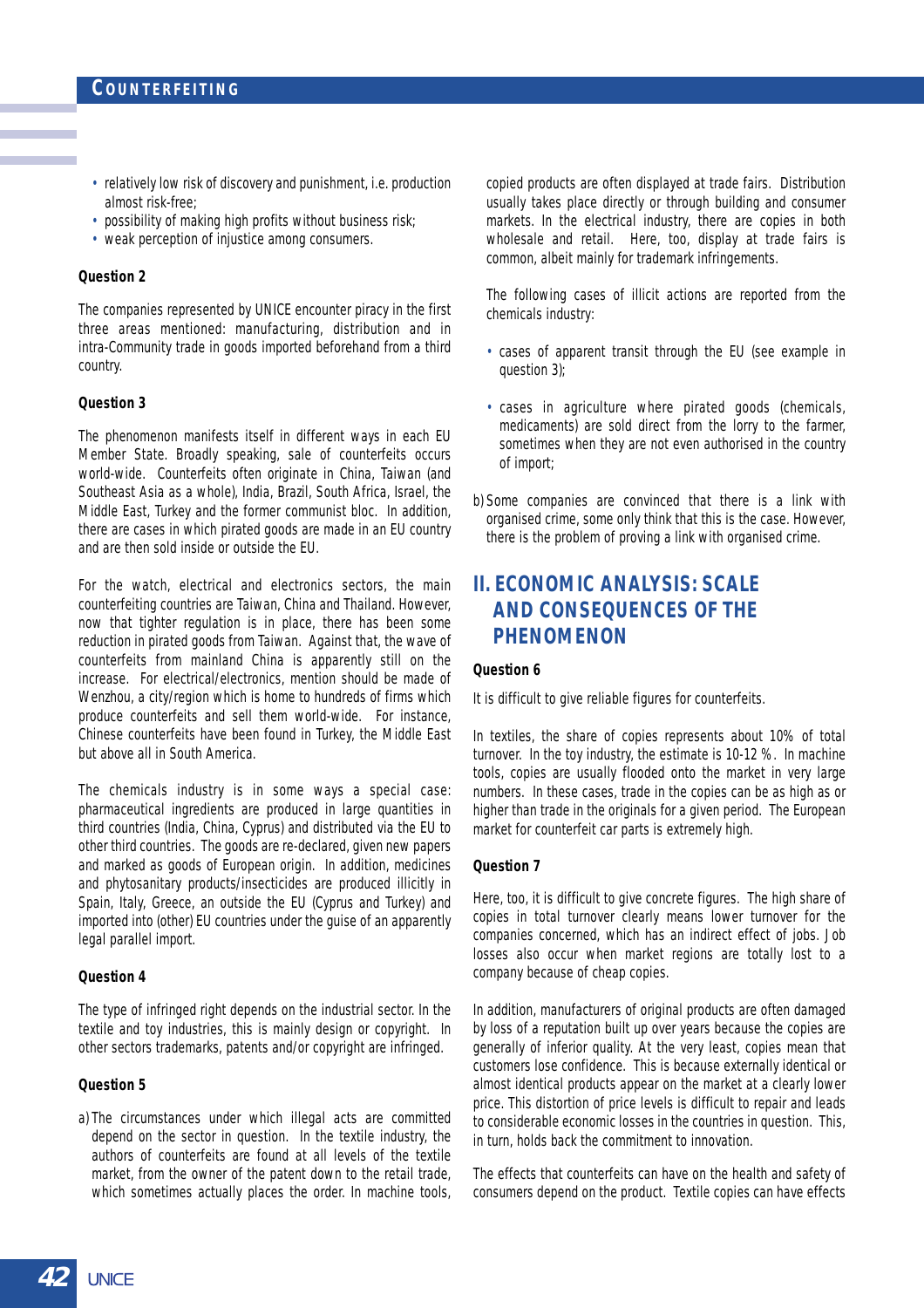on consumer protection if banned chemicals are used. Consumer health is also endangered by counterfeit tools, which are not always safe to use. Electrical appliances can also be unreliable and may cause personal injury or material damage. Counterfeit pharmaceuticals may be of poorer quality or contain a lower dose of the active ingredient (or even none at all). This is a constant danger to patient health.

## **III. LEGAL ANALYSIS**

#### **Question 8**

In UNICE's view, one of the major problems for combating transborder piracy is the implementation of different types of protection in individual countries under different legal orders and with different procedural rules. Patent and design protection inside and outside the EU provide a good example of these differences.

A further problem is tracing counterfeits back to the original makers. This is especially difficult with copies from Asia. Prosecutions can only be successful if the plaintiff can produce actual products, proof of protection and the address of the maker.

SMEs (but also large companies) face other problems which stand in the way of effective defence against product piracy:

- cost of acquiring and maintaining rights,
- incomplete information in companies about the existing legal instruments,
- difficulty for customs to recognise copies on import,
- rapid flooding of markets with copies, usually in the form of special offers which rapidly sell out,
- difficulties in tracing such cases to their source,
- problems of co-operation with the authorities in the country where the copy was made.

All in all, it is a problem that the measures in place to combat piracy take too long to be effective and are often unwieldy. The costs of prosecution are too high in some countries. It is also regrettable that courts give different interpretations to "product piracy" in individual countries.

#### **Question 9**

UNICE believes that the existing legal provisions governing intellectual property should be strengthened in order to prevent piracy in the internal market. Improvements to the existing provisions should come in the first place from a harmonisation of national provisions at a high level of protection. For example, it should be possible to protect designs through the law on copyright, as well the law on industrial designs. Unfortunately, this option does not exist in all EU countries.

To help SMEs in particular to acquire protective rights for the products, a reduction in the associated costs is essential. This is

the case, for instance, for the future Community patent and Community design.

There should also be a separate, no-fault right to information. There is positive experience with this in Germany. Often this right is the only way to trace a copy. In 1990 a provision was incorporated in German laws to protect intellectual property ; the wording of the right to information in the copyright law will serve as an example:

- (1) A party infringing copyright or other right protected by this law in commercial transactions through production or distribution of copies may be required to provide the injured party with immediate information about the source and distribution chain of these copies except in cases where this would be disproportionate.
- (2) The party obliged to submit information in pursuance of paragraph (1) shall provide the names and addresses of the manufacturer, the supplier and all other previous owners of the copies, the commercial distributor or party ordering the copies, and information on quantities made, delivered, stored or ordered.

#### **Question 10**

UNICE believes that the provisions on measures and procedures for enforcing rights are not yet adequate for preventing and punishing infringements in the internal market. One way of removing this deficiency would be better co-ordination of measures by national authorities in the internal market. In addition, international exchange of information could be improved. Where possible, customs checks at the internal market's external borders should also be improved.

There are a range of problems for implementing rights, especially patents. These are set out below:

- 1. One problem for efficient implementation is the time factor. With a few exceptions (e.g. Germany) preliminary injunctions are not available in the EU for patent infringements in the area of product piracy (pure copies). Yet, only immediate and direct action makes effective combating of product piracy possible.
- 2. Court orders are possible in various countries so that allegedly infringing products, or manufacturing processes can be described by experts, e.g. in Belgium, France (saisie contrefaçon), Italy, Spain, UK (Anton Piller order). However, conditions differ substantially and there is no uniformity of effective remedies, even within some countries.
- 3. A third real problem is that the investigative and enforcement authorities with competence for product piracy are not everywhere equally efficient.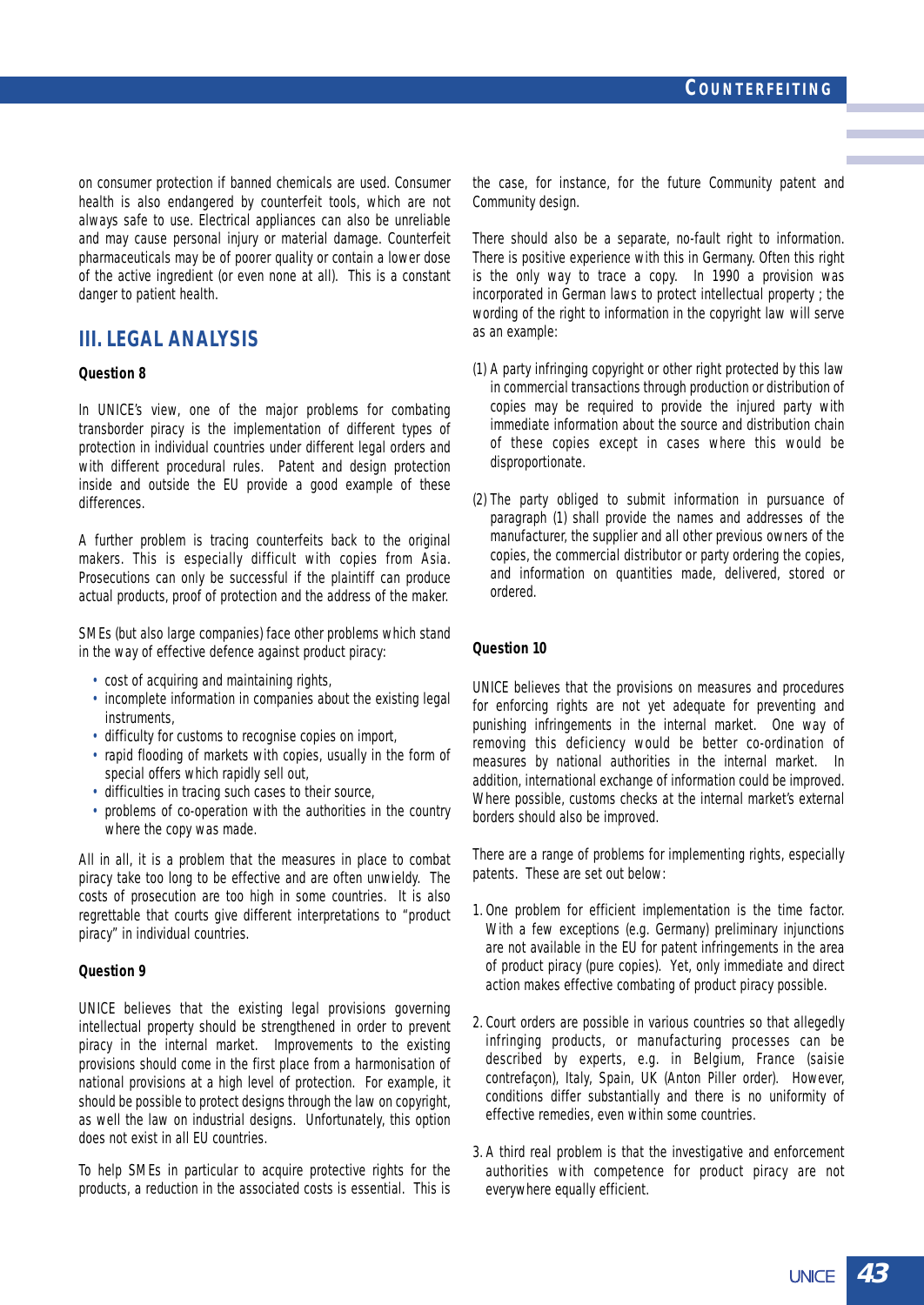4. Furthermore, acts of piracy in the form of infringement of rights are still regarded essentially as civil matters by investigative authorities and courts. Uniform treatment of product piracy within the EU as a criminal matter is urgently needed, since the sanctions are more effective and easier to enforce. UNICE is aware that the EU has no competence for criminal law. Nevertheless, it could send out important signals to raise the awareness of national legislators to this problem. In addition, claims for damages are often difficult to enforce.

UNICE is of the opinion that the existing protection under civil law should be extended so that action can be taken against the infringing party as rapidly as possible.

#### **Question 11**

It will be seen from the response to question 10 that the existing measures and procedures are not effective in practice. In particular, the procedure for patent infringements promises little success.

#### **Question 12**

Customs authorities, on the basis of case law, sometimes reject application of the regulation for trademark rights which are not subject to exhaustion. An important tool for the injured party to enforce his rights is the principle of EU-wide exhaustion of trademark rights. This principle must be preserved for trademark protection and not extended world-wide.

#### **Question 13**

There is an industry-wide view that patents and trademarks offer effective protection in civil cases. For the textile and toy industries, to this can be added design law (copyright under English law). An inexpensive Community patent and Community design would strengthen protection.

## **IV. POSSIBLE SOLUTIONS**

#### **1. Monitoring by the private sector**

#### **Question 14**

Very few sectors have market monitoring systems. The pharmaceuticals sector has product and/or turnover databases (IMS) from which conclusions about unauthorised activities can be deduced.

The question of whether monitoring systems would be desirable receives different responses depending on the sector. The textile industry rejects this solution since such a market monitoring system would be unworkable because of the wide range and frequency of new designs. New designs are usually put on the market at least twice a year. In this case, the companies in question try to monitor the market themselves.

Other sectors think that introduction of a monitoring system would be a very positive development. Given the dimension that the problem of piracy has progressively built up, appropriate monitoring systems to which the industries in question have access would be desirable. They should be both sector-specific and overarching, they should be crossborder but also countryspecific.

#### **Question 15**

- a) Public awareness campaigns and collection and dissemination of information in any form is useful for combating the problem. Databases may be a suitable tool in this case. One of our sectoral members (machine tools) has in past years performed a number of activities to raise public awareness, and these have proved their worth. Other companies report good reactions to publicity campaigns. Hence, public education can help to make the problem more manageable.
- b) UNICE believes that only a long-term initiative at EU level will lead to success since business and industry are becoming increasingly international.

It must be made clear to consumers that pirated goods are not "bargains" but are based on criminal activities which damage the economy and – especially in the area of health – can be dangerous to the consumer. Regular publication of a report to help combat piracy could be considered as a flanking measure.

#### **Question 16**

Co-operation and exchange of information between the authorities and professional organisations could be reinforced by organisations providing the authorities with information. There could also be feedback from the authorities on the measures implemented, which would improve co-operation.

Co-operation agreements between the authorities and professional organisations is advocated. All in all, we believe that an intensive exchange of information is essential if piracy is to be combated properly.

#### **Question 17**

UNICE believes that the relevant authorities should continue to be responsible for combating piracy. However, an improvement in the legal framework for action by federations may be desirable, provided that these organisations represent their member's collective interests, or that they are entitled by individual companies to act on their behalf.

#### **Question 19**

UNICE is of the opinion that national bodies are not able to be wholly effective, since they can usually take action only after counterfeits have entered national distributions channels. Some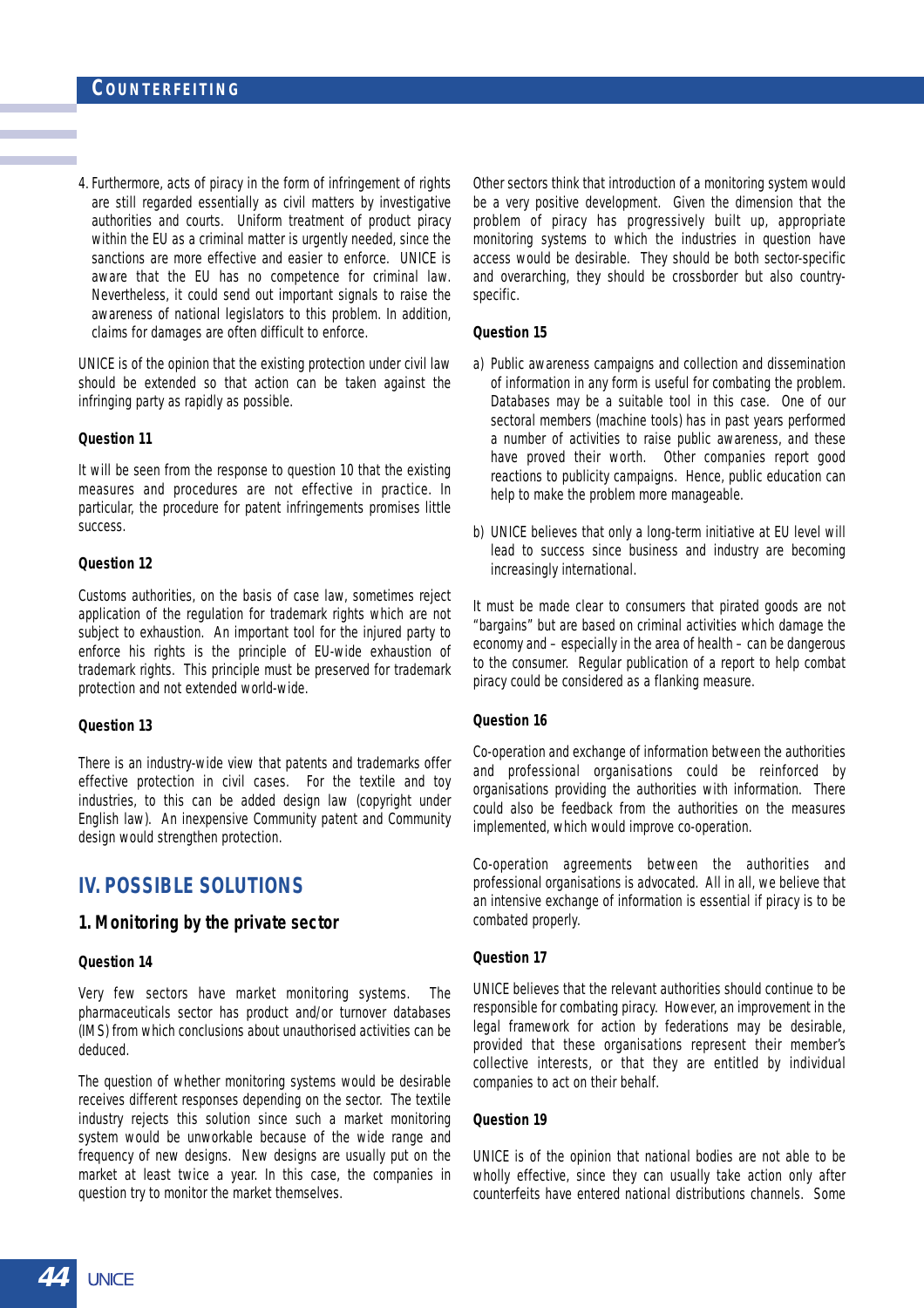national customs authorities nevertheless have a good record in catching counterfeits at national borders. At international level, the World Customs Organization and professional organisations can perform very useful work in taking action at an earlier stage in the distribution chain.

#### **2. The use of technical devices**

#### **Question 20**

The answer to this question depends on the sector. Technical devices play no role for effective protection of designs. With very few exceptions, recognition of copies generally poses no problems.

In tools there are currently no technical devices to protect intellectual property rights. This is partly the result of the difficulty of putting such devices in place for manual tools and partly because copies of tools have sufficient features which clearly mark them out from the original. Efforts to inform consumers about the existence and function of such technical devices are regarded as particularly expensive and ineffective.

In electrical engineering and electronics, security against counterfeits can be provided, inter alia, by specially prepared stickers. However, use of this device does not appear to be very widespread. In chemicals, technical devices are sometimes used.

However technical devices are often very expensive and can in turn be counterfeited. This is particularly the case for products with relatively low manufacturing costs. It should also be borne in mind that training is needed at dealer level so that dealers on the periphery can recognise whether they are being offered an original or a pirated good.

#### **Questions 21 and 22**

UNICE believes that there is little merit in specific legislation for protection devices. However, giving legal force to such concepts might be useful (eg: the music industry's voluntary code system for CDs). UNICE is also of the opinion that there is no need to standardise rules for the protection of devices which are often subject to rapid technological change.

#### **Question 23**

It is difficult to describe the requirements for an ideal security device. On the one hand, it should be difficult for pirates to identify and, if identified, difficult to counterfeit. On the other hand, it should be possible to identify it simply and rapidly, and without a particular technical effort or special preliminary knowledge. It is almost impossible to marry these two criteria. In order to allow effective information to the consumer, far-reaching harmonisation of these security devices across several product groups is thought to be sensible. This harmonisation should be limited to the nature and functionality of the security device, while the specific characteristics should be individual to companies. Lastly, it is important that this should not make the goods more expensive.

#### **3. Sanctions and other means of enforcing IPRs**

#### **Questions 24, 25 and 26**

UNICE believes that further improvements in implementation of intellectual property rights in the internal market are essential. For instance, it would be desirable to harmonise differences between national legal orders in EU countries in the area of product piracy. Thought could also be given to harmonising the provisions on unfair competition which would make it possible to act against slavish copies. Harmonisation would be particularly worth considering with regard to a harmonised patent (Community patent). Such a harmonised right should make it possible to enforce this right in a uniform manner and not depending on the different national legal orders.

This also applies for the Community design for which a regulation is currently being drafted and which will create a single EU right to protect designs. Here, too, a separate no-fault right to information is needed. This would make it possible to deal with the instigator in a chain of copying and/or piracy activities.

Altogether, sanctions at EU level would certainly be more effective than sanctions at the level of the individual state since piracy is usually organised on an international and transboundary basis, often with the aim of exploiting legal loopholes or weaknesses. It would be useful to close down sales points or production plants in extreme cases. But it should be remembered that this will not protect against the activity being restarted under a different guise. In addition, the tools needed for the production of counterfeit products could be confiscated.

#### **Questions 27 and 28**

UNICE believes that further improvements in implementation of intellectual property rights in the internal market are essential. Thought could be given, for instance, to improving or introducing the possibility of temporary injunctions in the different countries. Further dissuasive measures should also be considered. These might include publication of legally binding decisions across the entire region in co-ordination with the companies in question. Consideration should also be given to the possibility for rightsholders to claim damages from landlords tolerating the presence, on their premises, of tenants who manufacture or commercialise articles infringing intellectual property rights.

In any event, distribution of copies should be impeded. Under no circumstances should seized products be passed on to third parties because this would ultimately harm the original manufacturer and support the pirates. Wherever cheap copies turn up, they generally damage sales of considerably more expensive original articles.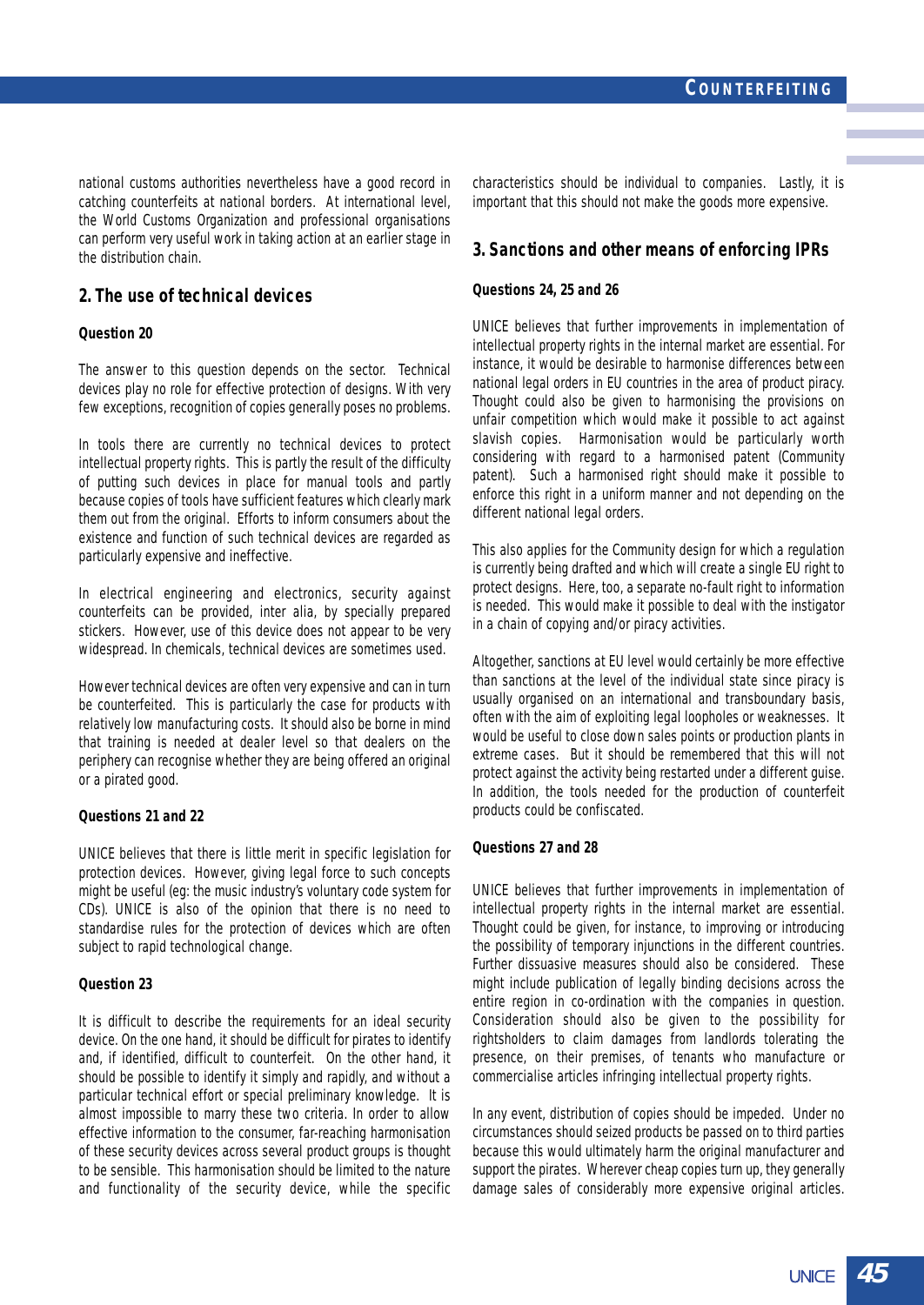Neither can it be countenanced that confiscated counterfeit pharmaceuticals should be passed on.

As an auxiliary measure, the right of legitimate owners of rights to information and accounts should be extended. The procedure under the Anton Piller order is regarded in some quarters as too expensive; reference is also made to the fact that the rightsholder needs to prove that the infringing party acted with criminal intent.

#### **Question 29**

UNICE is of the opinion that publication of judgements is a suitable and effective instrument for combating counterfeiting because it has a dissuasive effect. In the interests of the affected companies, publication of judgements should be made dependent on the agreement of the companies and/or federations concerned.

#### **Question 30**

The rightsholder's right to information is regarded by all industrial sectors as an essential condition for effective prosecution (see also question 9). It not only has proved its worth as a suitable measure for combating counterfeiting but is also the main condition for effective prosecution in many cases. The right to information must be separate and no-fault, i.e. not attached to any conditions. Misuse of the right to information for market research purposes need not be feared: this is proved unequivocally by experience with the separate and no-fault right to information in Germany.

UNICE refers here to its response to question 9 which contains the wording of the German right to information. This right could go even further.

#### **Questions 31, 32**

Experience is very limited in view of the difficulties in obtaining effective cross-border injunctions and cross-border orders for enforcement of judgements. In those few cases where these have been obtained, they are almost impossible to enforce due to the delays in processing them through the court systems of the various countries involved. There are few difficulties in determining which court has jurisdiction, and national laws are often fairly similar in that they are TRIPs-compliant and have been harmonised to a large extent within the EU.

There are nevertheless difficulties in enforcing judgements against counterfeiters. Defendants may declare themselves bankrupt, move assets to other family members and resort to other financial subterfuges to avoid loss of assets and paying compensation. UNICE calls for greater assistance from courts, police and financial authorities in seizing the assets of counterfeiters.

In some countries it is not possible to intercept goods in transit. There are problems concerning goods in storage at "free" ports and zones. Such facilities should be prohibited in terms of intra-community trade.

#### **Questions 33**

UNICE is in favour of closer alignment of both criminal and civil national laws affecting counterfeiting and better co-operation over granting and enforcement of cross-border remedies, including injunctions.

#### **4. Administrative cooperation between the competent authorities**

#### **Question 34**

The question of whether there should be a single contact point in each Member State is answered differently by the companies UNICE represents. One the one hand, there are doubts as to whether this would make exchange of information easier. On the other hand, establishment of such a single contact point is welcomed to provide the industry in question with an experienced and informed discussion partner. This also applies for creation of a co-ordination group.

#### **Questions 35, 36, 37 and 38**

Co-operation between the national authorities responsible for combating counterfeiting and piracy in the single market is unsatisfactory at the present time. In particular, to UNICE's knowledge there is no co-operation between EU customs authorities, and there are no shared databases. Although efforts have started to build up the latter, it is unlikely that this goal will be achieved for several years.

Even in the case of co-operation between police forces and judiciaries, national borders have proved to be an obstacle. What is urgently needed here is establishment of supra-national co-operation to combat this most highly organised form of crime.

#### **Questions 39, 40 and 41**

As pointed out above, awareness of the extent of economic crime has not yet been sufficiently developed. In this context, training measures are sensible in order to raise this awareness among the investigating authorities. UNICE cannot judge whether or not staff exchanges between Member States would be successful. Against that, a practical guide for national authorities would be very helpful. Thought could be given to producing sector-specific guides.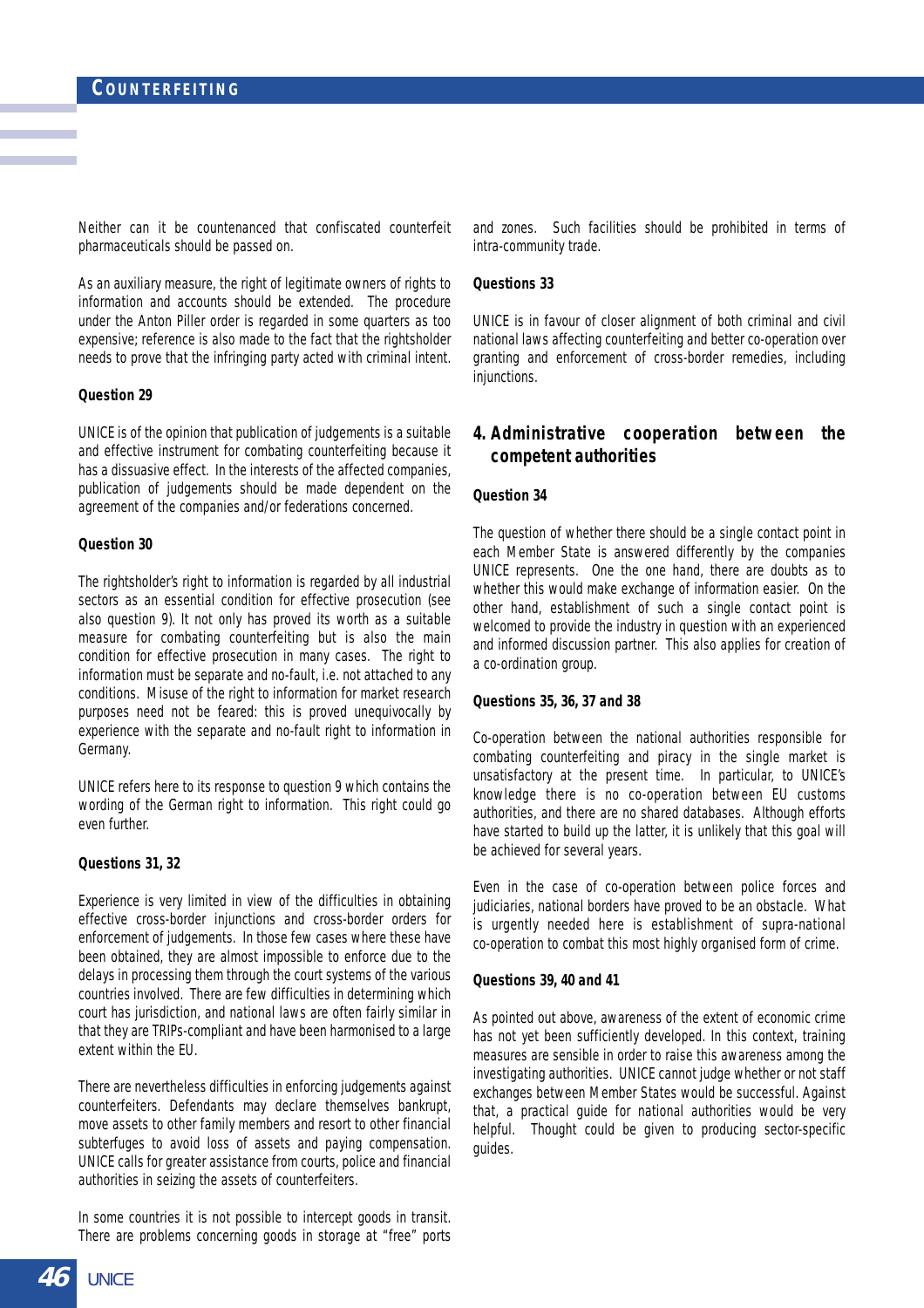## UNICE Comments on Exhaustion of Trademarks and Other Intellectual Property Rights

21 April 1999

## **I. INTRODUCTORY REMARKS**

UNICE is surprised that the recent decision of the European Court of Justice in the "Silhouette Case" did not put an end to the present tendency at EU level to discuss alleged advantages of international exhaustion in the area of trademarks and more generally for intellectual property rights.

In this paper, UNICE would like to voice the particular concerns of intellectual property rightsholders. The manufacturers of branded products represented by UNICE are extremely concerned about the consequences that changes in the Community exhaustion regime could have for intellectual<br>property rights in general. Apart from the specific property rights in general. consequences in the field of trademarks, it would inevitably have a repercussion on designs, patents, copyright and other IPRs. The whole intellectual property framework could be affected and the outcome of such a change would be a general dilution of these rights, which are vital to innovation and economic growth.

## **II. DEFINITION OF EXHAUSTION**

- 1. The theory of exhaustion of IPRs has been developed by courts. Exhaustion doctrines establish the limits of territorial distribution rights of intellectual property owners after the first sale of their protected goods/works.
- 2. In the EU, a regional exhaustion theory prevails. It means that if a rightsholder has first sold goods on which he has IPRs in the market of one EU member state, or given his consent to do so, his rights on that good are deemed to be "exhausted" and he cannot oppose its import to, or sale in, any other EU member states. This regime is based on one of the cornerstones of the European Community: the creation of a single market. Since this market is considered as an area without internal frontiers, goods, services, persons and capital should move freely.
- 3. Under international exhaustion, the rightsholder loses his exclusive right of distribution after the first sale or distribution of a protected product anywhere in the world.
- 4. The ECJ has confirmed on many occasions the well-enshrined principle of EU regional exhaustion. Legal arguments are not questioned. The debate is now centred around economic consequences of a choice of exhaustion and UNICE will focus its comments on these aspects.

## **III. ECONOMIC ARGUMENTS AGAINST INTERNATIONAL EXHAUSTION**

1. UNICE would like to recall that the countries covered by the WTO Agreement do not constitute a customs union and economic area such as the European Union, or even a free-trade area. There are still many tariff and non-tariff barriers, and important differences in economies, legal systems, wealth and development, state price controls and regulations.

Product prices within a given market are still affected by such matters as company taxation, state regulations and other infrastructure expenses, salary levels determined by local conditions and interference of local governments with the normal operation of markets.

International exhaustion is therefore not consistent with economic reality in the present state of global trade.

- 2. If prices are established not by the free market but by state intervention, international exhaustion can have devastating effects since it can lead to partial expropriation of rightsholders' rights. This arises in particular where prices are controlled in the country of first sale (as with price-controlled pharmaceuticals).
- 3. International exhaustion creates barriers to international trade. To protect themselves from its effects, innovators are in effect barred from selling in, or transferring technology to, countries where prices are low. Developing countries will also be negatively affected since rightsholders will not grant licences in low-price countries or in countries with non-existent or low intellectual property protection.
- 4. It has been argued that the USA and Japan follow the international exhaustion principle. This is a misinterpretation of the US and Japanese exhaustion regimes. As the NERA study points out in the few cases where international exhaustion is applied in these countries, it concerns only certain categories of products and often on a case-by-case basis.

Whatever Europe does, UNICE is of the opinion that the USA is unlikely to follow if that is contrary to US trade interests. Any country that adopts international exhaustion in circumstances where the US does not, will not only shoot itself in the foot by holding back technology transfer and the export and import of goods at reasonable prices; it will also give a competitive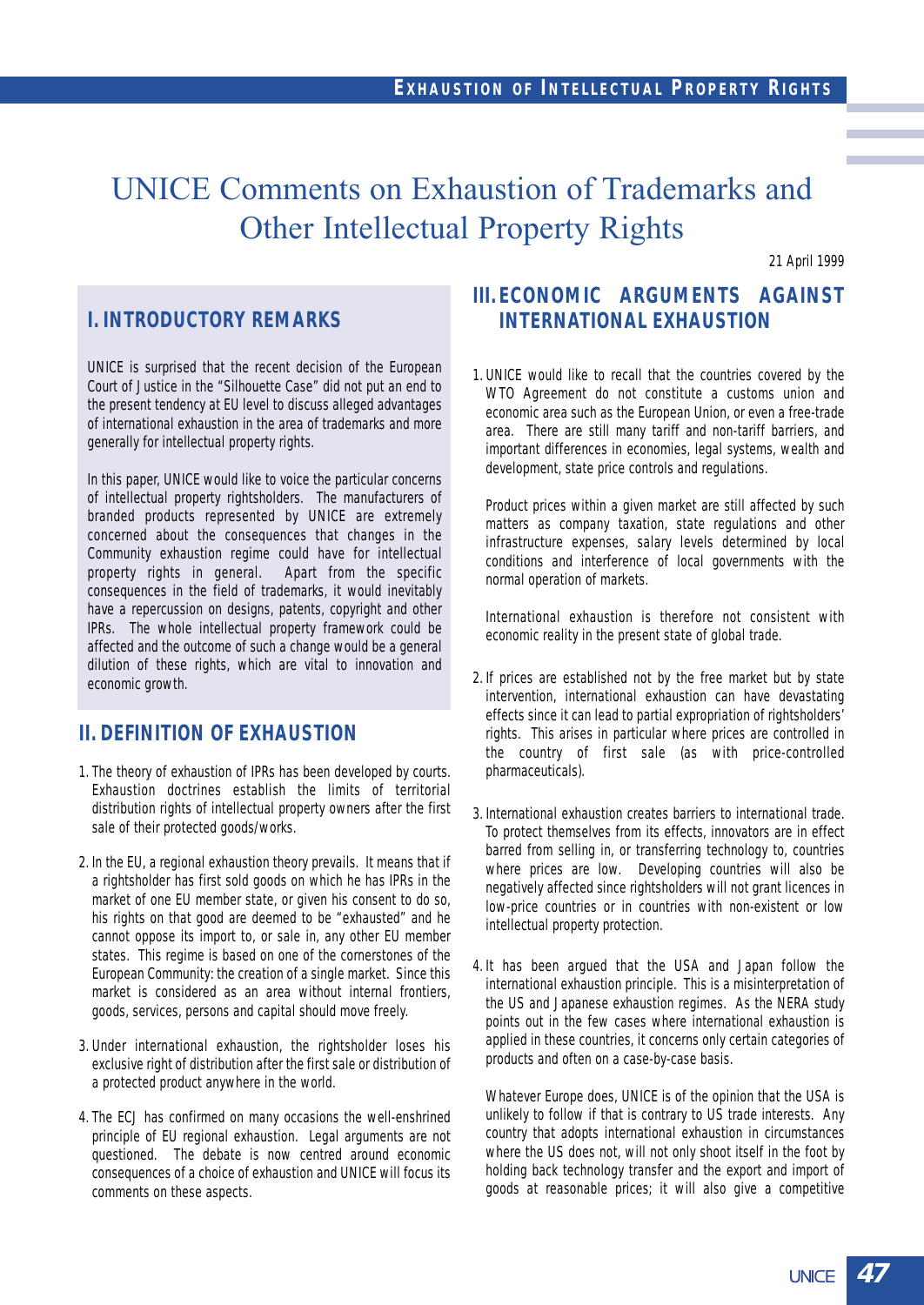advantage to US trading corporations and to US exporters to low-price countries.

5. The increase in parallel imports resulting from a move to international exhaustion would be an open door for counterfeit goods. Since the Commission is willing to reinforce the fight against counterfeiting, it should carefully assess the impact of a change in exhaustion regimes on counterfeiting.

## **IV. WHO WOULD BENEFIT FROM INTERNATIONAL EXHAUSTION?**

1. UNICE notes that the NERA study shows that parallel trade is not a consumer/price issue. It is a manufacturer/trader issue. The principal question at stake is therefore: who should be allowed to control distribution? Is it innovators or is it traders?

International exhaustion would simply rob innovating companies of the means to finance innovation and research activities since it would prevent them from achieving an adequate return on their investment in innovation. Instead it would divert resources to traders who have made no contribution to innovation.

- 2. International exhaustion would enable trading companies to buy the product in quantity in a market where prices are relatively low and transport it to a market where prices are relatively high. Parallel traders would maximise their own profit and would sell goods at the highest market price they can, keeping for themselves the lion's share of the price difference.
- 3. International exhaustion would therefore mainly benefit trading companies, often not based in EU countries.

## **V. ILLUSORY ADVANTAGES FOR CONSUMERS**

- 1. As shown above, consumers will not benefit in large proportion from a change to international exhaustion. The NERA study confirms the very small effect on retail prices (retail prices may decrease by only zero percent to two percent).
- 2. In addition, a move to international exhaustion might affect consumer confidence because a product sold under the same brand name in different countries often varies in taste and quality. The product put on the foreign market will be adapted to that market and will often have different characteristics<sup>1</sup>.

In addition, brand manufacturers in Europe ensure that their packaging conforms to European or national requirements such as labelling, re-usability and re-cyclability. The same brand sold outside Europe may well be packaged differently because of different local conditions (local packaging requirements, climate, etc.).

All these differences might undermine the rightholder's reputation if goods are put on the wrong market as a result of international exhaustion and parallel trade. The consumer will be disappointed, and the reputation and image of the firm concerned might be affected.

- 3. Parallel trade resulting from international exhaustion may also affect consumer safety. A product imported into the EU by parallel traders may well contain instructions in non-EU languages. The consumers might end up either with instructions that are not understandable, or no instructions at all if the trader decides to remove them. This would fly in the face of the 1999 Council resolution on operating instructions for technical consumer goods, and in the Commission efforts to strengthen consumer safety.
- 4. International exhaustion damages selective sales and marketing channels which provide benefits to the consumer from quality control, trained staff, after-sales service, guarantees and product information.
- 5. UNICE was heavily involved in the discussion concerning the proposal for a directive on the after-sales guarantees on consumer goods. Consumers have been pleading for a high level of after-sales service and guarantees. In the context, it is difficult to understand that they could favour cheaper products with no after-sales service or guarantee, instead of European products which have to comply with the high standards they have asked for.

<sup>&</sup>lt;sup>1</sup> For instance, European brands of toothpaste do not taste as in Asia or Africa; a television for Asian terrestrial reception may not have the full band-width for the European cable network and a European consumer acquiring these products could not use them.